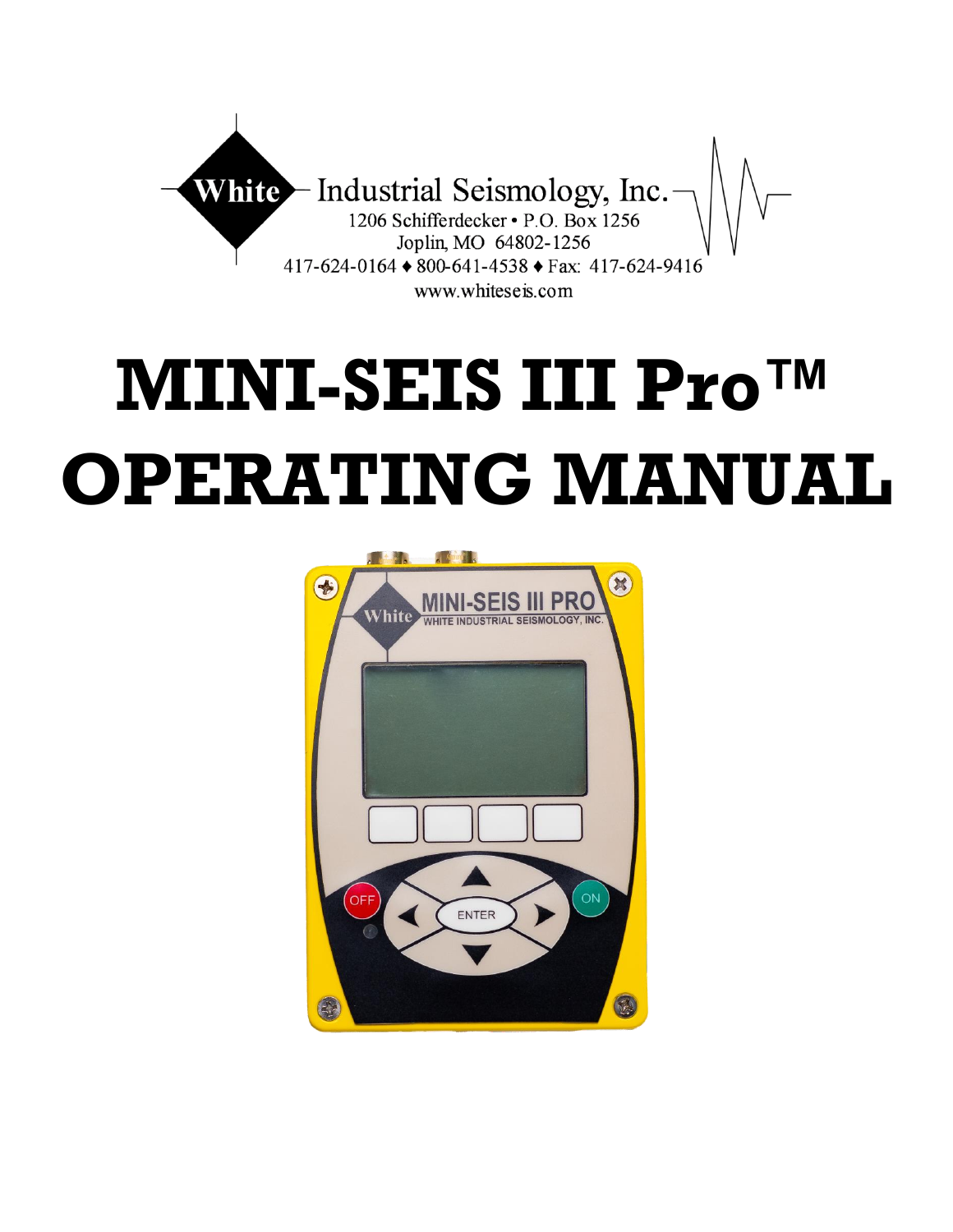# **Contents**

E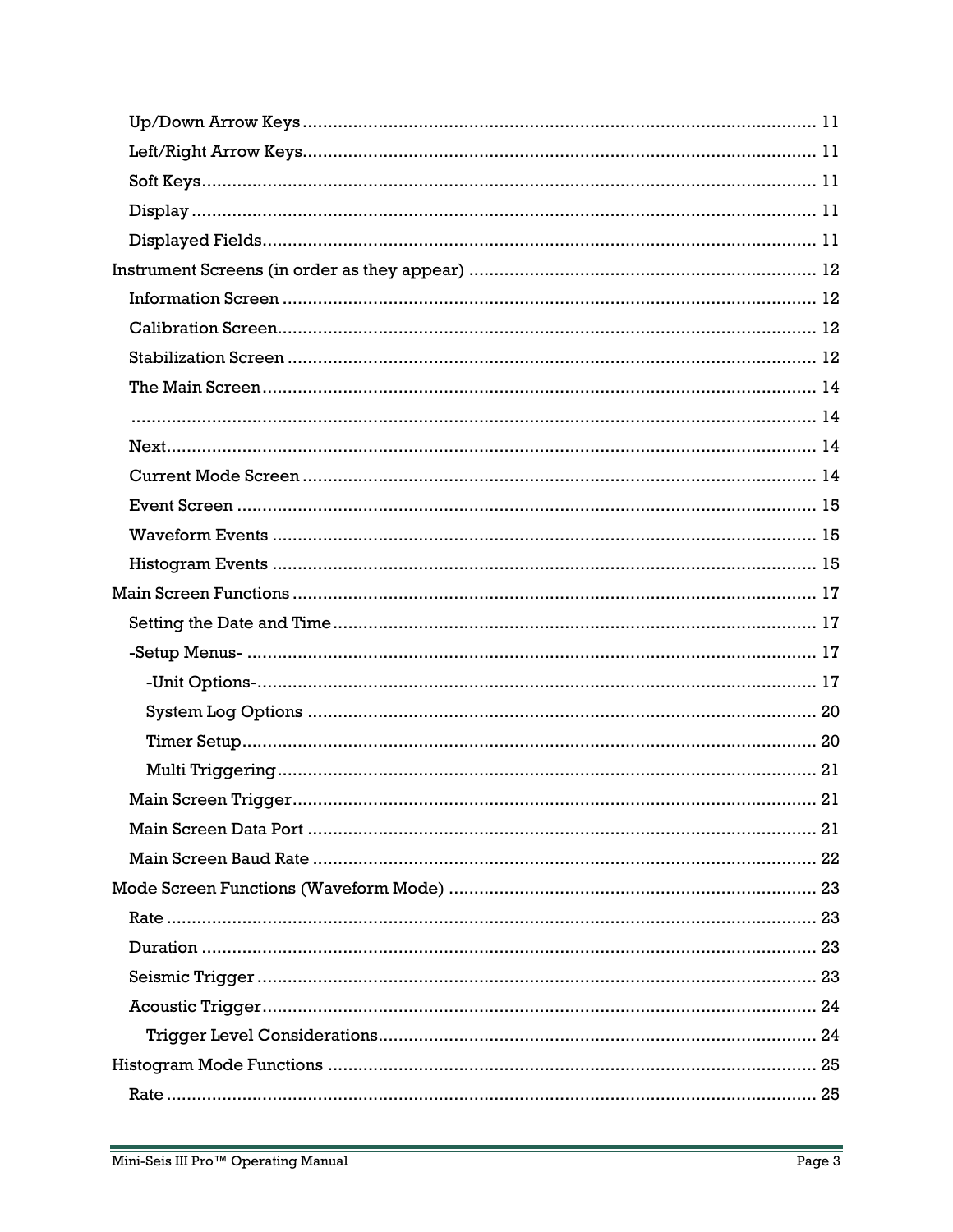| To Run an Interval Histogram Starting and Ending at a Specific Time  26 |  |
|-------------------------------------------------------------------------|--|
|                                                                         |  |
|                                                                         |  |
|                                                                         |  |
|                                                                         |  |
|                                                                         |  |
|                                                                         |  |
|                                                                         |  |
|                                                                         |  |
|                                                                         |  |
|                                                                         |  |
|                                                                         |  |
|                                                                         |  |
|                                                                         |  |
|                                                                         |  |
|                                                                         |  |
|                                                                         |  |
|                                                                         |  |
|                                                                         |  |
|                                                                         |  |
|                                                                         |  |
|                                                                         |  |
|                                                                         |  |
|                                                                         |  |
|                                                                         |  |
|                                                                         |  |
|                                                                         |  |
|                                                                         |  |
|                                                                         |  |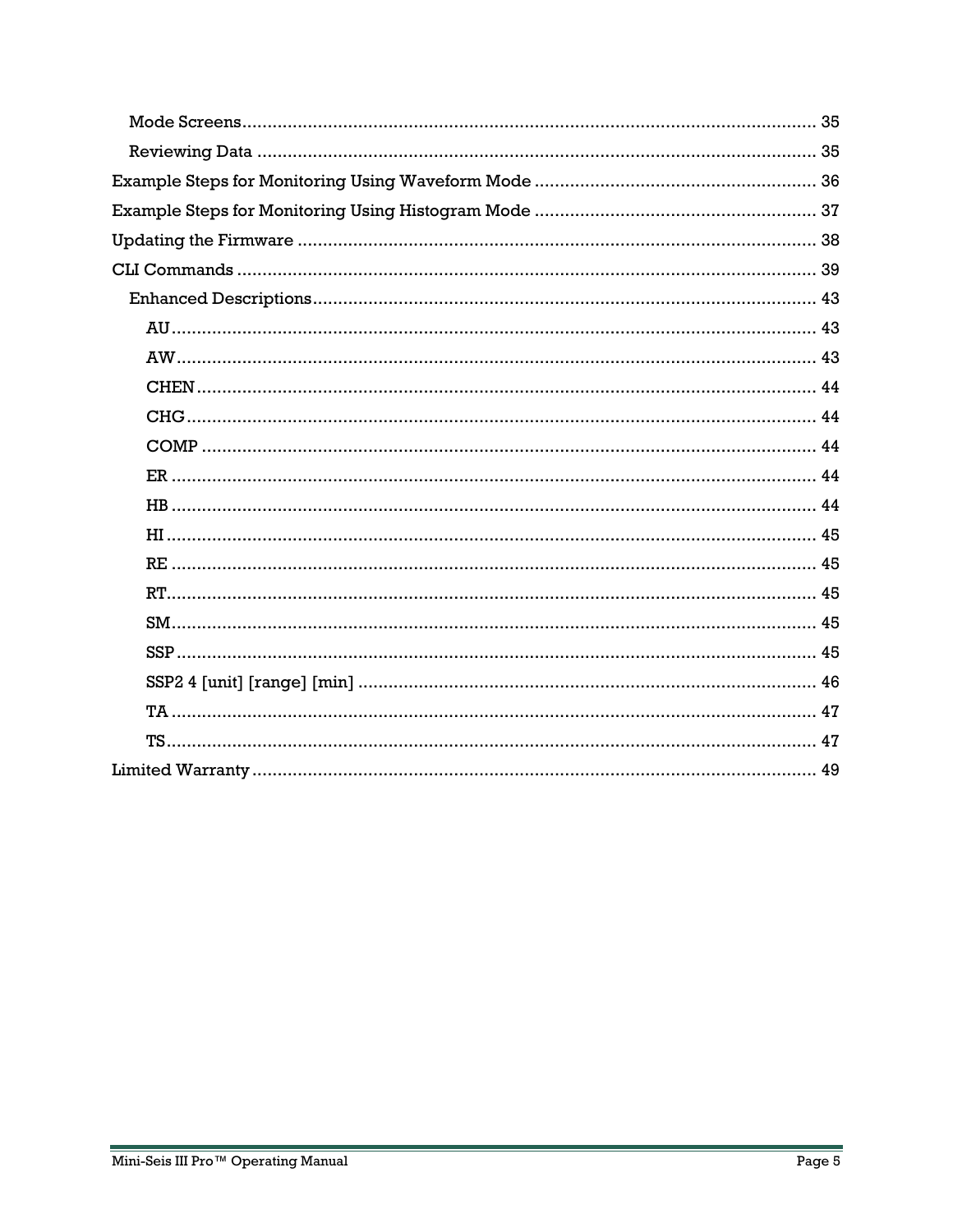# <span id="page-5-0"></span>**A Word Concerning This Manual**

The content of this manual references the most recent Pro firmware. Instruments with older firmware versions may not conform to the content. White recommends that the Pro firmware be kept current. The current version of Seismograph Data Analysis will contain the most recent Pro firmware. Some earlier versions of Seismograph Data Analysis do not support the Mini-Seis III Pro. The trade names Mini-Seis III Pro, Mini-Seis III, Mini-Seis and Seismograph Data Analysis are the property of White Industrial Seismology, Inc.

# <span id="page-5-1"></span>**Introduction**

The Mini-Seis III Pro is an enhanced version of the Mini-Seis III and is designed to replace the Mini-Seis III. It features a 32 bit processor and 16 bit A/D. The Pro has over 3.5GB of memory and can store many hours or days of continuous waveform data and many months if not years of continuous histogram data. It may be possible to use the seismograph for many years without having to erase the memory. Ruggedness, reliability, accuracy and power conservation are built in to the design. Data transfer by both serial and high speed USB is supported.

The Pro supports the standard 4 channel configuration, an optional 8 channel configuration and a high speed single channel mode.

# <span id="page-5-2"></span>**Use**

The Pro is designed for many types of vibration monitoring including:

- $\vee$  Blast Vibration
- Environmental
- $\vee$  Construction
- $\vee$  Demolition
- $\vee$  Underwater
- And more…

It can also work with non-standard sensors like hydrophones, dynamic strain gauges and tilt gauges. The Seismograph Data Analysis V13 and later software was designed for use with the Pro with both standard and non-standard records.

# <span id="page-5-3"></span>**Operating Modes**

- **Waveform**  The standard selection for time history vibration monitoring with trigger thresholds and a fixed record duration.
- **Histogram** Primarily used for monitoring continuous or semi-continuous vibration. The measured data includes the peak levels in each sample interval, the frequency at the peaks and optionally the vector sum.
- **Histogram/Waveform** Merges both Waveform and Histogram modes so that waveform events can be recorded simultaneously with histogram data based on user specified trigger thresholds.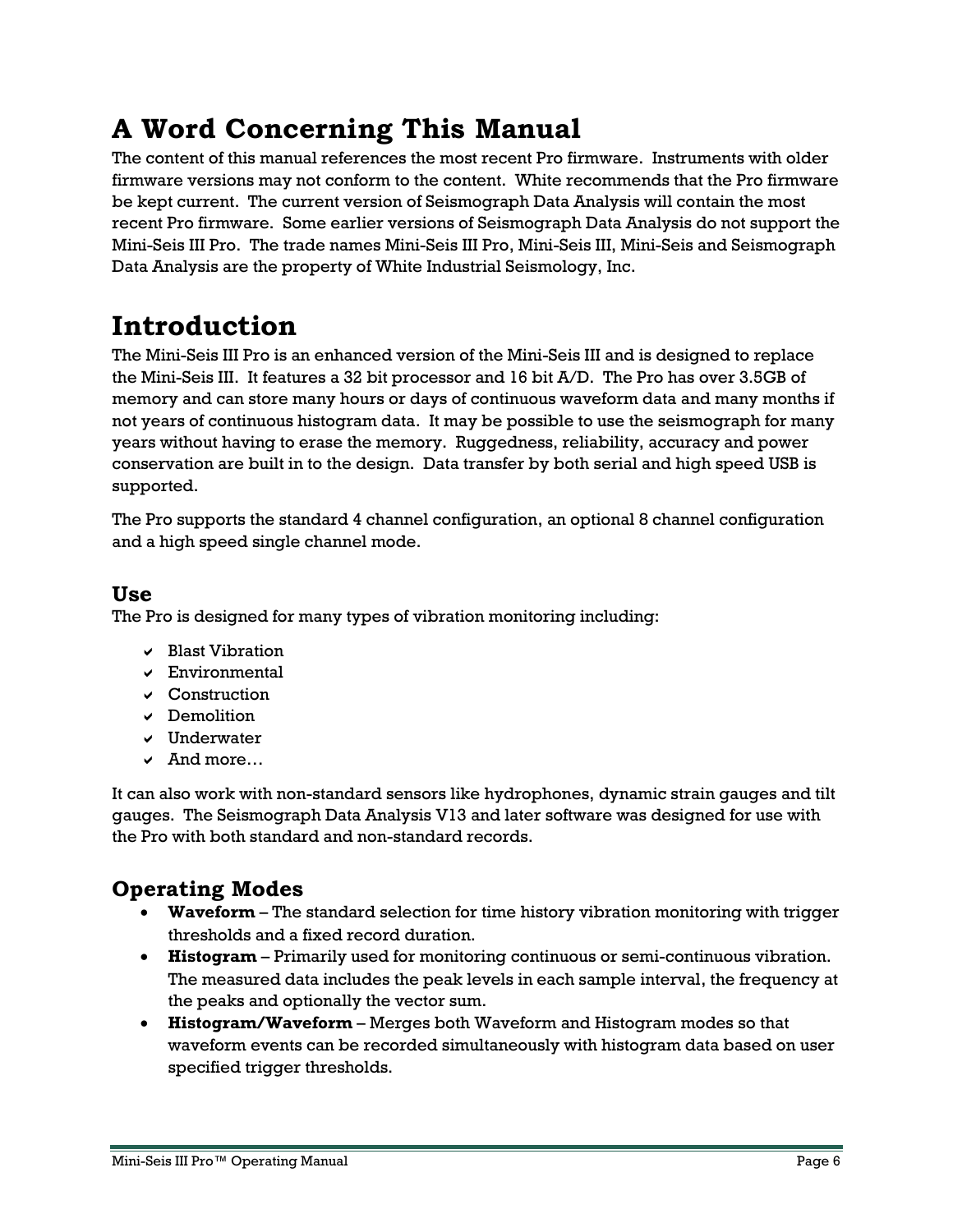**Manual** – A waveform mode where the instrument triggers based on a key press or the application of an external trigger.

# <span id="page-6-0"></span>**Ranges and Resolutions**

The standard unit has a maximum seismic range of 10.24 in/sec (260 mm/sec) and a maximum linear weighted acoustic range of 148 dB (512 Pa). The 16 bit seismic resolution at the standard range is 0.0003125 in/s (0.00794 mm/s). The linear acoustic 16 bit resolution is 0.000156 Mb (0.0156 Pa). The maximum range of the seismic and acoustic sensors can be modified at the factory for more or less sensitivity.

The downloaded data resolution can be changed between 16 bits and 12 bits with the Seismograph Data Analysis software. Changing the resolution does not affect the native data, which is stored using 16 bits. However, since the data are normally compressed when accessed through the USB or serial interface, the 12 bit option will result in smaller file sizes. The 12 bit seismic resolution at the standard range is 0.005 in/s (0.127 mm/s). The linear acoustic 12 bit resolution is 0.0025 Mb (0.25 Pa).

# <span id="page-6-1"></span>**Sample Rates**

The available waveform sample rates are 1024, 2048, 4096, 8192 and 16384 over 4 or 8 channels of data. A 64K and 128K rate is available for single channel waveform. The available histogram sample rates with the 4 channel model are 1024, 2048, 4096, 8192 and 16384. The 8 channel histogram sample rate is limited to no more than 8192.

#### <span id="page-6-2"></span>**WAVEFORM MODE (4 OR 8 CHANNEL)**

1K to 16K in powers of two.

<span id="page-6-3"></span>**WAVEFORM MODE (1 CHANNEL)** 64K or 128K.

<span id="page-6-4"></span>**HISTOGRAM OR HISTOGRAM/WAVEFORM MODE (4 CHANNEL)**

1K to 16K in powers of two.

#### <span id="page-6-5"></span>**HISTOGRAM OR HISTOGRAM/WAVEFORM MODE (8 CHANNEL)**

1K to 8K in powers of two.

# <span id="page-6-6"></span>**Waveform Recording Duration**

The waveform recording duration can be from 1 to 120 seconds at all sample rates. There is also a pre-trigger of 1024 samples. The time of the pre-trigger will thus vary with the selected sample rate. At a sample rate of 1024, the pre-trigger is one second. At a sample rate of 4096, the pre-trigger is 0.25 second.

# <span id="page-6-7"></span>**Battery Life**

In waveform mode, at a sample rate of 1024 samples per second, the unit will operate for approximately 7 to 10 days with a full charge. With the Timer Mode set to an eight hour monitoring day, the continuous operating time can be extended to approximately one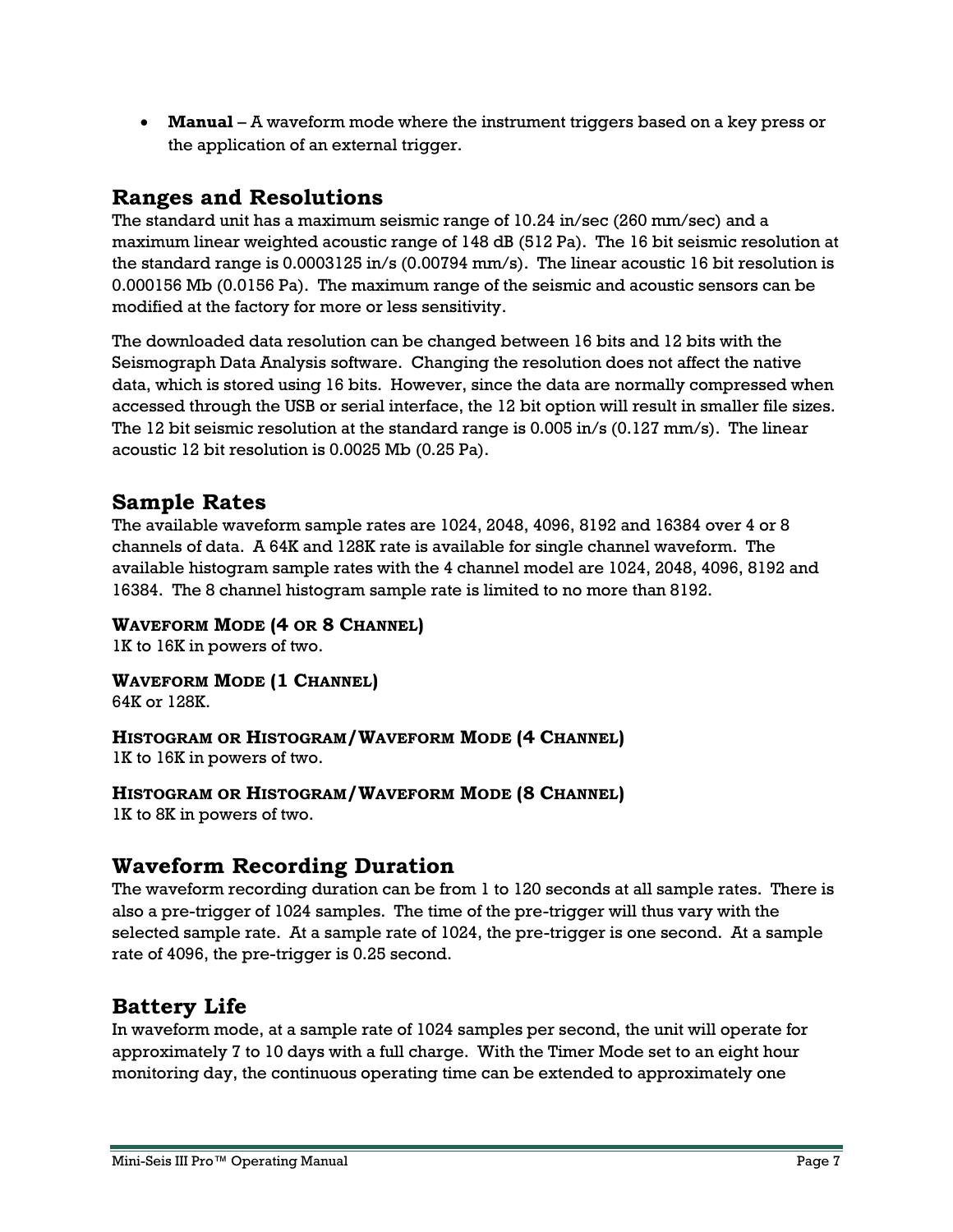month. The instrument can also be connected to AC power or a DC source such as an automobile battery or solar cell for extended or unlimited operating time.

# <span id="page-7-0"></span>**Communication**

The Pro supports local communication by both serial and USB. It also supports remote communication by serial. Any remote access device that supports serial, like a cellular modem, WiFi router, or satellite modem, can be used to download data from and interact with the seismograph. The instrument features serial baud rates from 1200 to 460800, allowing it to work with a multitude of remote serial data devices.

# <span id="page-7-1"></span>**External Data Storage**

In addition to the seismograph's internal memory, records can easily be transferred to a USB thumb drive or to a computer using the Seismograph Data Analysis software. There is also support for transferring data directly from the Pro to a USB thumb drive. The thumb drive feature removes the need for a computer in the field to download events.

# <span id="page-7-2"></span>**Accessories and Software**

All required accessories are provided. The Seismograph Data Analysis software can be downloaded from the White website at [www.whiteseis.com.](http://www.whiteseis.com/)

# <span id="page-7-3"></span>**Data Compression**

The Pro uses data compression to reduce the size of the downloaded files. The amount of compression will vary depending on the waveform characteristics and the selected resolution. Data compression can be turned off if needed.

# <span id="page-7-4"></span>**Automatic Reporting**

The Pro supports the automatic reporting of data through the serial connector. There are multiple modes of operation. Please refer to the chapter on Automatic Reporting for more information.

# <span id="page-7-5"></span>**Options**

#### <span id="page-7-6"></span>**8 CHANNEL**

The 8 channel instrument can have two tri-axial seismic packages and two microphones. Both seismic packages must use the same units and maximum range. If linear, both microphones must use the same units and maximum range.

#### <span id="page-7-7"></span>**GPS**

The Pro can be equipped with GPS for location logging. If available, GPS information will be included in the summary of each waveform or histogram record.

#### <span id="page-7-8"></span>**RANGES**

The standard unit will have a maximum seismic range of 10.24 in/sec (260 mm/sec) and a maximum linear weighted acoustic range of 148 dB (512 Pa). These ranges can be modified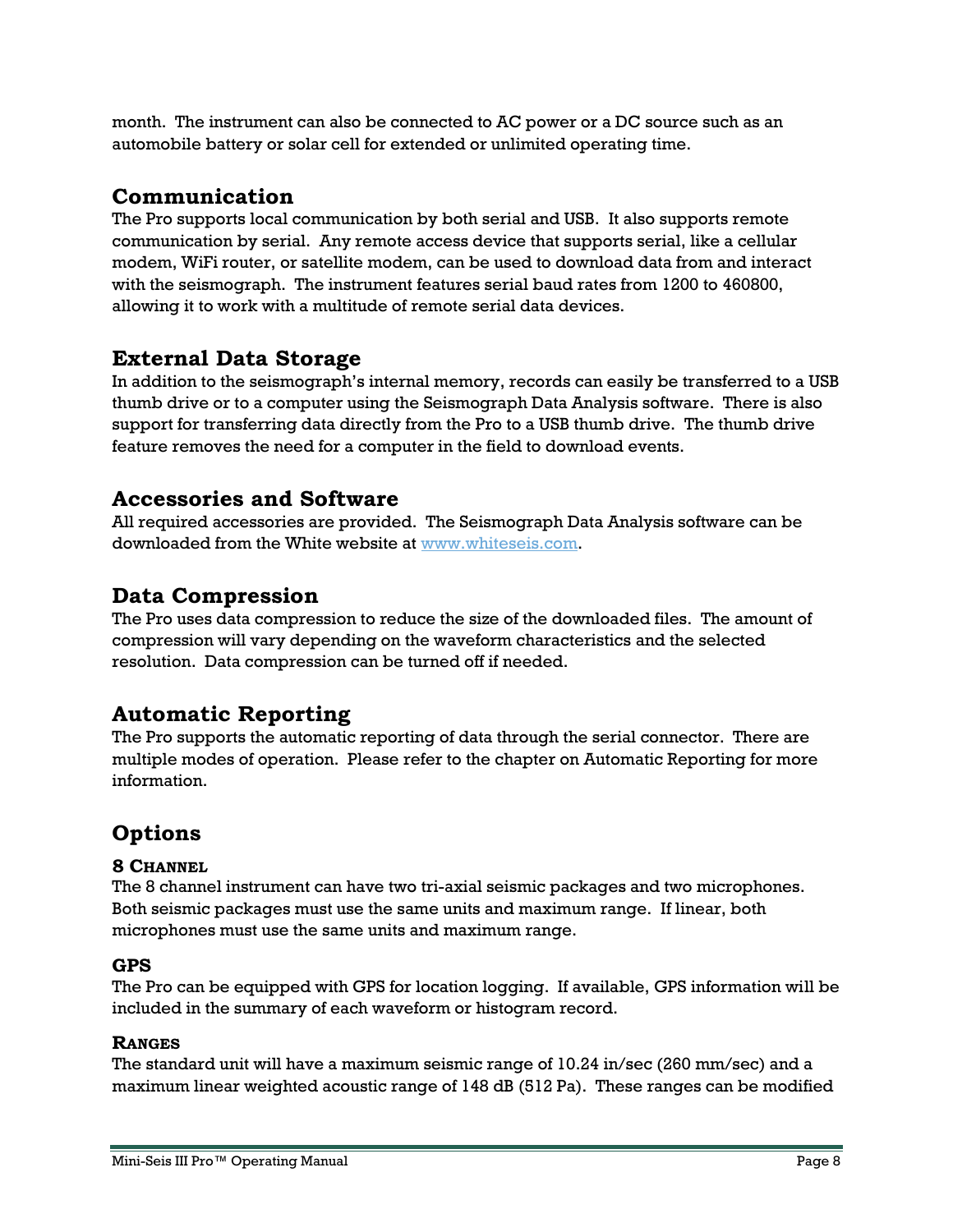at the factory for more or less sensitivity. Please check with White or your nearest Mini-Seis III Pro reseller for the availability of other ranges.

#### <span id="page-8-0"></span>**NON-STANDARD SENSORS**

The Pro does not support the direct display of data from non-standard sensors. However, the software can display and analyze data from non-standard sensors. The standard sensors are a tri-axial geophone package and an overpressure microphone.

Non-standard sensors might include accelerometers, strain gauges, hydrophones, etc. We can supply a bud box with the desired connectors so that individual sensors can be used. There can be from 1 to 8 non-standard sensors used, depending on the Pro configuration. Contact White for more information.

#### <span id="page-8-1"></span>**A WEIGHTING**

The Pro can be equipped with a logarithmic amplifier board for non-certified Type 2 A weighting. We stress non-certified as we cannot test it to certify that it meets ANSI standards. However, it has been tested and compared with ANSI certified devices. A separate microphone should be used for A weighting versus linear overpressure. A weighting is only available for channel 4.

#### <span id="page-8-2"></span>**NEW FEATURES**

New features may be added. Please check with White or your nearest White Seismograph reseller at any time for information concerning specific features.

#### <span id="page-8-3"></span>**Connectors**

The standard 4 channel unit has four connectors, two push-pull connectors for the sensors and two DB9 connectors. The 8 channel unit has two additional push-pull connectors. On the 8 channel unit, the connectors closest to the outside of the case represent channels 1 through 4. The inside connectors represent channels 5 through 8. The push-pull sensor connectors are interchangeable for any channel set.

The female top DB9 is the serial connector. This connector can be used for serial communication and external charging by an AC or DC source. The male bottom DB9 is the USB connector. The USB connection generates a high speed virtual com port.

WARNING – Do not attempt to charge the unit using the male DB9. Doing this could cause significant damage. Always use AC chargers and DC cables supplied by White for external power. A splitter cable can be provided if both power and serial communication are needed at the same time.

# <span id="page-8-4"></span>**Connecting a Sensor**

To connect a sensor, align the notch of the male connector with the tab in the top of the female connector and push in until it clicks. To disconnect a sensor, pull back on the sliding fixture. The connectors are very rugged. However, care should be taken so that significant amounts of dirt and mud do not become impacted around the pins.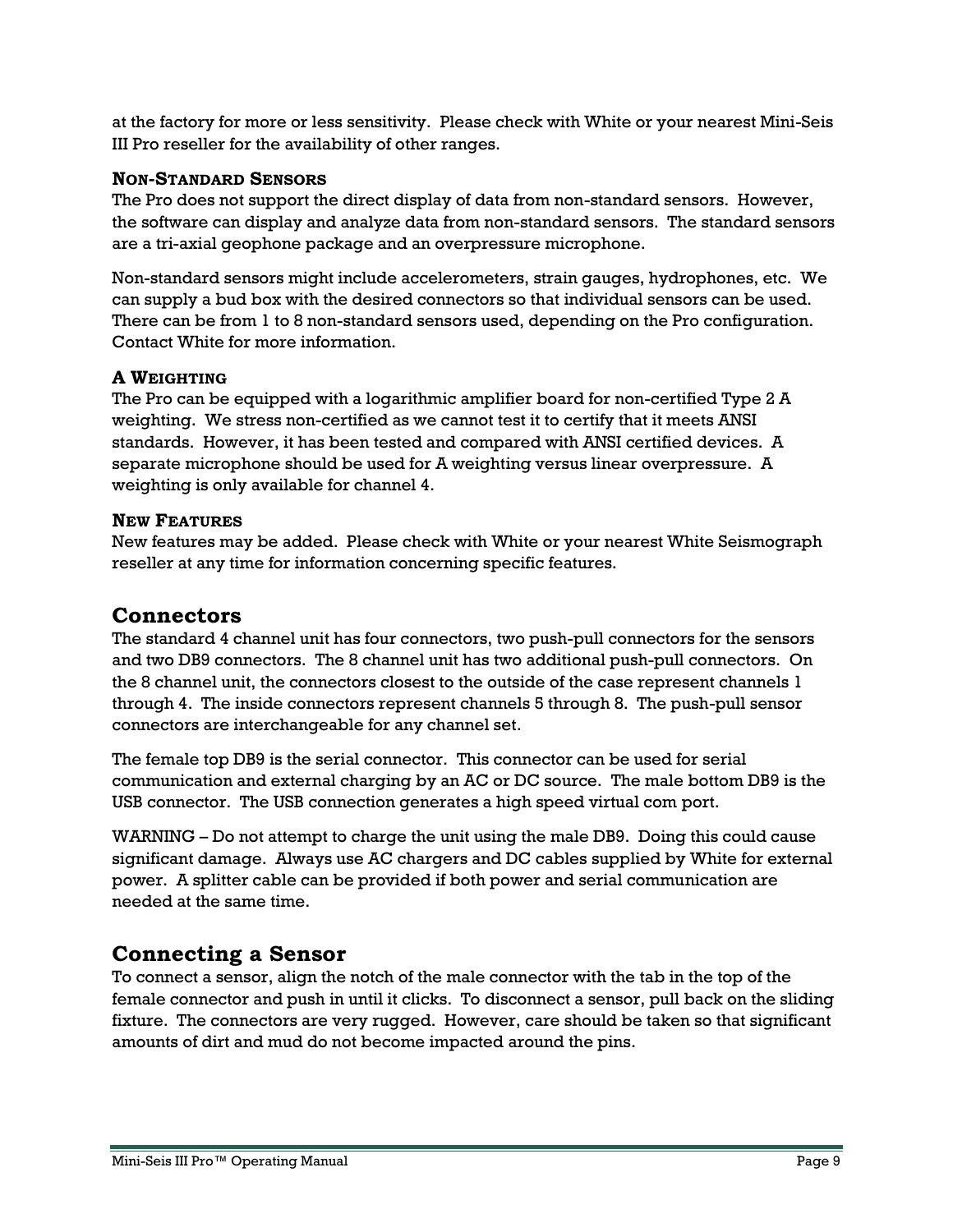# <span id="page-9-0"></span>**Communication**

The serial DB9 (female) is wired so that it is not necessary to use a null cable with a cellular modem. This means that standard local serial communication would require a null adapter. However, it is anticipated that local communication will be with USB (male DB9). The change in the serial DB9 also means that cables used with the Mini-Seis are not compatible with the Mini-Seis III Pro.

The male DB9 connector is for USB data transfer. There are two USB cables supplied. One cable is for computer communication, the other cable is for data transfer to a USB thumb drive. While we have tested many thumb drives, it is possible that not all USB thumb drives will function with the Pro. White recommends avoiding low priced generic cables in favor of known brands. Mini-Seis III USB cables are not compatible with the Pro and vice versa.

# <span id="page-9-1"></span>**Charging**

The standard instrument will contain a sealed rechargeable lead acid battery. The Mini-Seis III Pro has circuitry which helps prevent overcharging. It is harder on the internal battery to let it discharge than to keep it charged.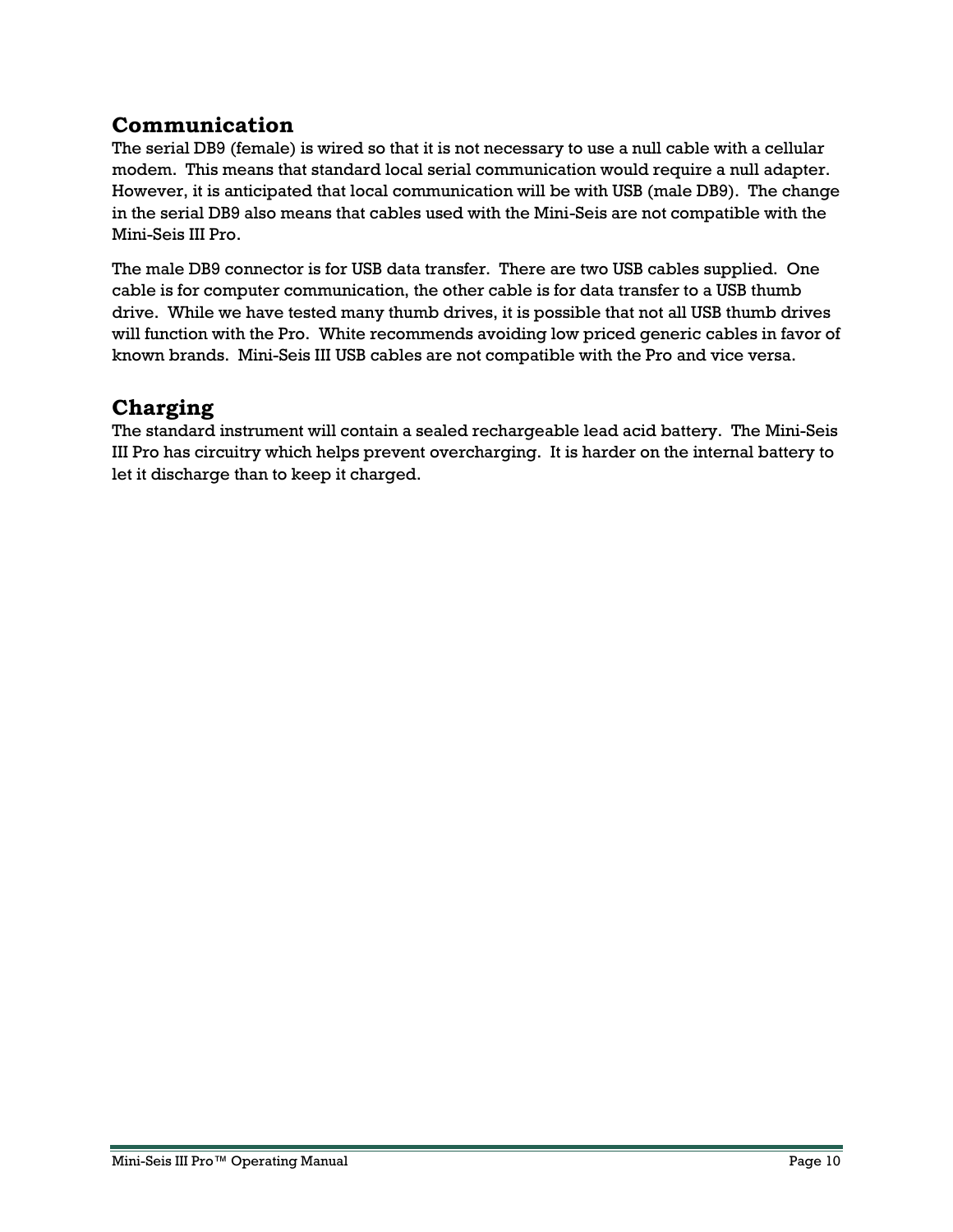# <span id="page-10-0"></span>**The Keypad and Display**

The Mini-Seis III Pro™ has various control keys that help to simplify operation. It also has an easy to read backlit graphics display.

# <span id="page-10-1"></span>**ON Key**

Pressing the ON key turns on the unit. The Pro can be activated without any sensors attached. Unlike the older Mini-Seis, attaching or removing the sensors does not automatically activate or deactivate the unit.

# <span id="page-10-2"></span>**OFF key**

Pressing the OFF key turns off the unit as long as it is not activated in histogram mode. Unplugging the sensors will not turn the instrument off. The unit features a forced hardware shutdown for cases where it might become unresponsive. Holding down the key for a few seconds will force the instrument off regardless of any operation in progress. Please be aware that doing this may cause data corruption.

# <span id="page-10-3"></span>**ENTER Key**

The ENTER key is primarily used to accept entries. If the unit is on, but the display is blank, pressing ENTER or any other key will activate the display.

# <span id="page-10-4"></span>**Up/Down Arrow Keys**

These keys move the highlight from field to field in the displayed screen.

# <span id="page-10-5"></span>**Left/Right Arrow Keys**

When a modifiable field is highlighted, these keys change the value.

# <span id="page-10-6"></span>**Soft Keys**

Soft keys are available below the display. The functions of these keys will vary depending on the displayed screen. A common soft key is labeled Next. Using this key advances to the next screen. The Home soft key returns to the Main Screen. The Back soft key returns to the previous screen viewed.

# <span id="page-10-7"></span>**Display**

The graphics display is backlit and easy to read.

# <span id="page-10-8"></span>**Displayed Fields**

Some of the data displayed on the screen can be modified. These fields will generally have a label followed by a value. Other fields are used to link to additional screens. These fields are usually contained by hyphen characters, for example -Setup Menus-.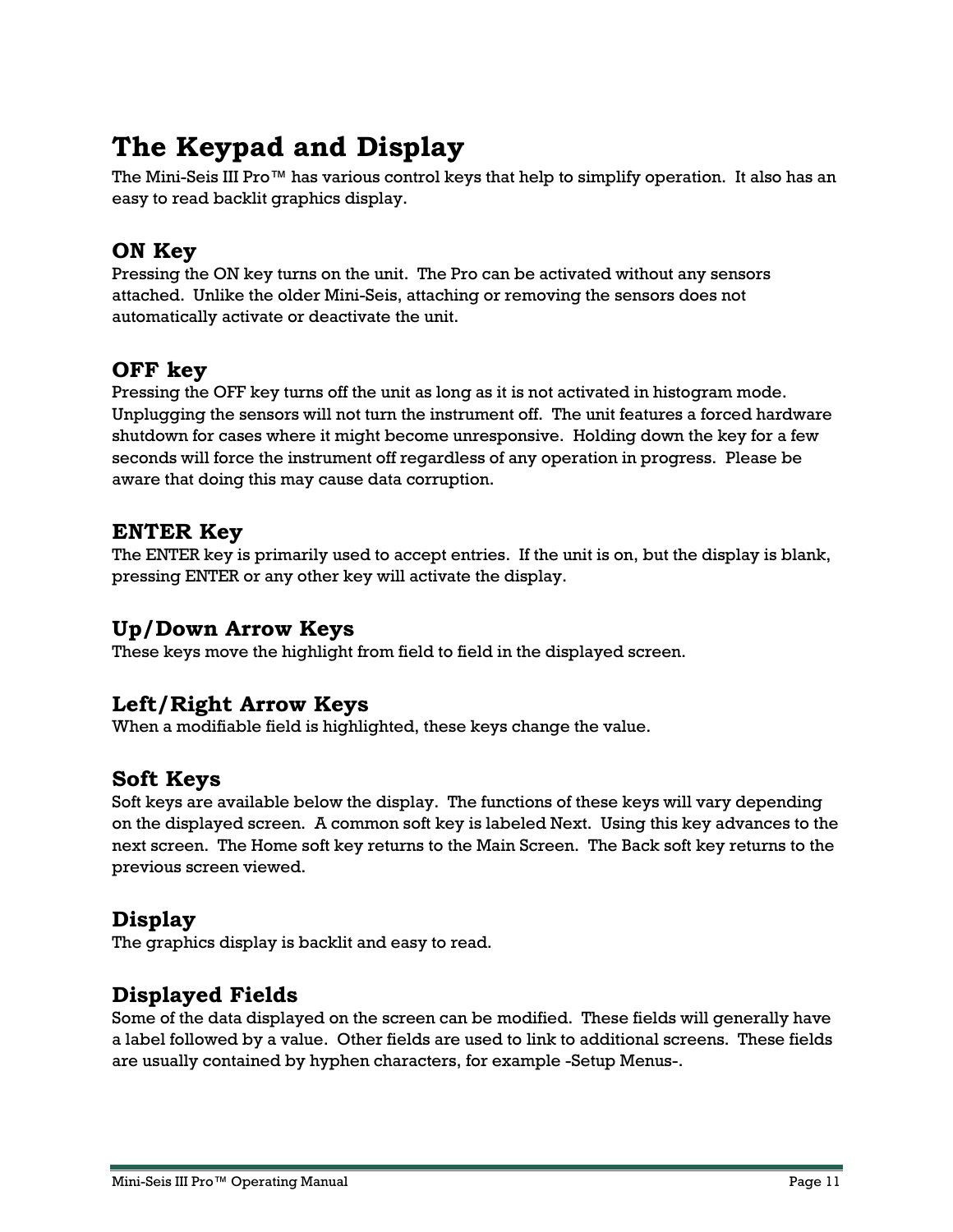# <span id="page-11-0"></span>**Instrument Screens (in order as they appear)**

# <span id="page-11-1"></span>**Information Screen**

At power on the Mini-Seis III Pro will briefly display an information screen. The screen will show the model, serial number, firmware version and battery status. The display will be similar to the following:

### **White Industrial Seismology Mini-Seis III Pro**

| MODEL: 00 |       |
|-----------|-------|
| $S/N$ :   | 10000 |
| VER:      | 1.0   |
|           |       |
| BAT:      | 6.4V  |

After a few moments the Calibration Screen will appear.

# <span id="page-11-2"></span>**Calibration Screen**

The calibration screen shows the name of the authorized calibration facility that last calibrated the seismograph. It also shows the channels that were calibrated, the date of the calibration and the sensor serial numbers.

# **CALIBRATION**

| LAB: White  |                    |
|-------------|--------------------|
| Chan 1-4    |                    |
| 01-Jan-2019 | <b>SEIS: 10000</b> |
| 01-Jan-2019 | AIR: 10000         |
| Chan 1-5    |                    |
| 01-Jan-2019 | <b>SEIS: 10000</b> |
| 01-Jan-2019 | AIR: 10000         |

Since the sensors may be interchangeable between data collectors, it is possible for the serial number of the data collector to differ from that of the sensors. If this is the case, the authorized calibration facility should change the displayed serial numbers accordingly. After a few moments the Stabilization Screen will appear.

# <span id="page-11-3"></span>**Stabilization Screen**

The stabilization screen indicates the amount of background vibration present. If the background levels are below the trigger thresholds, a bar on the right side of the screen will show the progress of stabilization. If the background levels are above the trigger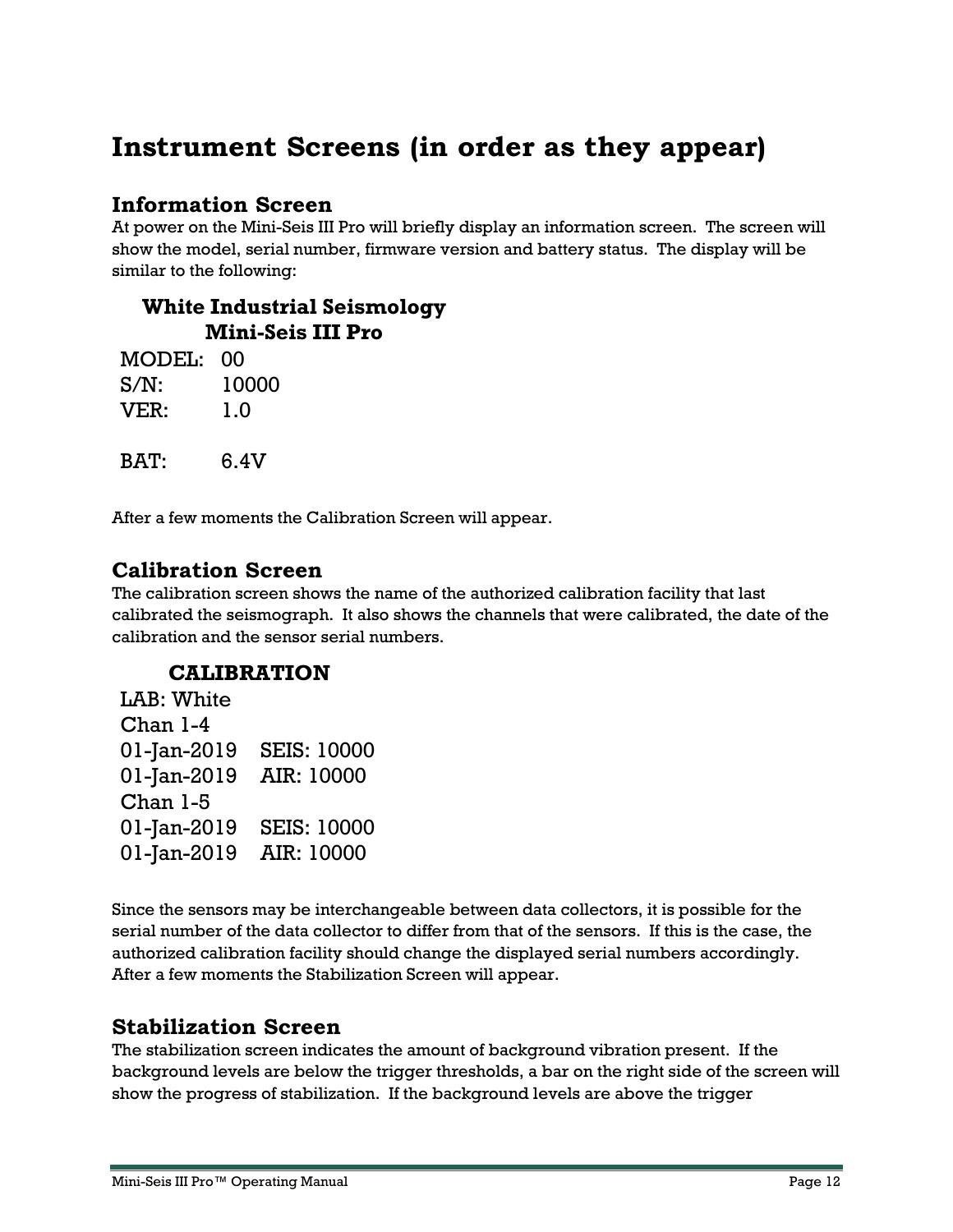thresholds, the unit will not stabilize. The highlight will go to the Seismic Trig or Acoustic Trig field so that the value can be increased in order to stabilize. The left and right arrow keys are used to increase or decrease the threshold value.

# **Background Levels**

| A1: 057.8558 dB<br>$+4$        |                         |      |  |
|--------------------------------|-------------------------|------|--|
|                                | $+2$<br>R1: 0.00062 IPS |      |  |
| V1: 0.00062 IPS<br>$+2$        |                         |      |  |
| $+2$<br>T1: 0.00062 IPS        |                         |      |  |
| Seismic Trig:<br>0.0500        |                         |      |  |
| <b>Acoustic Trig:</b><br>120.0 |                         |      |  |
| Lock: Off                      |                         |      |  |
| Lock                           | $Ch5-8$                 | More |  |

The values shown to the right of the channel labels represent the background levels being measured by the instrument. The numbers to the right of that show the number of bits represented by that level. The vertical bar shows the progress of the stabilization.

The Lock soft key can be used to lock the stabilization screen. Locking the stabilization screen is normally used for calibration purposes. This feature allows a technician to dynamically read the values as the channel is being calibrated. If the screen is locked, the soft key text will change to Unlock.

If the unit is an 8 channel model, pressing the Ch 5-8 soft key will display the background data for these channels. The soft key text will change to Ch 1-4. The Ch 5-8 soft key will not display if the instrument is a 4 channel model.

When the More soft key is selected, the user will be presented with other soft key options. These options should only be used by authorized calibration facility personnel.

#### **CalPulse**

Send a test pulse to the sensors to test the response.

#### **DC Ofst**

The DC Ofst option attempts to correct the A/D for any DC offset. **This option should only be used by an authorized calibration facility and should never be used with the sensors attached**.

#### **ZerOfst**

This function will remove all A/D offsets. **Clearing DC offsets may result in retriggering issues**. This option should only be used by an authorized calibration facility.

#### **Back**

Go back to the previous soft key display.

The Next soft key can be used to bypass stabilization. However, once the instrument is armed it may begin triggering.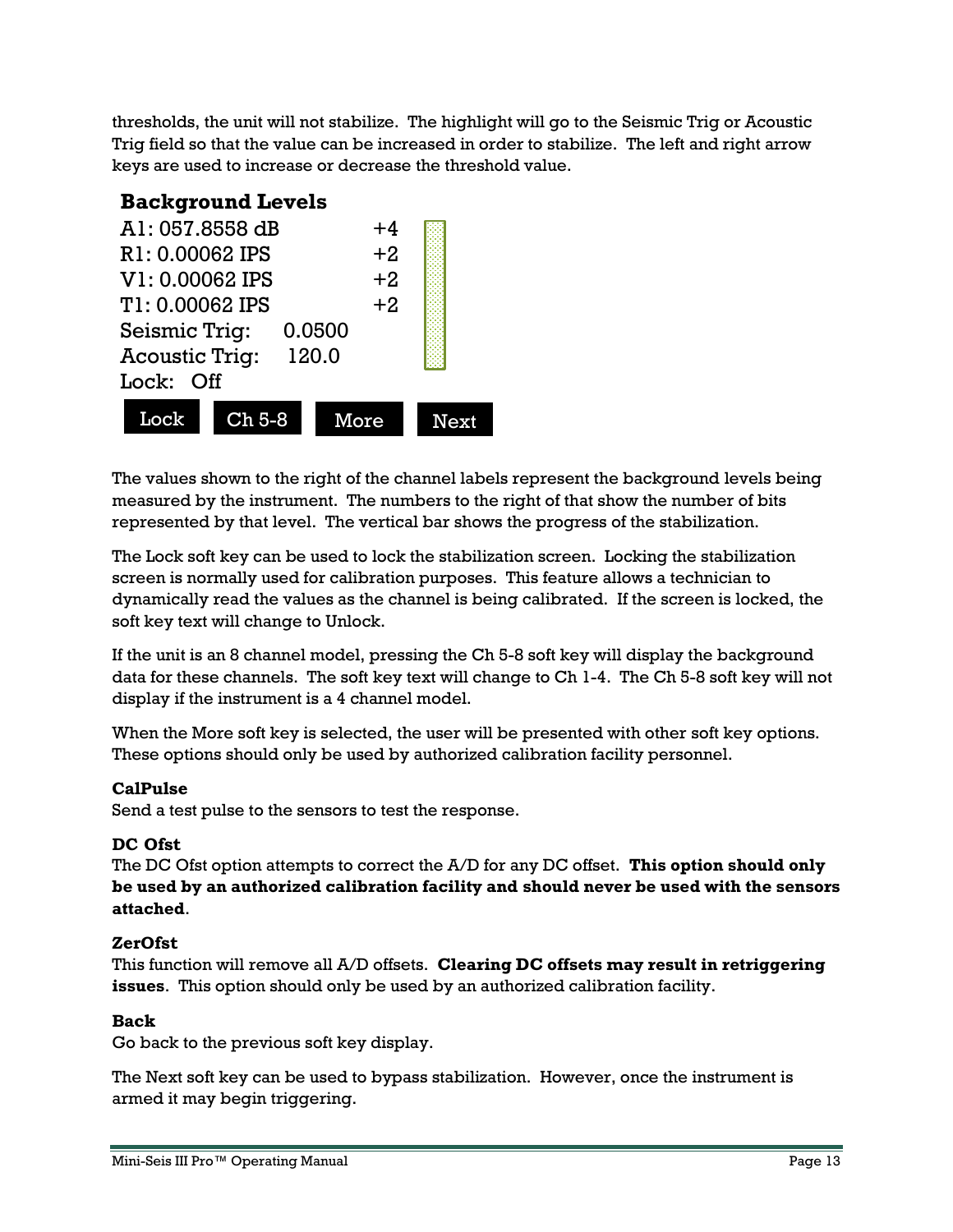<span id="page-13-1"></span>If the displayed is not locked, the instrument will display the Main Screen after stabilization.

# <span id="page-13-0"></span>**The Main Screen**

The Main Screen is displayed after stabilization. It will appear similar to the following:

Bat: 6.3V - OK Free Memory: 100% 08-Aug-2020 13:54:11 S 33.068064, -96.806473 (if GPS is present) -Setup Menus-Trigger: Disarmed Data Port: RS-232 Baud Rate: 115200

Next

The items on the Main Screen are discussed in the section titled Main Screen Functions.

#### <span id="page-13-2"></span>**Next**

Select Next to advance to the current Mode screen.

#### <span id="page-13-3"></span>**Current Mode Screen**

There is a display that is used to change from the current operating mode. If a mode using waveform is active, the trigger must be disarmed before the mode can be changed. If a mode using histogram is active, the histogram must be made inactive before the mode can be changed.

The mode display is accessed by pressing the Next soft key from the Main Screen. To change the mode, press the left or right arrow key while the mode is highlighted in the mode display (see below).

#### Waveform

| Rate:     |       | 1024 / SEC |
|-----------|-------|------------|
| Duration: | 8 SEC |            |

Seismic Trig: 0.05000 IPS Acoustic Trig:: 125 dB

**Next** 

In this example, we can change the mode from Waveform when the trigger is disarmed. Pressing the right arrow key while Waveform is highlighted displays the Select Mode screen.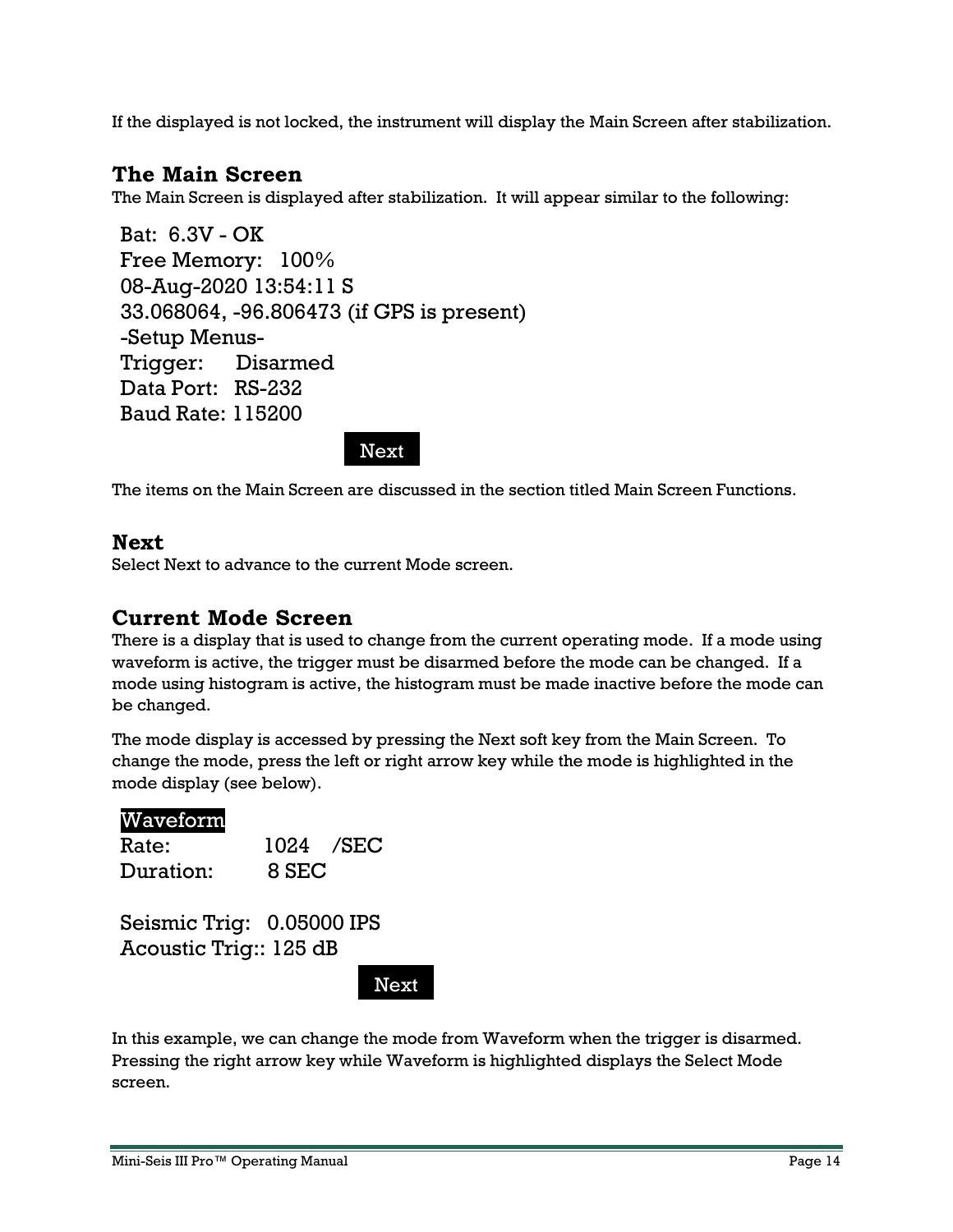### Select Mode

# -Histogram-

-Histogram/Waveform- -Manual-

Back

The contents of the display will depend on the current mode. If a selection is not made within 30 seconds, the display will revert to the current mode. The various operating modes will be discussed in another section of this manual. Select Back to return to the Current Mode Screen.

Pressing the Next soft key from the Current Mode Screen will display the event screen.

### <span id="page-14-0"></span>**Event Screen**

There are two types of records that can be displayed on the Event Screen, waveform and histogram.

### <span id="page-14-1"></span>**Waveform Events**

| <b>BAT: 6.5V</b> |          | <b>EVENT: 00002</b> |            |
|------------------|----------|---------------------|------------|
| 08-28-2020       | 11:20:42 |                     |            |
| IPS/dB           | Hz       | $\rm{CAL}$          |            |
| V: 0.114         | 9.85     | OK                  |            |
| R: 0.802         | 16.78    | OK                  |            |
| T: 0.684         | 7.42     | OK                  |            |
| A: 125.0         | 33.7     | OK                  |            |
|                  |          |                     | <b>Bac</b> |

#### <span id="page-14-2"></span>**Histogram Events**

| <b>BAT: 6.5V</b> |          | JOB: 00003 |             |
|------------------|----------|------------|-------------|
| 08-28-2020       | 11:40:37 |            |             |
| IPS/dB           | Hz       | $\rm{CAL}$ |             |
| V: 0.237         | 9.85     | OK         |             |
| R: 0.115         | 16.78    | OK         |             |
| T: 0.213         | 7.42     | OK         |             |
| A: 113.0         | 33.7     | OK         |             |
|                  |          |            | <b>Back</b> |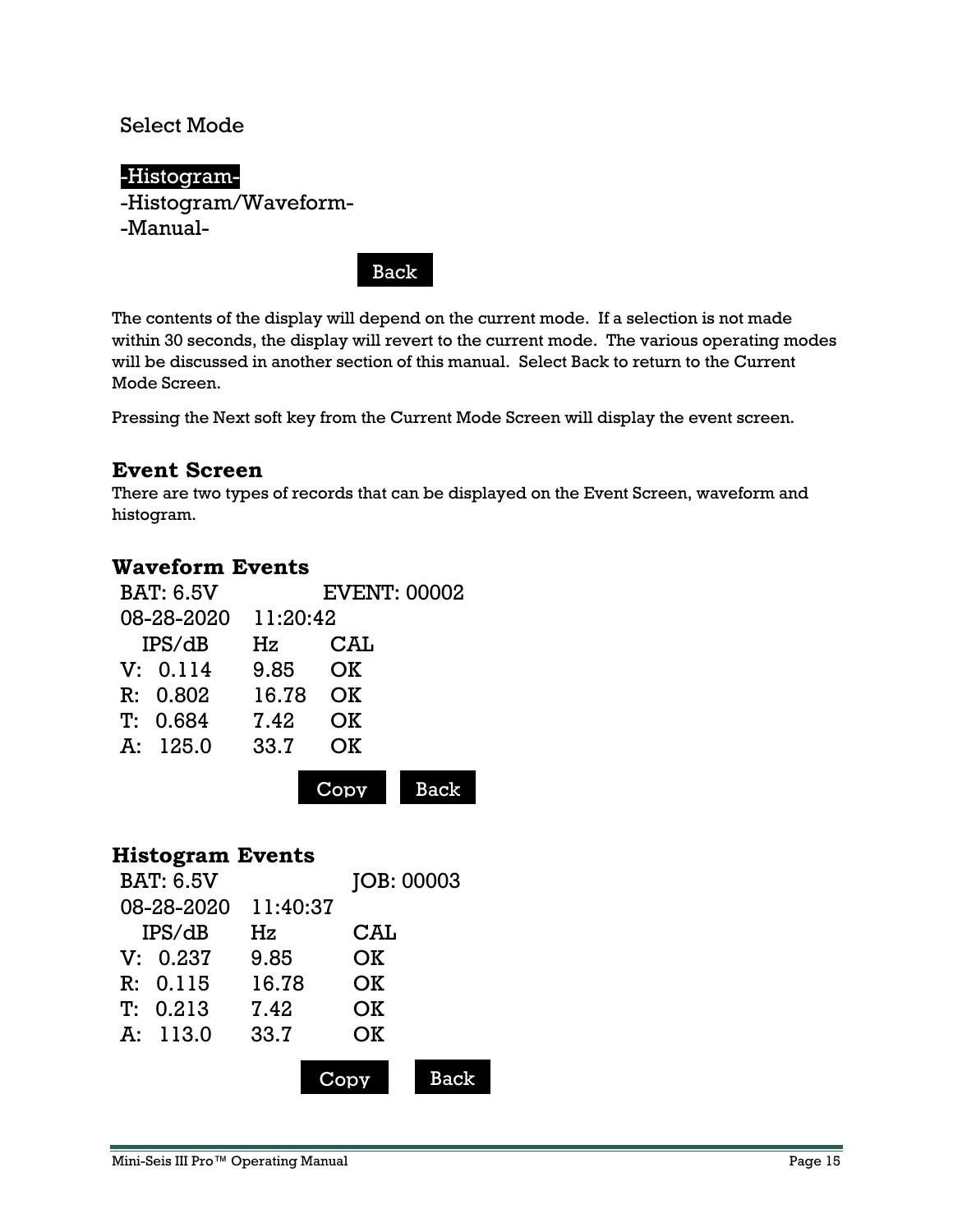The OK under CAL means that the sensor self-test responded within acceptable parameters when sent a test pulse. This action does not calibrate the sensor, nor is it an indication of whether or not a sensor is in calibration. The calibration of a sensor can only be tested and adjusted with the proper equipment.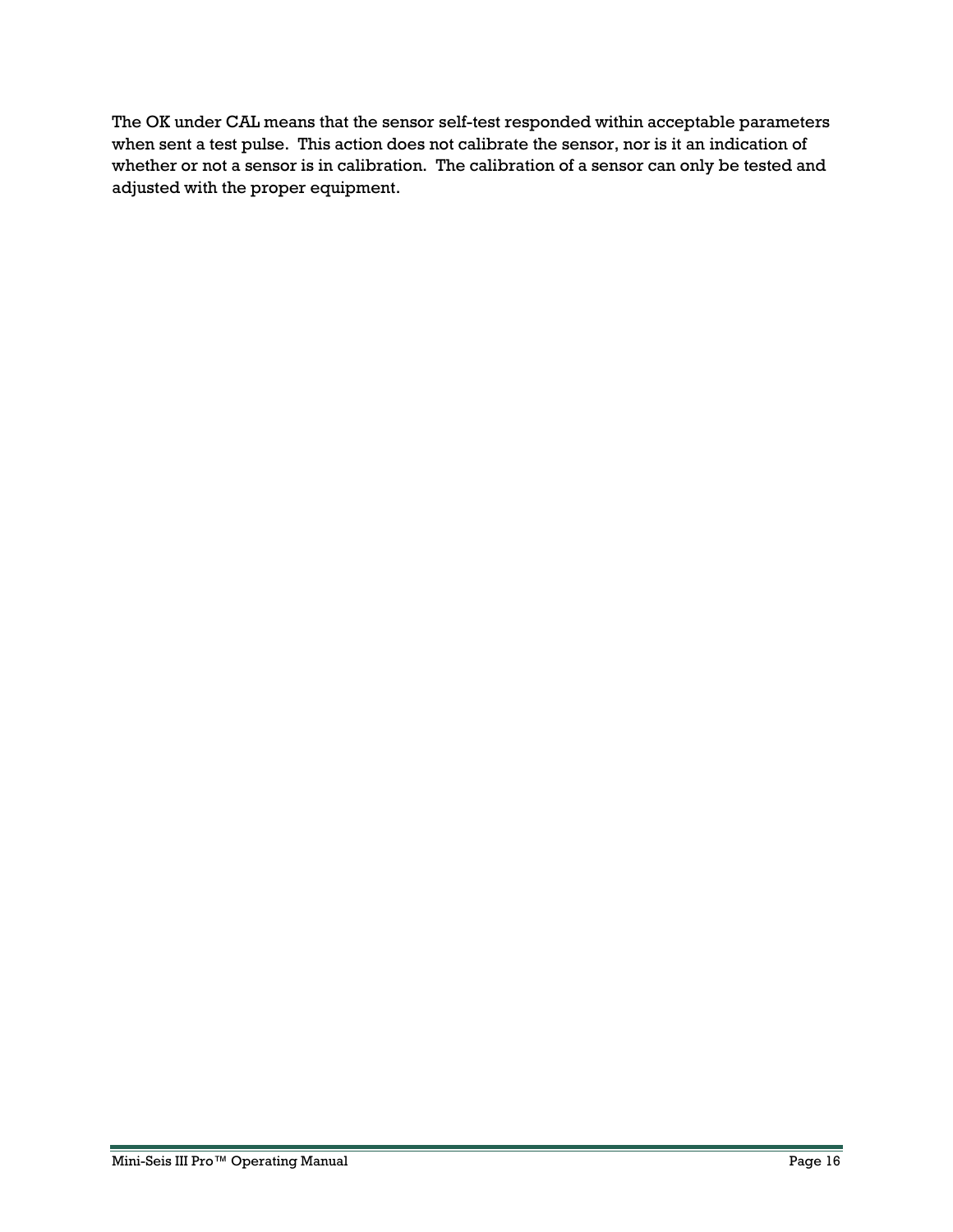# <span id="page-16-0"></span>**Main Screen Functions**

The first two lines show the approximate battery voltage and free memory. If the date and time needs to be modified, use the up and down arrow keys to place the highlight on the S and press ENTER.

# <span id="page-16-1"></span>**Setting the Date and Time**

08-Aug-2020 13:55:22

Day: 08 Month: Aug Year: 2020 Hour: 13 Minute: 55 Second: 22

Back

Please note that the time cannot be changed while the trigger is armed.

# <span id="page-16-2"></span>**-Setup Menus-**

Selecting this field displays a list of setup options.

```
Setup Menus
-Unit Options-
-System Log Options-
-Timer Setup-
-Multi Triggering-
```
Home Back

<span id="page-16-3"></span>**-UNIT OPTIONS-**

The Unit Options setup menu contains the following selections:

Unit Options

- -File System-
- -Unit Setup-
- -Use Factory Defaults-
- -GPS-

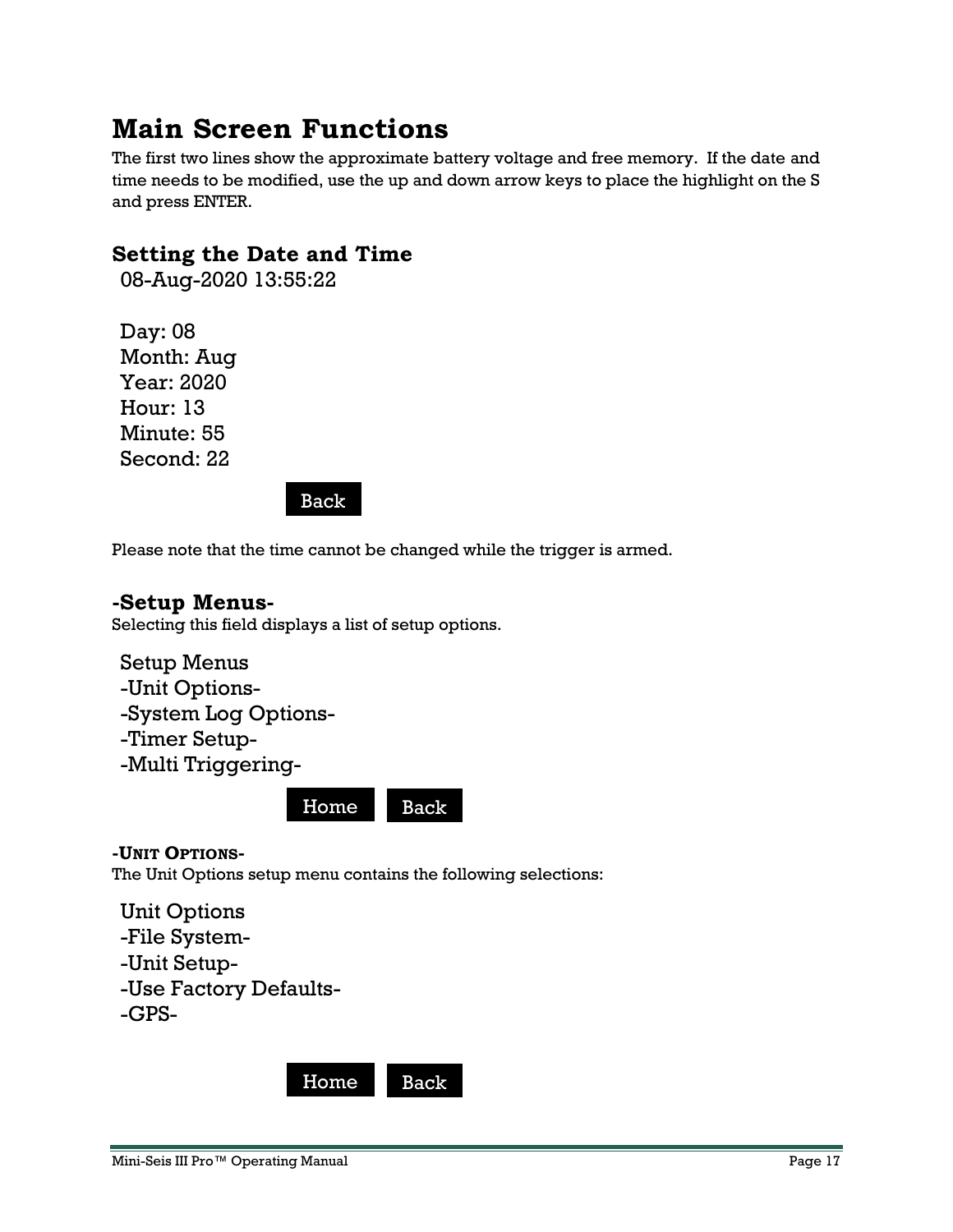| -File System-            |            |
|--------------------------|------------|
| File System              |            |
| Total Memory: 3866208 KB |            |
| Free Memory: 3865465 KB  |            |
| Histogram:               | 1369780 KB |
| Waveform:                | 2495686 KB |
| Number of Files: 0       |            |



The amount of memory shown is for illustration. Your model may have more or less memory.

Use the Erase soft key to erase the memory. A confirmation will be required. Once the memory has been erased it cannot be recovered.

| -Unit Setup-      |            |        |  |  |
|-------------------|------------|--------|--|--|
| <b>Unit Setup</b> |            |        |  |  |
| Air Used: Yes     |            |        |  |  |
| Air Weighting:    |            | Linear |  |  |
|                   | Unit:      | Range  |  |  |
| Air               | dBL        | 148.2  |  |  |
| Seismic           | <b>TPS</b> | 10.24  |  |  |
| Vector Sum:<br>No |            |        |  |  |

Home Back

The range field values are set at the factory and cannot be modified from the user interface.

#### *Air Used*

The Air Used field indicates whether or not a microphone is being used.

#### *Air Weighting*

The standard seismograph uses linear overpressure weighting. Non ANSI certified type 2 A weighting is available if the hardware is present in the instrument. Linear weighting normally has an upper range of 148 dB (5.12 Mb or 512 Pa) and a 2 Hz low frequency response. The upper frequency response is approximately 1/4 the sample rate. Linear weighting is appropriate for blast overpressure monitoring. It is not appropriate for noise monitoring.

A weighting should be used for noise monitoring and requires a separate microphone. The standard A weighting range will normally be 44 to 114 dBA or less. The frequency range is approximately 50 Hz to 10 kHz. The A weighted option should not be used for monitoring blast overpressure. The A weighting is non-ANSI certified Type 2 so ensure that this restriction is acceptable.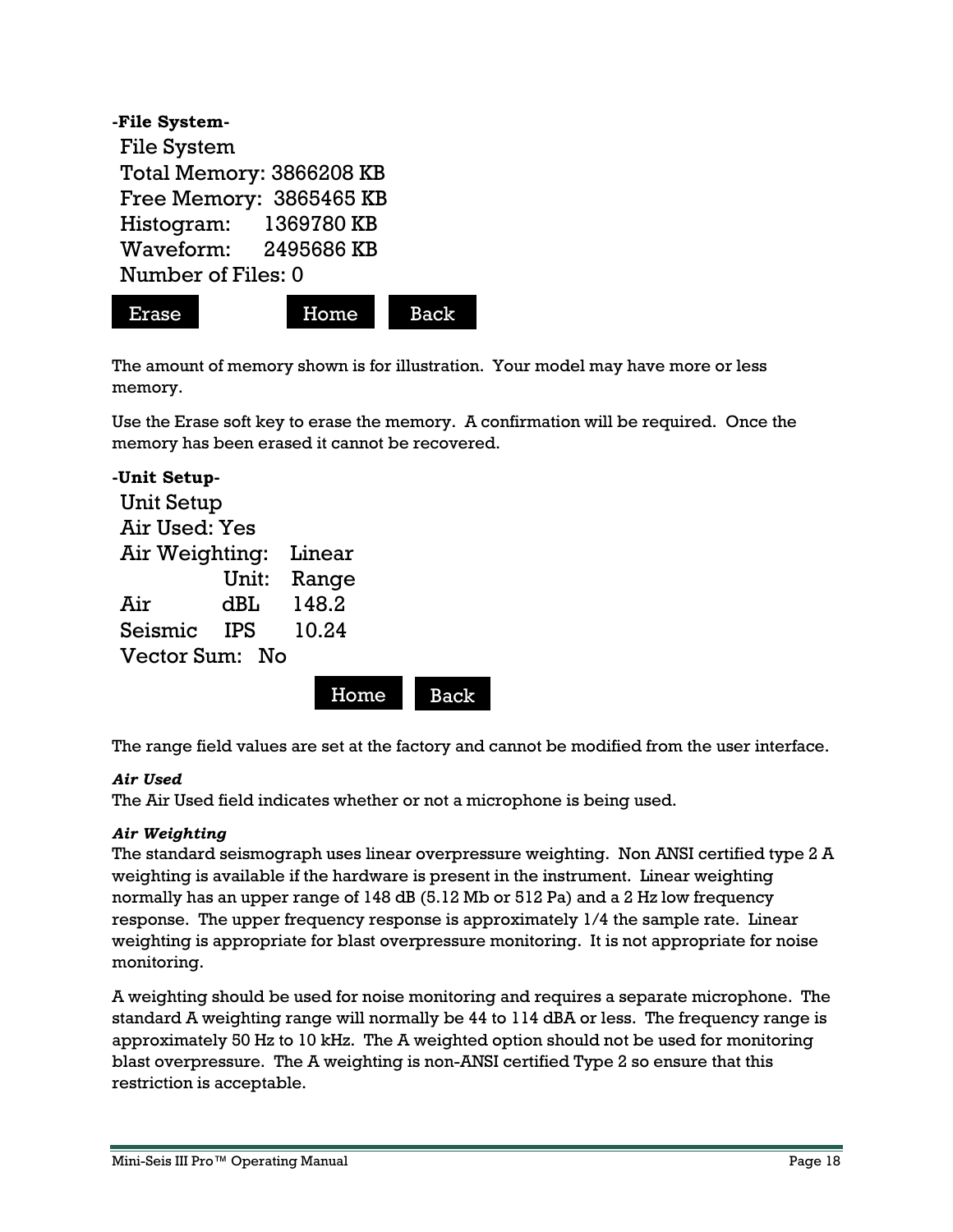If using both linear and A weighting with separate microphones, it will be necessary to reprogram the acoustic channel each time a change is made. Contact White if help is needed.

#### *Air Units*

This field indicates the units that will be used to display acoustic data. Linear weighting options are dBL (linear decibels), Mb (millibars), PSI (pounds per square inch) and Pa (Pascals). A weighting uses dBA.

#### *Air Range*

This field value shows the maximum level that can be recorded. It is set at the factory and can only be changed through the Seismograph Data Analysis software. **Warning** –the true Air Range is determined by the hardware in the microphone, not the software. Setting the software range to a value different from the microphone range will result in incorrect values.

#### *Seismic Units*

This field indicates the units that will be used to display seismic data. The options are IPS (inches per second), and MMPS (millimeters per second). The units may be changed from the UI. Changing the units automatically changes the displayed range.

#### *Seismic Range*

This field value shows the maximum level that can be recorded. It is set at the factory and can only be changed through the Seismograph Data Analysis software. **Warning** –the true Seismic Range is determined by the hardware, not the software. Setting the software range to a value different from the hardware range will result in incorrect values.

#### **-Use Factory Defaults-**

This option replaces existing settings with factory default values.

#### **-GPS-**

Instruments equipped with GPS will display this option.

#### GPS

| Loc:          | +33° 04' 0.51"          |  |  |
|---------------|-------------------------|--|--|
|               | $-96^{\circ}$ 48' 23.3" |  |  |
| Time:         | 17:43:56                |  |  |
| Format:       | D.MM.SS                 |  |  |
| Refresh:      | Startup                 |  |  |
| Time Sync: No |                         |  |  |
|               |                         |  |  |



This display will show the GPS location coordinates in the selected format. The format choices are D.MM.SS (degrees, minutes, seconds), D.MM (degrees, minutes) and D (degrees).

The Refresh options are Startup or Record. The Startup option refreshes the GPS only when the instrument is turned on or when the Sync Now soft key is used. The Record option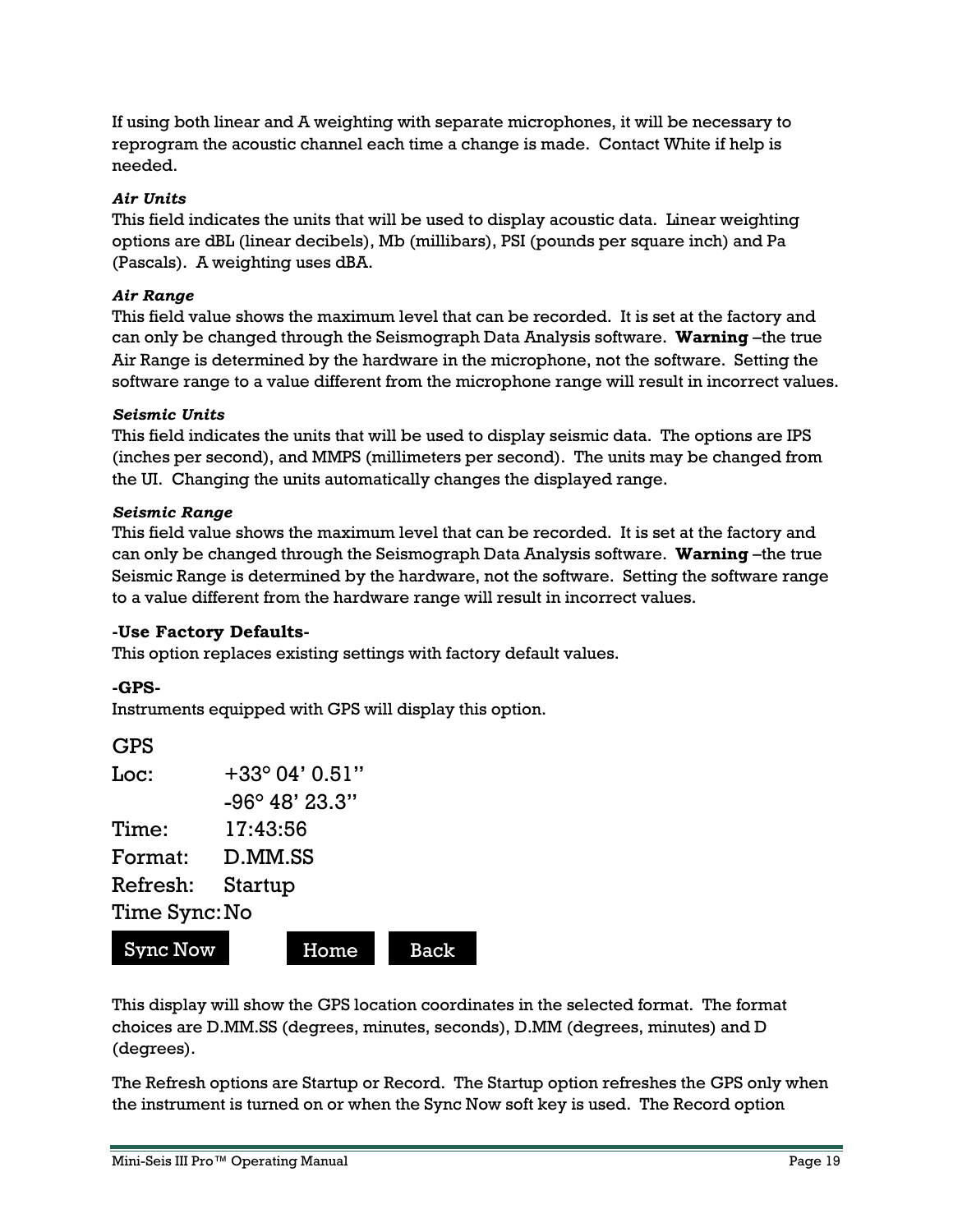refreshes the GPS when a triggered event occurs. There is a power and performance cost to using the GPS. If the Startup option is used, the GPS will power down after acquiring the coordinates. If the Record option is used, triggering will be disabled while the GPS is powered up and retrieving coordinates. Then it will be shut down and triggering will be reenabled.

Once implemented, the Time Sync option will be settable to Yes or No. If set to Yes, then the GPS is left on, and each record is stored with the number of counts into the record when the first GPS sync pulse occurred. Since all records are at least 1 second long, this guarantees that the GPS sync pulse will be past the point at which the record started. Note that this is applicable only to waveforms.

Use Sync Now to manually acquire the GPS location and refresh the data. Triggering may need to be disabled to use this soft key.

#### <span id="page-19-0"></span>**SYSTEM LOG OPTIONS**

The System Log tracks when the unit is armed and disarmed and when charges are made to setup parameters. Each entry in the log consists of a date and time and text to indicate what the entry represents.

System Log: 1215 08-Aug-2020 15:04:40



The various log entries can be reviewed on the display using the left and right arrow keys. They can also be retrieved and displayed by the Seismograph Data Analysis software.

#### **Clear**

Use the Clear soft key to clear all log entries.

#### <span id="page-19-1"></span>**TIMER SETUP**

The timer can be set to specify when the instrument will be operational. The starting and ending hour can be from 0 to 23. The starting and ending minute can be 0 or 30.

If the On Timer is set to Enabled, no operating mode can be activated outside of the timer. The active operating mode will be started at the On time and stopped at the Off time.

| <b>Timer Setup</b> |         |     |  |  |
|--------------------|---------|-----|--|--|
| On Timer:          | Enabled |     |  |  |
| Off Timer:         | Enabled |     |  |  |
| Settings           | HR.     | MIN |  |  |
| On                 | 08      | 00  |  |  |
| Off                | 17      | ∩∩  |  |  |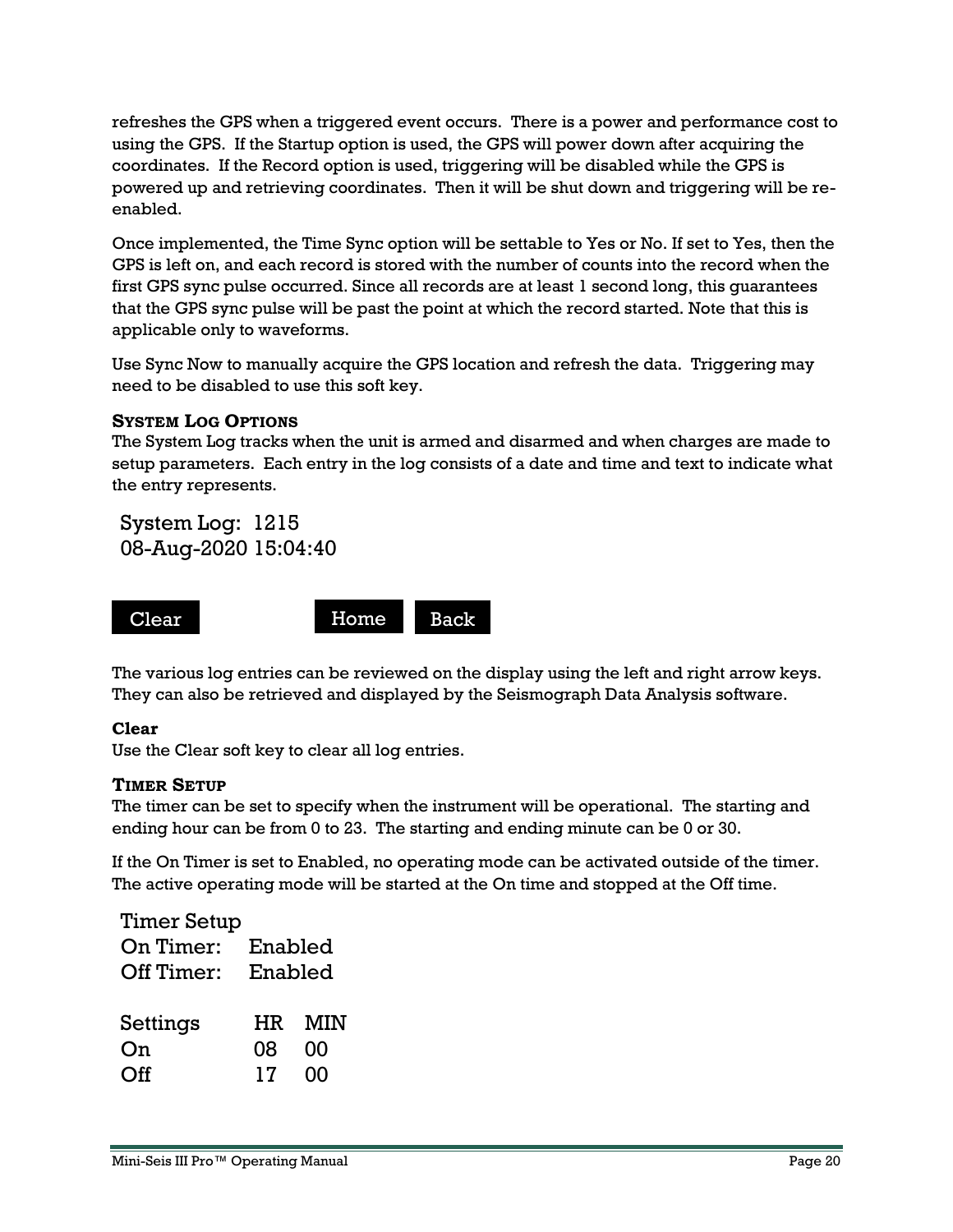

The above instructs the seismograph to turn on at 8:00 am and turn off at 5:00 pm. If the On Timer is Enabled, but the Off Timer is Disabled, the seismograph will activate at the On time and will stay in continuous operation thereafter. If the On Timer is Disabled, but the Off Timer is Enabled, the seismograph will inactivate at the Off time and will not turn back on.

#### <span id="page-20-0"></span>**MULTI TRIGGERING**

The Pro has two additional triggers for activating devices such as a strobe or horn. For example, the seismograph may be set to trigger and record an event at the standard level. A second level could be used to activate a strobe and a third level could be used to activate a horn.

|         | Multi-Triggering         |      |             |
|---------|--------------------------|------|-------------|
| Sensor: |                          |      |             |
|         | Seis                     | Air  |             |
|         | <b>IPS</b>               | dB   |             |
|         | Lv1: 0.25000 130.0000    |      |             |
|         | $Lv$ 2: 0.50000 140.0000 |      |             |
|         |                          |      |             |
|         |                          | Home | <b>Back</b> |

#### **Sensor**

Different levels can be applied to channels 1-4 and channels 5-8. Sensor 1 represents channels 1-4. Sensor 2 represents channels 5-8.

#### **Units and Levels**

Lv 1 (level 1) is the first optional level. In the above example it will fire at 0.25 ips or 130 dB. Lv 2 (level 2) is the second optional level. It is set to fire at 0.50 ips or 140 dB.

# <span id="page-20-1"></span>**Main Screen Trigger**

If the operating mode is set to waveform or histogram/waveform, the trigger can be set to Armed or Disarmed. If the field is set to Disarmed, the instrument will not trigger.

At power on, the trigger will be set to Disarmed. However, if the display is allowed to power down, the trigger will arm. This feature means that, when in Waveform Mode, the instrument can be powered on and will automatically arm itself after approximately one minute. Also, if for some reason a remote unit would reset, it would automatically rearm.

Please note that the instrument cannot be powered off while the trigger is armed or while a histogram is active, unless a forced power off is used.

# <span id="page-20-2"></span>**Main Screen Data Port**

The Data Port specifies what will be used for communication. The choices are RS232 and USB. The RS232 selection means that serial communication will be used which is the female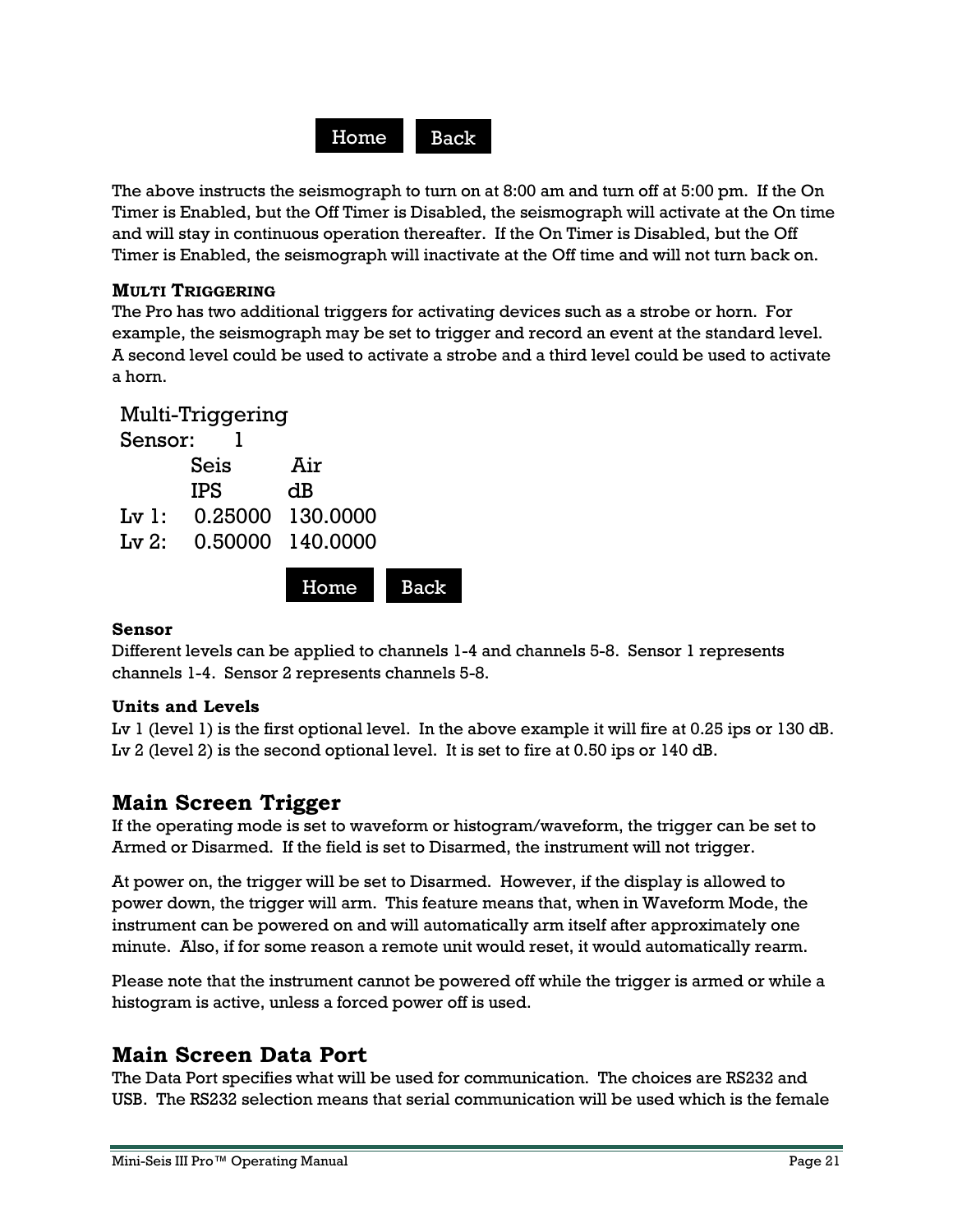DB9 connector. The USB selection means that USB will be used which is the male DB9 connector. When the USB cable is connected to a computer, the USB will be available regardless of the Data Port setting.

The USB will consume a significant amount of power if left on. As long as a computer connection is detected, the USB will remain active. However, if the connection is removed, the USB will power down after a minute or two of inactivity. It can be reactivated by attaching the USB cable again.

When the USB cable is connected to the instrument and then connected to the computer, a virtual COM port will be created. This COM port will be visible in the list of available ports in the Seismograph Data Analysis software. The virtual COM port can also be displayed by looking at Device Manager in Windows.

If the virtual COM port is not created, the drivers will need to be installed. The driver may be installed from the Seismograph Data Analysis software.

# <span id="page-21-0"></span>**Main Screen Baud Rate**

The Baud Rate field only applies to the RS232 Data Port selection. Whatever rate is selected, the same rate must be set in the computer software when using a direct serial connection. When using a remote access device like a cellular modem, the baud rate of the remote access device must match the instrument's baud rate.

It is anticipated that USB will be used for direct connections and not RS232. Remote access using serial may necessitate using a lower baud rate if the signal quality is poor.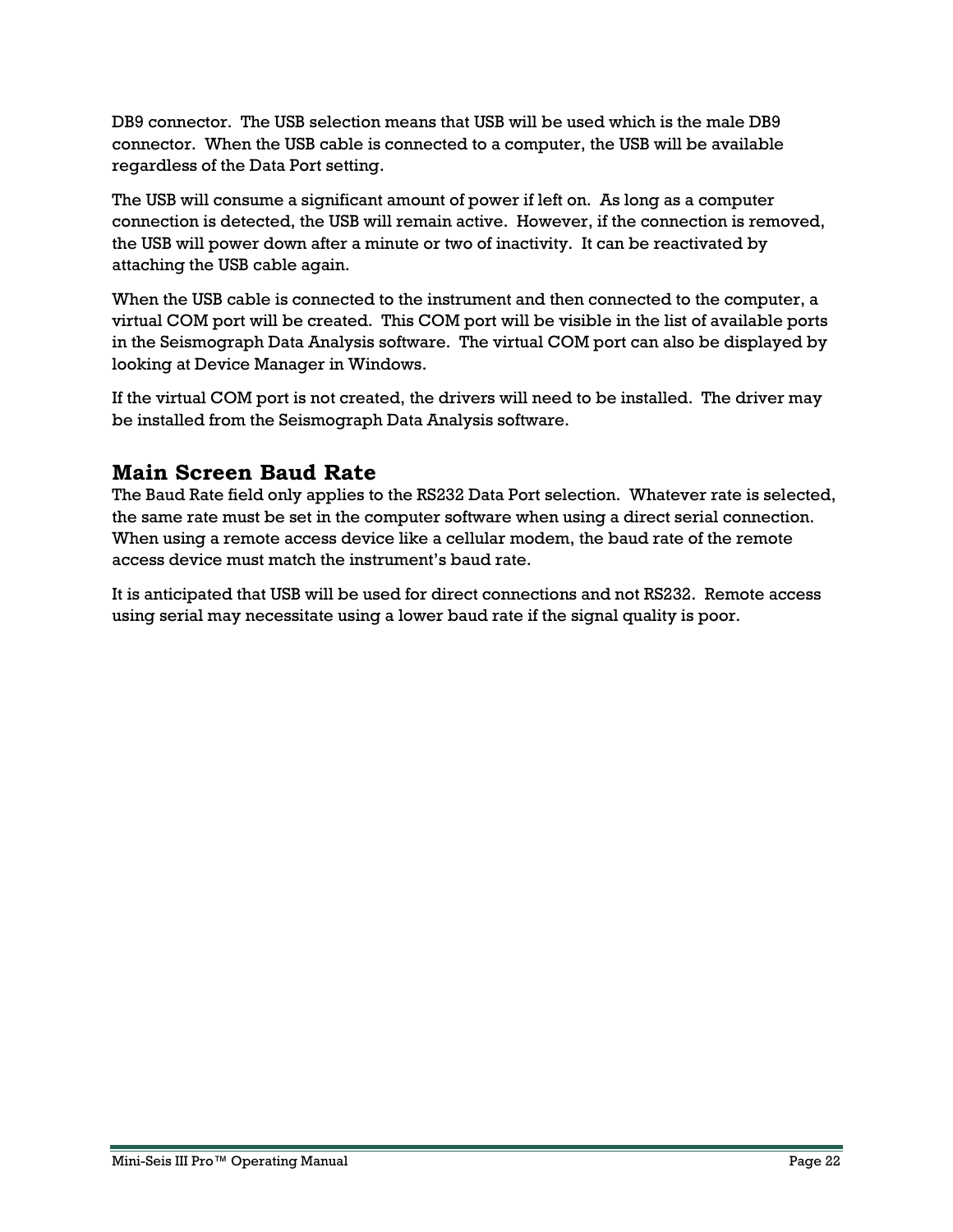# <span id="page-22-0"></span>**Mode Screen Functions (Waveform Mode)**

Waveform Mode is most often used for monitoring transient vibration sources like blasting. However, it is also appropriate for other vibration sources where capturing the time history is desired. For continuous or semi-continuous vibration sources, the Histogram/Waveform Mode may be a better selection.

Waveform Mode utilizes trigger thresholds for ground vibration and air overpressure. If either of these thresholds are met or exceeded, the instrument will activate and record for a specified duration at a fixed sample rate. There is a pre-trigger buffer of 1024 samples. Thus, the pre-trigger duration varies proportional to the sample rate. For example, a 2048 sample rate has a pre-trigger of 0.5 second.

Waveform Rate: 1024 /SEC Duration: 8 SEC

Seismic Trig: 0.05000 IPS Acoustic Trig:: 125 dB

Next

# <span id="page-22-1"></span>**Rate**

The sample rate is selectable at 1024, 2048, 4096, 8192 or 16384 over 4 or 8 channels of data. Single channel rates of 64K or 128K are also available. To change the rate, select the field and use the left or right arrow key.

# <span id="page-22-2"></span>**Duration**

The duration is the amount of time the unit will actively record after receiving a trigger. This time does not include the pre-trigger. The duration can be from 1 to 120 seconds. To change the duration, select the field and use either the left or right arrow key.

Note: In general, the higher the sample rate and the longer the duration, the larger the record size.

# <span id="page-22-3"></span>**Seismic Trigger**

This is the trigger threshold at which the unit will trigger from a ground vibration. To set the value, highlight the field and use the left or right arrow key. Holding the keys down will change the value at a faster rate.

The trigger resolution is based on the maximum range of the seismograph. The standard minimum trigger starts at 0.01 in/s (0.254 mm/s) and can be increased in steps of 0.005 ins (0.127 mm/s) based on a maximum range of 10.24 in/s (260 mm/s).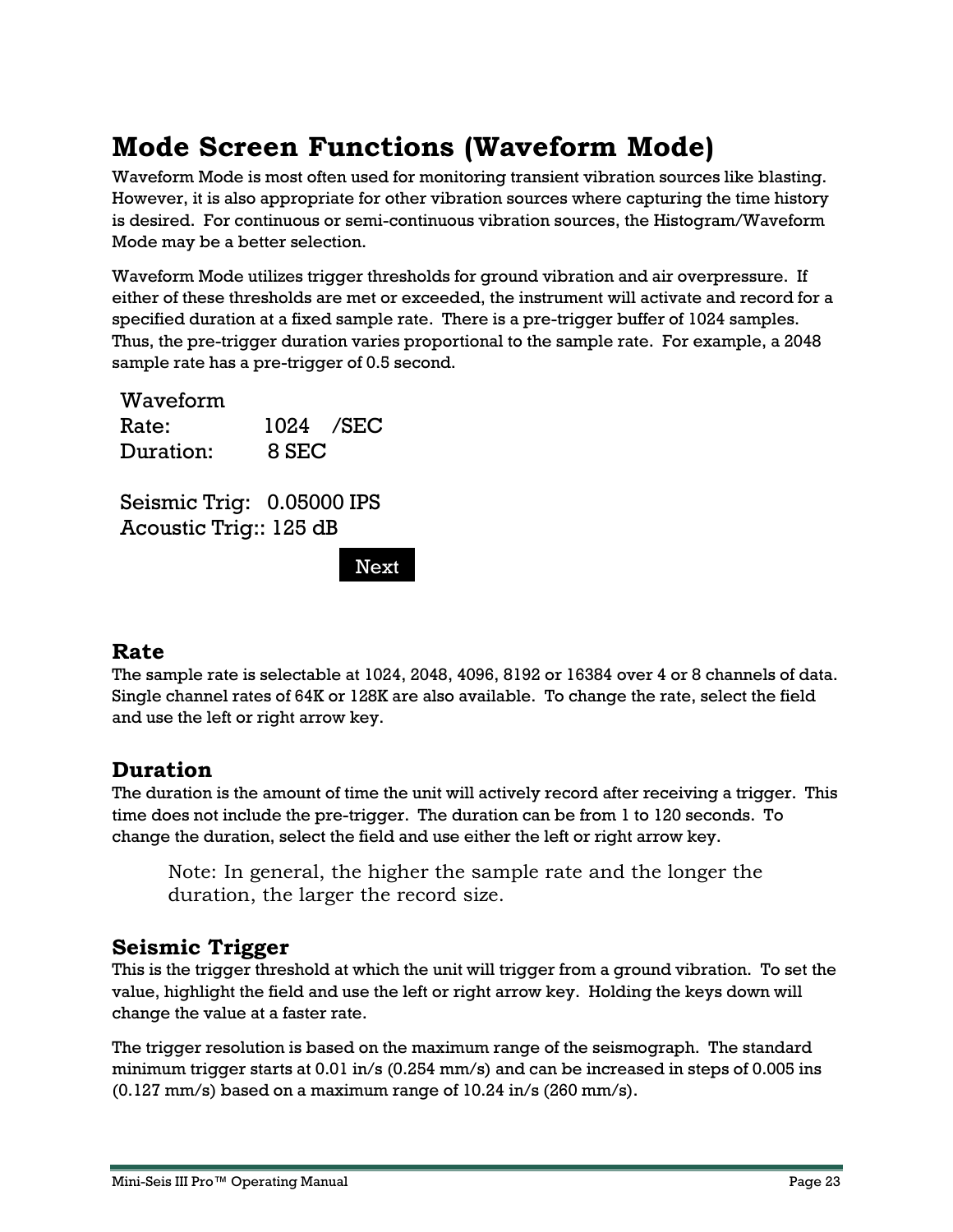# <span id="page-23-0"></span>**Acoustic Trigger**

This is the trigger threshold at which the unit will trigger from an air overpressure, or a noise level in the case of A weighting. To set the value, highlight the field and use the left or right arrow key. Holding the keys down will change the value at a faster rate. The minimum linear acoustic trigger setting is approximately 88 dBL (0.5 Pa) based on a 148 dBL range.

#### <span id="page-23-1"></span>**TRIGGER LEVEL CONSIDERATIONS**

There is no one best setting for the trigger thresholds. Ideally, the thresholds will be set low enough to trigger to the event, while being high enough to prevent significant false triggering. The ISEE Field Practice Guidelines for Blasting Seismographs 2017 Edition suggests 1.3 mm/s (0.05 in/s) seismic and 20 Pa (0.20 millibars or 120 dB). This document is available at [www.isee.org.](http://www.isee.org/)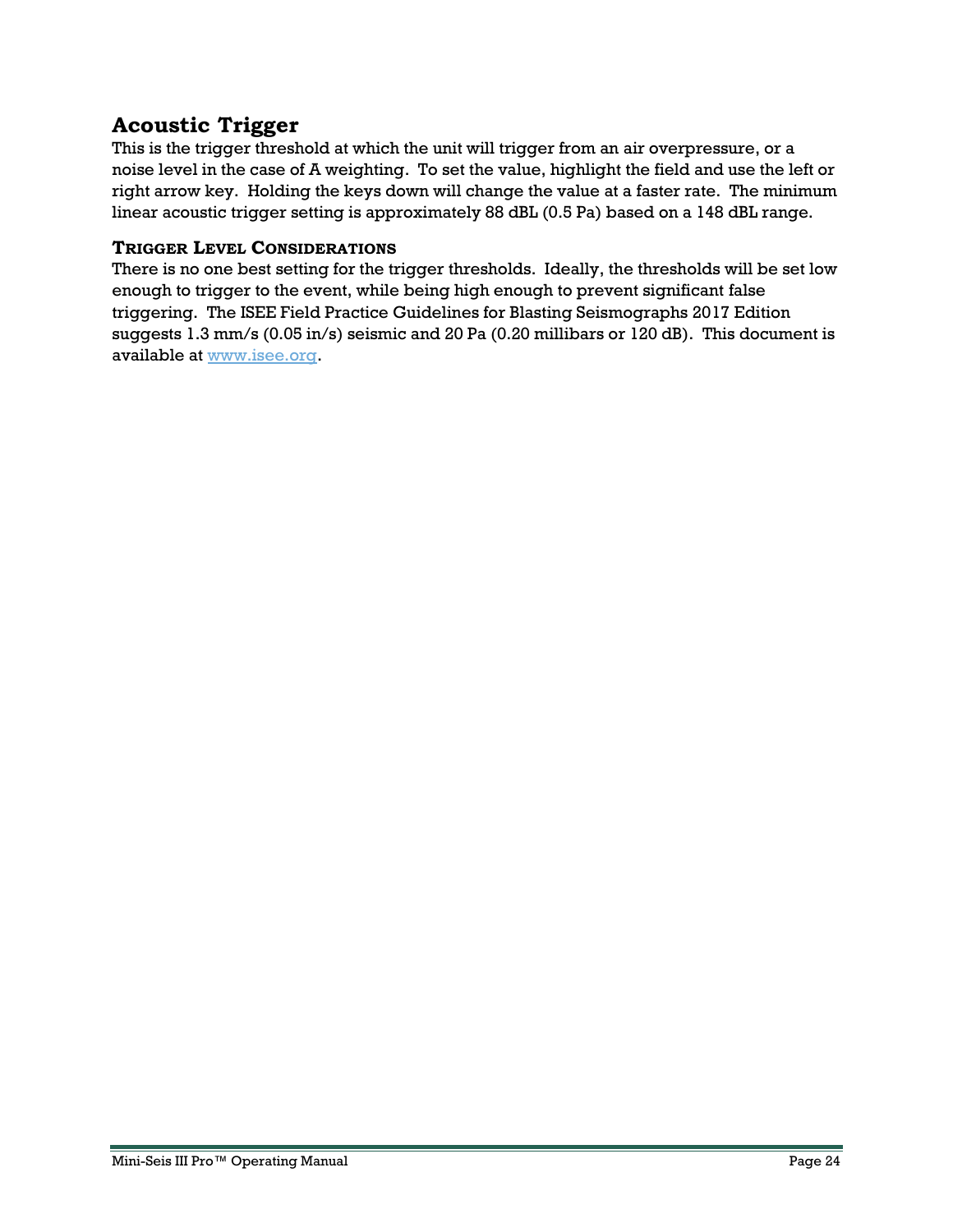# <span id="page-24-0"></span>**Histogram Mode Functions**

Histogram mode is ideal for recording peak vibration levels over intervals of time. It is most often used when recording continuous or semi-continuous vibration where a time history is not needed. The mode continuously samples, keeping the peak values in the specified time interval. It also stores the frequencies at the peak values and optionally the vector sum.

| Histogram<br>Rate:   | 1024 / SEC             |
|----------------------|------------------------|
| Period:<br>Interval: | <b>60 SEC</b><br>0 Hrs |
| Status:              | Inactive               |
| <b>Activate</b>      | <b>Next</b>            |

# <span id="page-24-1"></span>**Rate**

The histogram sample rate can be 1024, 2048, 4096, 8192 or 16384 over 4 channels. The 8 channel model is limited to 8192 sps.

# <span id="page-24-2"></span>**Period**

The sample period choices are 1, 10, 20, 30, 40, 50, 60 and 900 seconds. In general, the shorter the sample interval, the larger the record size.

# <span id="page-24-3"></span>**Interval**

The value of the interval is the amount of time the histogram will run before closing. The value is in hours and can be from 0 to 12. A value of 0 means that the interval is disabled.

#### <span id="page-24-4"></span>**TO RUN A CONTINUOUS HISTOGRAM**

- 1. Do not set a timer.
- 2. Set the rate and period as desired.
- 3. Set the Interval to 0.
- 4. Press the Activate soft key.

The histogram will run continuously until midnight. At midnight the histogram will be closed and a new histogram will be started. The process will continue until the histogram is made inactive.

#### <span id="page-24-5"></span>**TO RUN AN INTERVAL HISTOGRAM**

- 1. Do not set a timer.
- 2. Set the rate and period as desired.
- 3. Set the Interval to the number of hours desired. For illustration we will use 4.
- 4. Press the Activate soft key.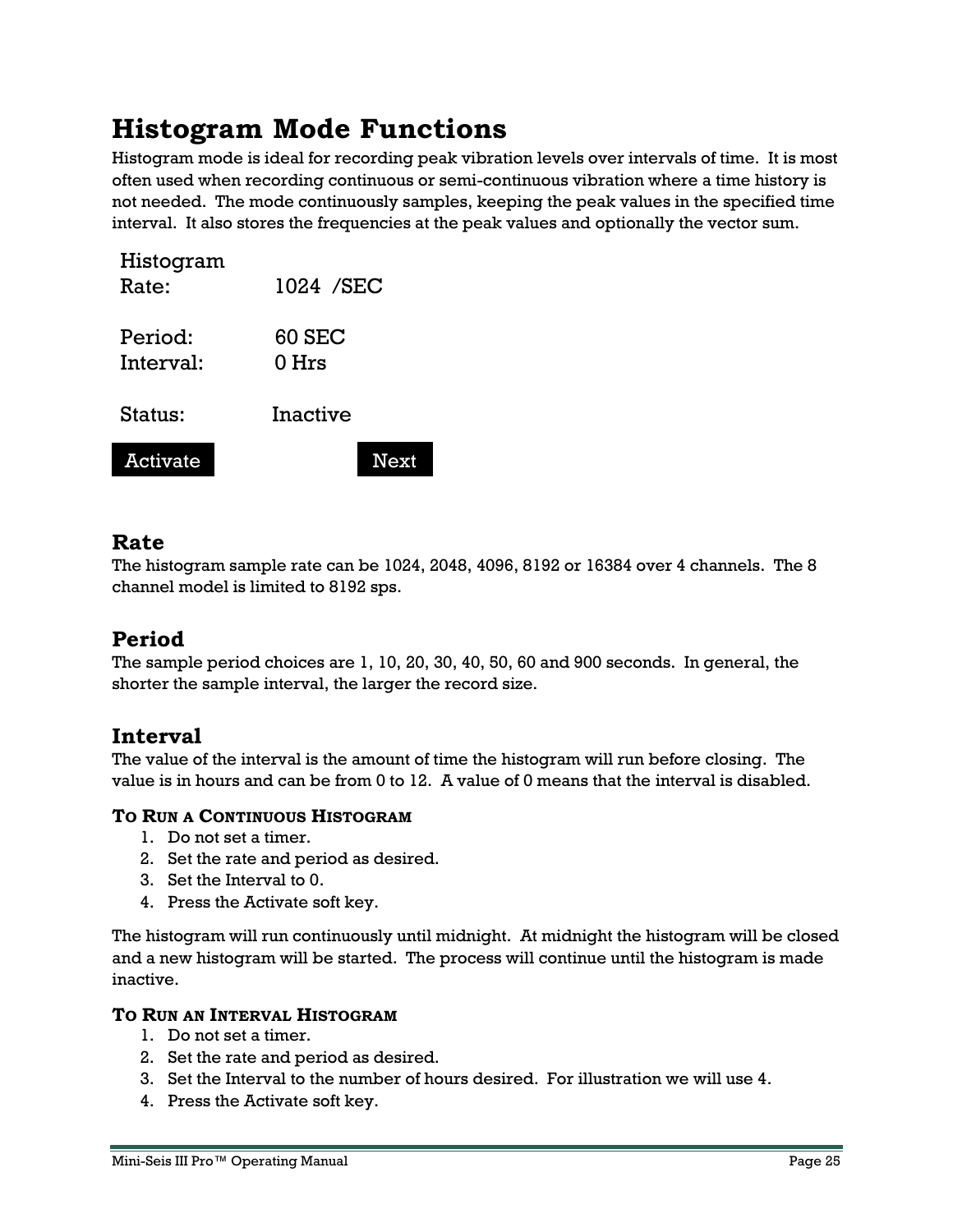After 4 hours have elapsed, the histogram will close and a new histogram will start. The process will continue until the histogram is made inactive.

#### <span id="page-25-0"></span>**TO RUN AN INTERVAL HISTOGRAM STARTING AT A SPECIFIC TIME**

- 1. Go to Timer Setup, set the On Timer to Enabled and set the On time HR and MIN to the time to start.
- 2. Set the rate and period as desired.
- 3. Set the Interval to the number of hours desired. For illustration we will use 4.

The mode will activate automatically when the set Start Time is reached. After 4 hours has elapsed, the histogram will close and a new histogram will start. The process will continue until the histogram is made inactive. The Start Time will not be reused.

#### <span id="page-25-1"></span>**TO RUN AN INTERVAL HISTOGRAM STARTING AND ENDING AT A SPECIFIC TIME**

- 1. Go to Timer Setup, set the On and Off Timer to Enabled and set the On and Off HR and MIN to the time to start and end.
- 2. Set the rate and period as desired.
- 3. Set the Interval to the number of hours desired. For illustration we will use 4.

The mode will activate automatically when the set On time is reached and inactivate automatically when the Off time is reached. If the Off time is more than the Interval, after the Interval has elapsed, the histogram will close and a new histogram will start. If the Off time is less than the Interval, the histogram will close at the Off time. If the seismograph is not manually inactivated, the process will continue each day until the histogram is made inactive.

#### <span id="page-25-2"></span>**Status**

To manually activate the histogram select the Activate soft key. The soft key text will change to Inactivt. To end an active histogram select the Inactivt soft key. A histogram cannot be manually activated if the Timer is set.

Note: Do not turn off power to the instrument while the histogram is active. Making the histogram inactive allows the firmware to write the proper summary entries. Failure to do this may result in a corrupted record.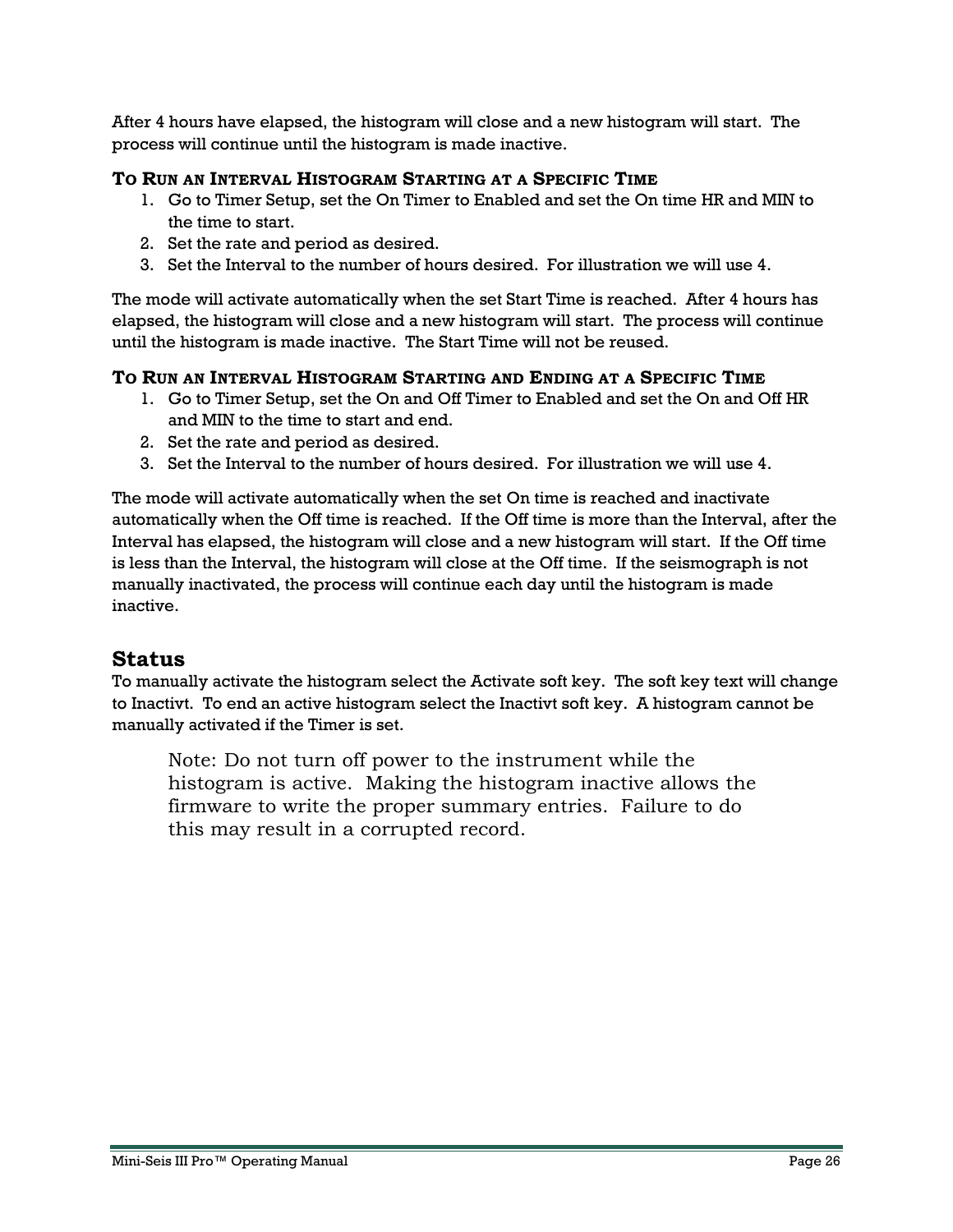# <span id="page-26-0"></span>**Histogram/Waveform Mode Functions**

This mode is designed for recording both histogram and waveform. In addition to the histogram, the user can set seismic and acoustic trigger thresholds. While the histogram is being taken, if the data exceeds one of the thresholds, the unit will record a waveform of the event.

#### Histogram/Waveform

| Rate:                    | 1024 / SEC    |  |
|--------------------------|---------------|--|
| Period:                  | <b>60 SEC</b> |  |
| Duration:                | 4 SEC         |  |
| Interval:                | 0 Hrs         |  |
| Seismic Trig: 0.0500 IPS |               |  |
| Acoustic Trig: 120.0 dB  |               |  |
| <b>Status: Inactive</b>  |               |  |
|                          |               |  |

#### Activate Next

# <span id="page-26-1"></span>**Rate**

The 4 channel histogram sample rate can be 1024, 2048, 4096, 8192 or 16384. The 8 channel histogram sample rate is limited to 8192.

# <span id="page-26-2"></span>**Period**

The sample period is the selected interval. The choices are 1, 10, 20, 30 40, 50, 60 and 900 seconds. In general, the shorter the sample interval the larger the record size.

# <span id="page-26-3"></span>**Duration**

The duration is the amount of time the unit will actively record after receiving a trigger. This time does not include the pre-trigger. The duration can be from 1 to 120 seconds. To change the duration, select the field and use either the left or right arrow key.

Note: In general, the longer the duration, the larger the record size.

# <span id="page-26-4"></span>**Interval**

The value of the interval is the amount of time the histogram will run before closing. The value is in hours and can be from 0 to 12. A value of 0 means that the interval is disabled. See the histogram section for information on using the interval and timer settings.

# <span id="page-26-5"></span>**Seismic Trig**

This is the trigger threshold at which the unit will trigger from a ground vibration. To set the value, highlight the field and use the left or right arrow key. Holding the keys down will change the value at a faster rate.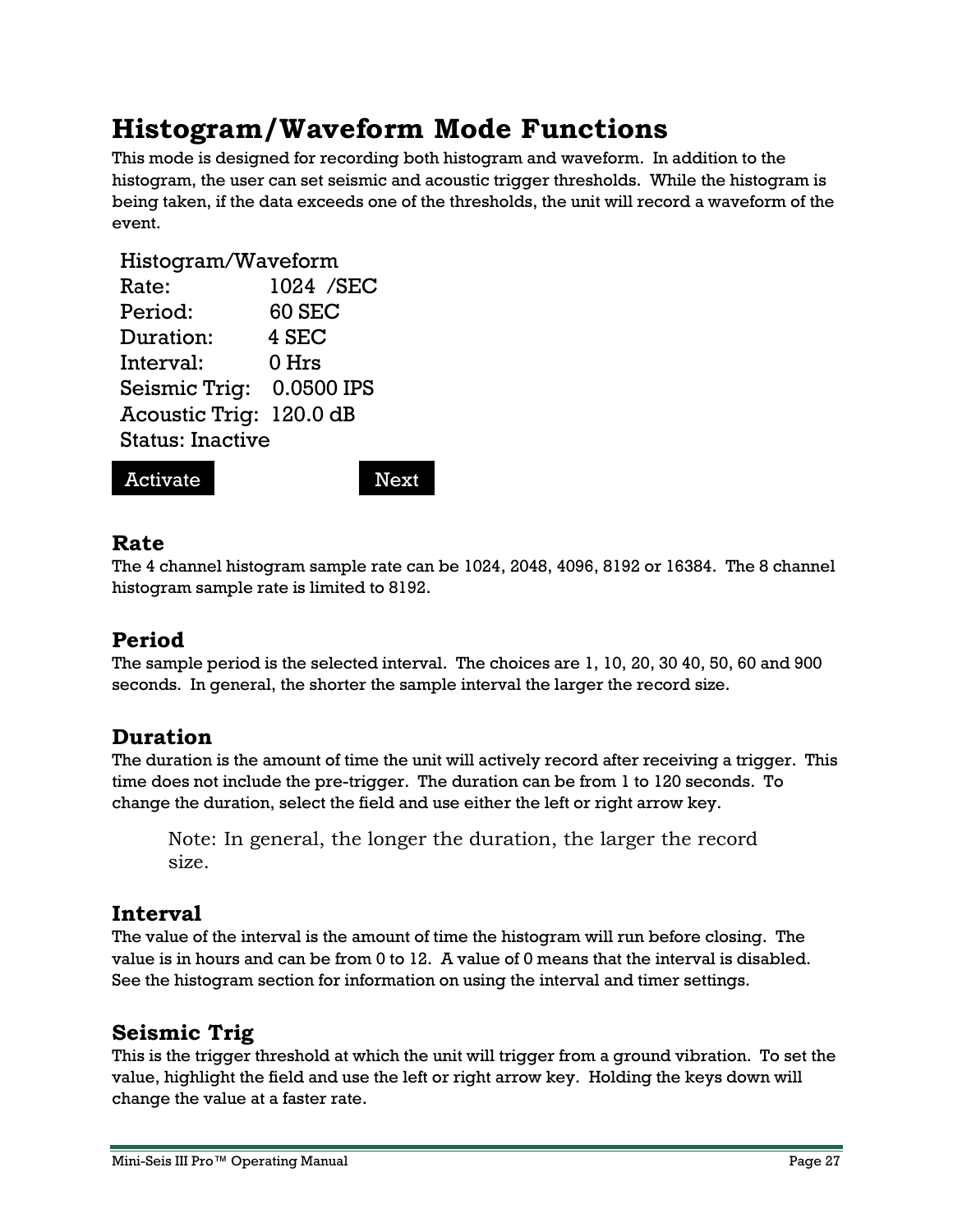# <span id="page-27-0"></span>**Acoustic Trig**

This is the trigger threshold at which the unit will trigger from an air overpressure. To set the value, highlight the field and use the left or right arrow key. Holding the keys down will change the value at a faster rate.

#### <span id="page-27-1"></span>**TRIGGER LEVEL CONSIDERATIONS**

There is no one best setting for the trigger thresholds. Ideally, the thresholds will be set low enough to trigger to the event, while being high enough to prevent significant false triggering. The ISEE Field Practice Guidelines for Blasting Seismographs 2009 Edition suggests 1.3 mm/s (0.05 in/s) seismic and 20 Pa (0.20 millibars or 120 dB). This document is available at www.isee.org.

#### <span id="page-27-2"></span>**Status**

To manually activate the histogram select the Activate soft key. The soft key text will change to Inactivt. To end an active histogram select the Inactivt soft key. A histogram cannot be manually activated if the Timer is set.

Note: Do not turn off power to the instrument while the histogram is active. Making the histogram inactive allows the firmware to write the proper summary entries. Failure to do this may result in a corrupted record.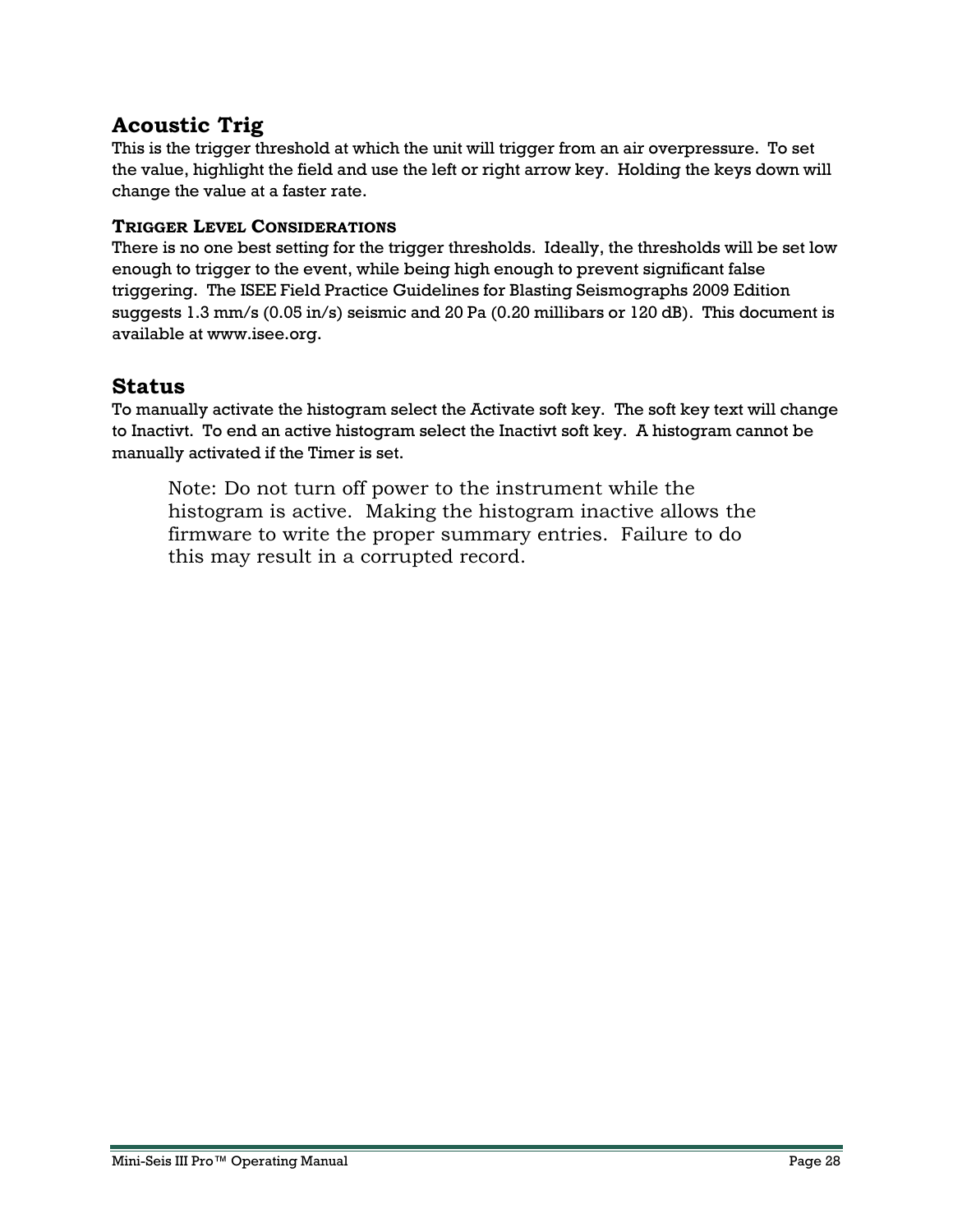# <span id="page-28-0"></span>**Event Screen Functions**

There are two types of records that can be displayed on the Event Screen, waveform and histogram.

# <span id="page-28-1"></span>**Waveform Events**

| <b>BAT: 6.5V</b> |          | <b>EVENT: 00002</b> |             |
|------------------|----------|---------------------|-------------|
| 08-28-2020       | 11:20:42 |                     |             |
| IPS/dB           | Hz       | CAL                 |             |
| V: 0.114         | 9.85     | OK                  |             |
| R: 0.802         | 16.78    | <b>OK</b>           |             |
| T: 0.684         | 7.42     | OK                  |             |
| A: 125.0         | 33.7     | <b>OK</b>           |             |
|                  |          |                     |             |
|                  |          |                     | <b>Back</b> |

# <span id="page-28-2"></span>**Histogram Events**

| <b>BAT: 6.5V</b> |          | JOB: 00003 |  |
|------------------|----------|------------|--|
| 08-28-2020       | 11:40:37 |            |  |
| IPS/dB           | Hz       | CAL        |  |
| V: 0.237         | 9.85     | OK         |  |
| R: 0.115         | 16.78    | OK         |  |
| T: 0.213         | 7.42     | OK         |  |
| A: 113.0         | 33.7     | OK         |  |
|                  |          |            |  |
|                  |          |            |  |

The OK under CAL means that the sensor self-test responded within acceptable parameters when sent a test pulse. This action does not calibrate the sensor, nor is it an indication of whether or not a sensor is in calibration. The calibration of a sensor can only be tested and adjusted with the proper equipment.

# <span id="page-28-3"></span>**Copy**

The Copy soft key is used to write records to a USB thumb drive. A special cable is provided for this purpose. It has a female DB9 connector on one end and a USB connector for a thumb drive on the other end. The cable uses the male DB9 connector on the seismograph.

#### <span id="page-28-4"></span>**COPY EVENT OPTIONS**

The Copy Event Options display gives us three copy options. All, Range or Date. The appearance of the display depends on the selected option.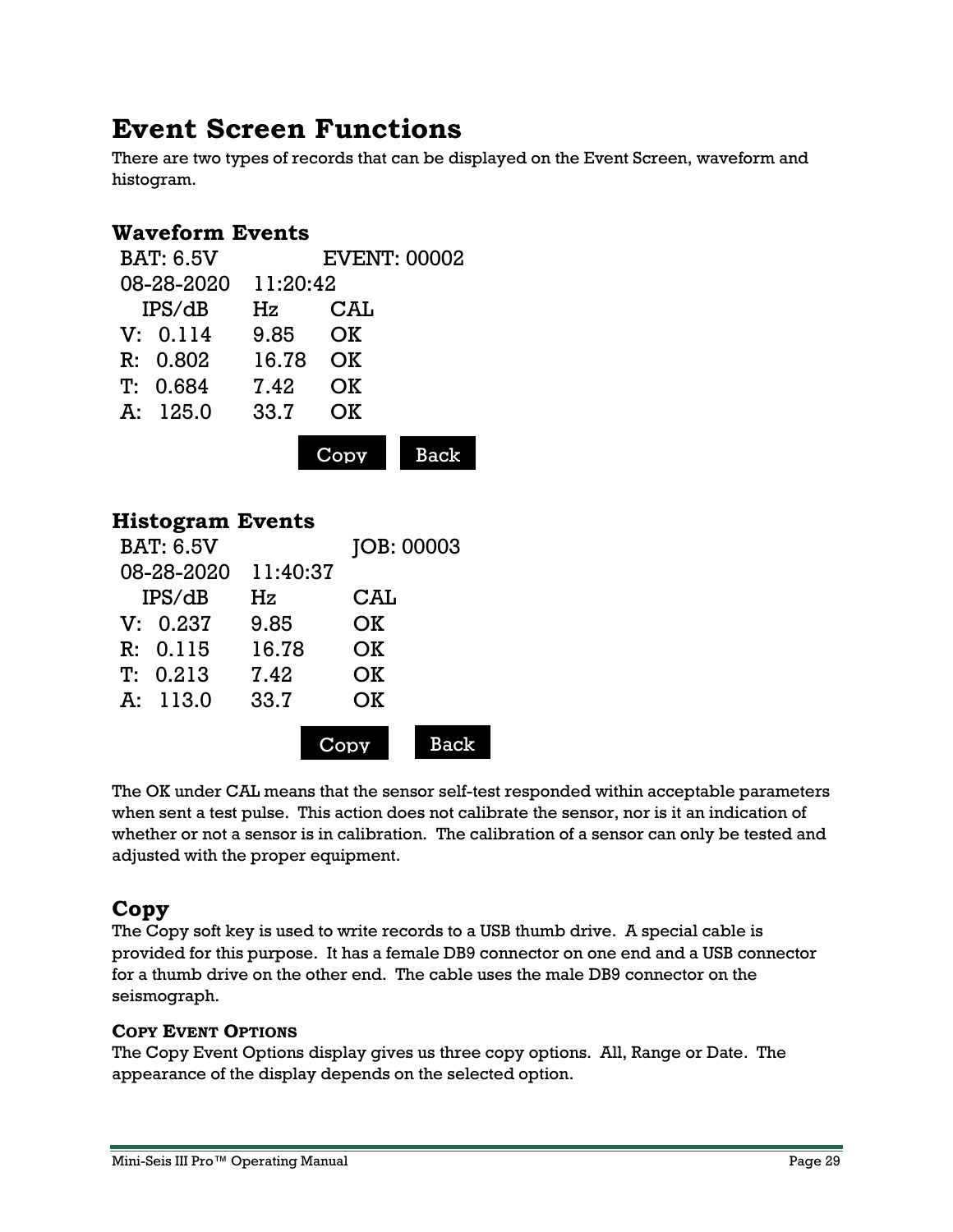



#### **Copy**

Use the Copy soft key to write the range of events specified to the thumb drive.

#### **Done**

Returns the display to the Event Screen

Note: It is strongly advised to check the thumb drive to make sure the records were written correctly prior to erasing the seismograph's memory.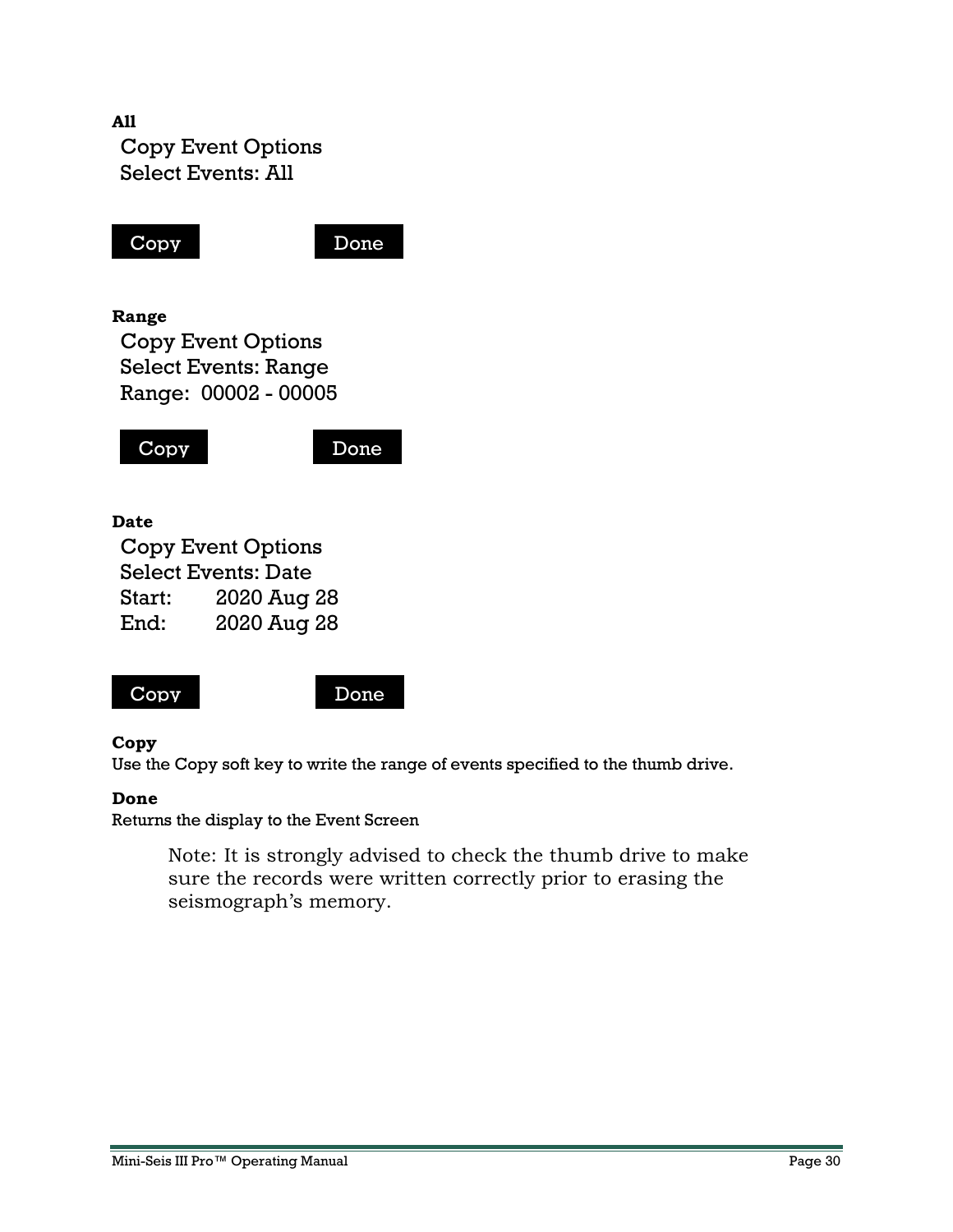# <span id="page-30-0"></span>**4 Channel, 8 Channel and Single Channel Configuration**

The standard Pro has a 4 channel configuration. The 8 channel configuration is an option and requires a different case and circuit boards. Both the 4 and 8 channel models can run as a single high speed channel at 64K or 128K samples per second. Otherwise the sample rates are from 1K to 16K except for the 8 channel histogram which is limited to an 8K rate.

The Pro will be programmed for the desired configuration when ordered. The 8 channel model can be programmed as a 4 channel or single channel configuration using CLI commands sent through Seismograph Data Analysis. However, it is recommended that only knowledgeable users employ CLI commands to change configurations.

Should a configuration change be required, please contact White for the appropriate procedure to follow.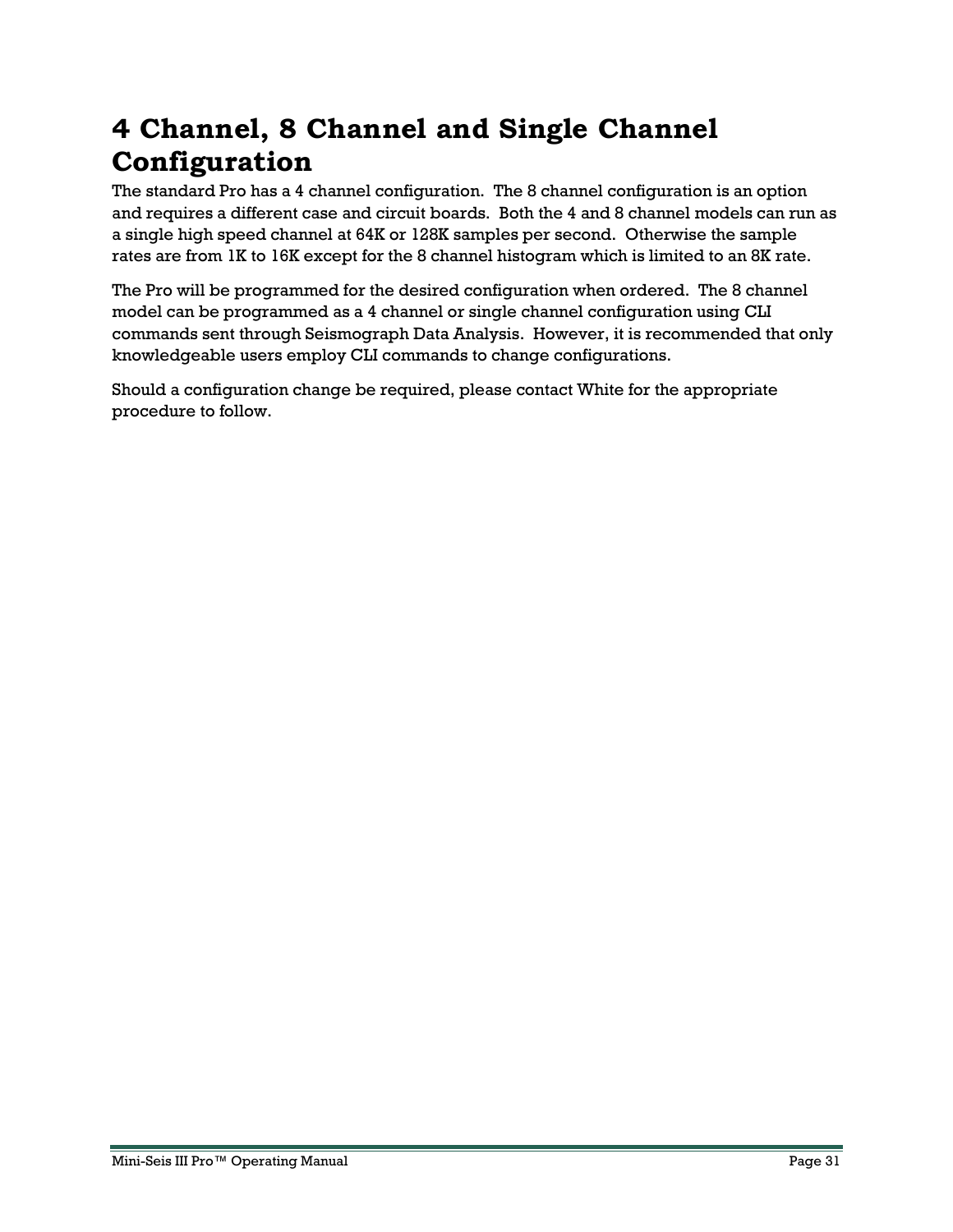# <span id="page-31-0"></span>**Automatic Reporting**

Automatic reporting is the process of having the seismograph send out a report string after a waveform trigger, the closing of a histogram, at a fixed time of day, or at specified intervals.

Automatic reporting is normally used with remote monitoring. With a White approved remote access device, the data can be forwarded to a network running our AutoReceive™ software. This software processes the incoming data and can be used to send notifications of measurements by email and SMS. We offer our Reporting Service for customers who do not wish to host their own.

The Pro can be programmed to output a report string under one of the following three conditions:

# <span id="page-31-1"></span>**Triggered Reporting**

A report string is sent out after a triggered waveform event or at the closing of a histogram.

# <span id="page-31-2"></span>**Fixed Reporting**

A report string is sent out at a fixed time of day.

# <span id="page-31-3"></span>**Interval Reporting**

A report string is sent out at regular intervals.

# <span id="page-31-4"></span>**Heartbeat**

The Pro can also output a heartbeat at a specified time of day. The heartbeat is not a report. Rather it is simply an indication that the unit is functioning.

The Command Terminal of the Seismograph Data Analysis software is used to program the seismograph for automatic reporting. Please refer to this software.

Please note that the Pro is not supported by AutoReceive V2. Check with White for the version of AutoReceive that supports the Pro.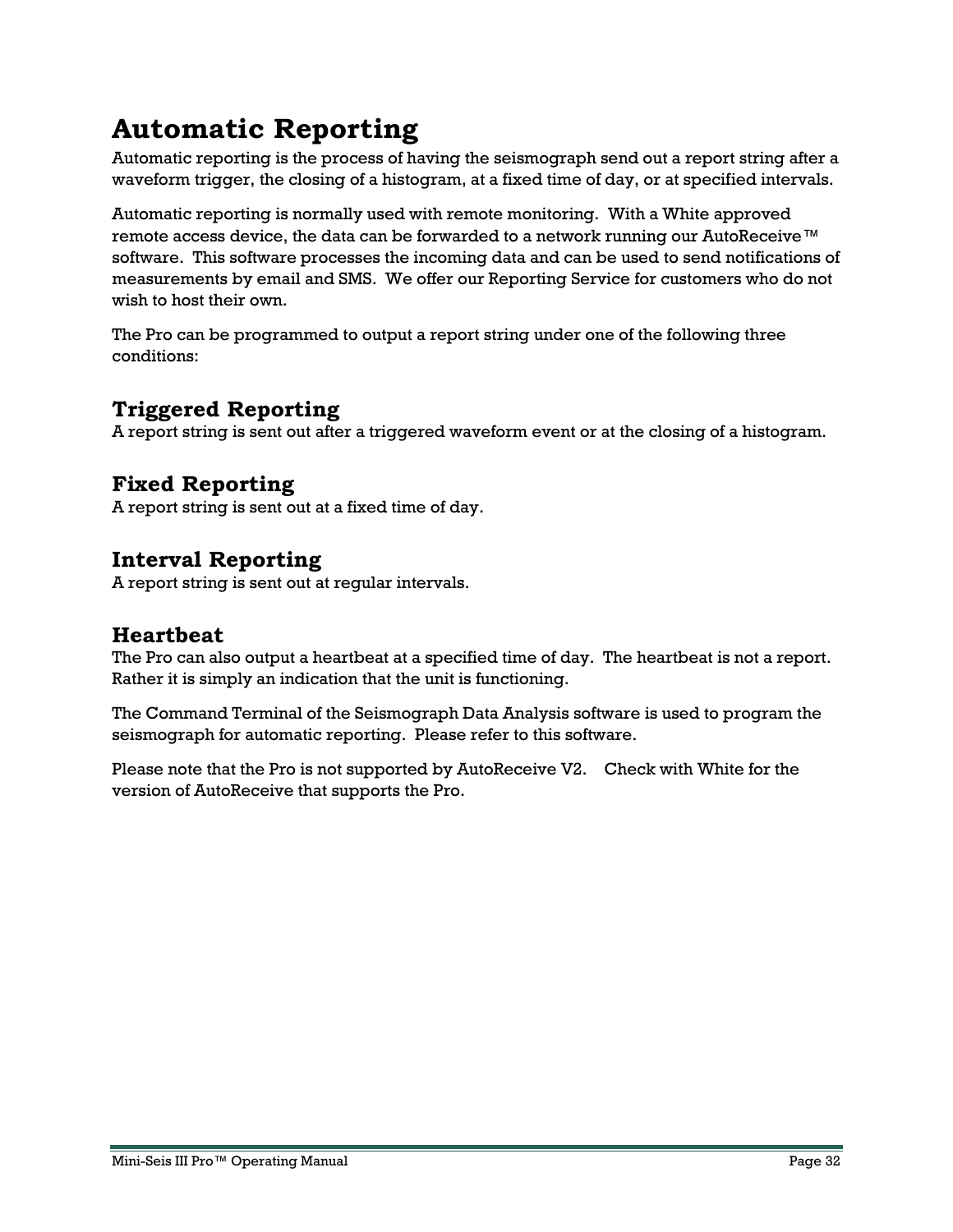# <span id="page-32-0"></span>**Using a USB Thumb Drive**

A very useful feature of the Mini-Seis III Pro is the ability to write records to a USB thumb drive at a very high rate. To do this a special cable is supplied. The cable has a female DB9 pin on one end and a USB slave receptor connector on the other end. The following steps can be used to copy records to a USB thumb drive.

- 1. Turn the seismograph on and wait for it to stabilize. It is not necessary to connect any sensors to active the instrument.
- 2. Connect the thumb drive cable to the instrument.
- 3. Connect the thumb drive to the cable.
- 4. Navigate to the Event Screen. While on the screen, determine what data you want to transfer. All records, a range of event numbers, or a range of dates.
- 5. Press the Copy soft key.
- 6. On the Copy Event Options screen, set the copy type and supply any additional information.
- 7. Press the Copy soft key.
- 8. When finished copying, press the Done soft key.
- 9. Disconnect the thumb drive from the cable and the cable from the seismograph.
- 10. It is recommended to verify that the thumb drive contains the desired files in a folder with the instrument serial number before erasing the memory.

The instrument stores the files in a folder on the thumb drive specified by the unit serial number. If the same thumb drive is used with multiple units, there will be a directory for each serial number. The filenames will be of the format

#### [sn][yyyy][MM][dd][hh][mm][ss][event] where

[sn] is the unit serial number [yyyy] is the event year [MM] is the event month [dd] is the event day [hh] is the event hour [mm] is the event minute [ss] is the event second [event] is the event number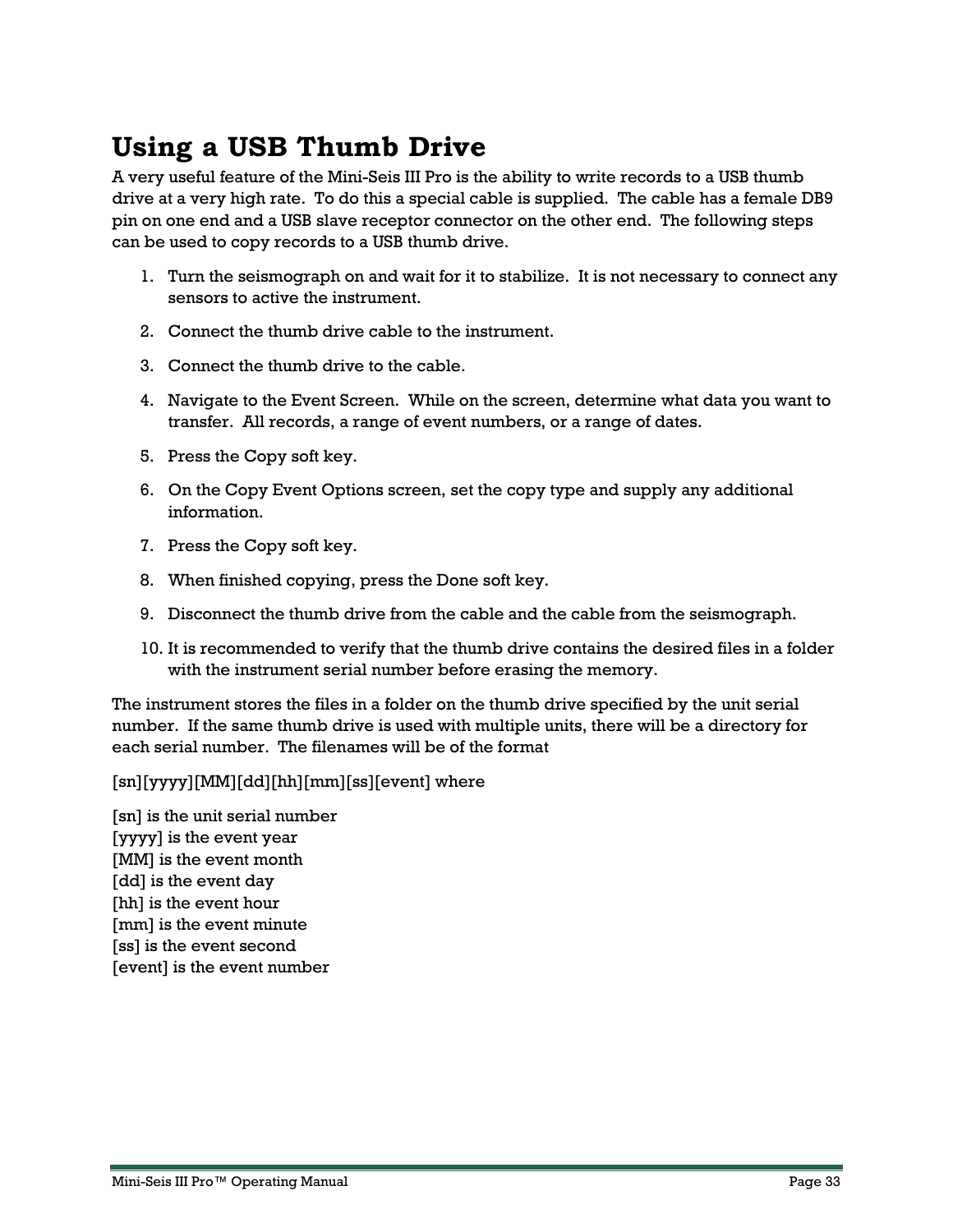# <span id="page-33-0"></span>**Field Use**

It is strongly recommended that the user obtain a copy of the ISEE Field Practice Guidelines for Blasting Seismographs (available from the ISEE at [www.isee.org\)](http://www.isee.org/). Our recommendations for field use follow these guidelines.

# <span id="page-33-1"></span>**Transducer Coupling**

Burial of the seismic transducer package is recommended, except in super-saturated soil conditions. To bury the transducer first connect the spikes. Then dig a hole roughly six inches deep. The bottom of the hole should be relatively flat and smooth. Orient the arrow on top of the transducer toward the vibration source and press the transducer assembly into the bottom of the hole. Carefully replace the soil around and over the transducer. After monitoring, care should be used when removing the soil so that the transducer cord will not be cut.

For surface spiking in good soil conditions, first connect the spikes. Orient the arrow on top of the transducer toward the vibration source and press the transducer assembly firmly into the earth. A sandbag may also be used.

When mounting on concrete is necessary, bolting or gluing of the transducer package is recommended. Never simply place the transducer on concrete without proper coupling.

Note: Transducer coupling becomes a significant issue whenever ground accelerations approach or exceed 0.2 gravities. At a frequency of 30 hertz, a particle velocity of 0.40 ips (10 mmps) yields 0.2 g acceleration.

# <span id="page-33-2"></span>**Microphone**

The microphone will normally be installed in the provided microphone stand. Another method is to use tape to fasten the microphone to a rod driven into the ground. The supplied wind screen should always be used to prevent the acoustic readings from being influenced by wind. Also, use the supplied rain shield package to protect the microphone from any rain. To use the rain shield package, put it over the microphone and loosely tie it off at the bottom with a rubber band or similar item.

Note: Never use tape or any material that directly obstructs the microphone element. The linear weighted microphone is used to record changes in overpressure. The measurements will be valid as long as the pressure around the element changes uniformly with the pressure change in the environment.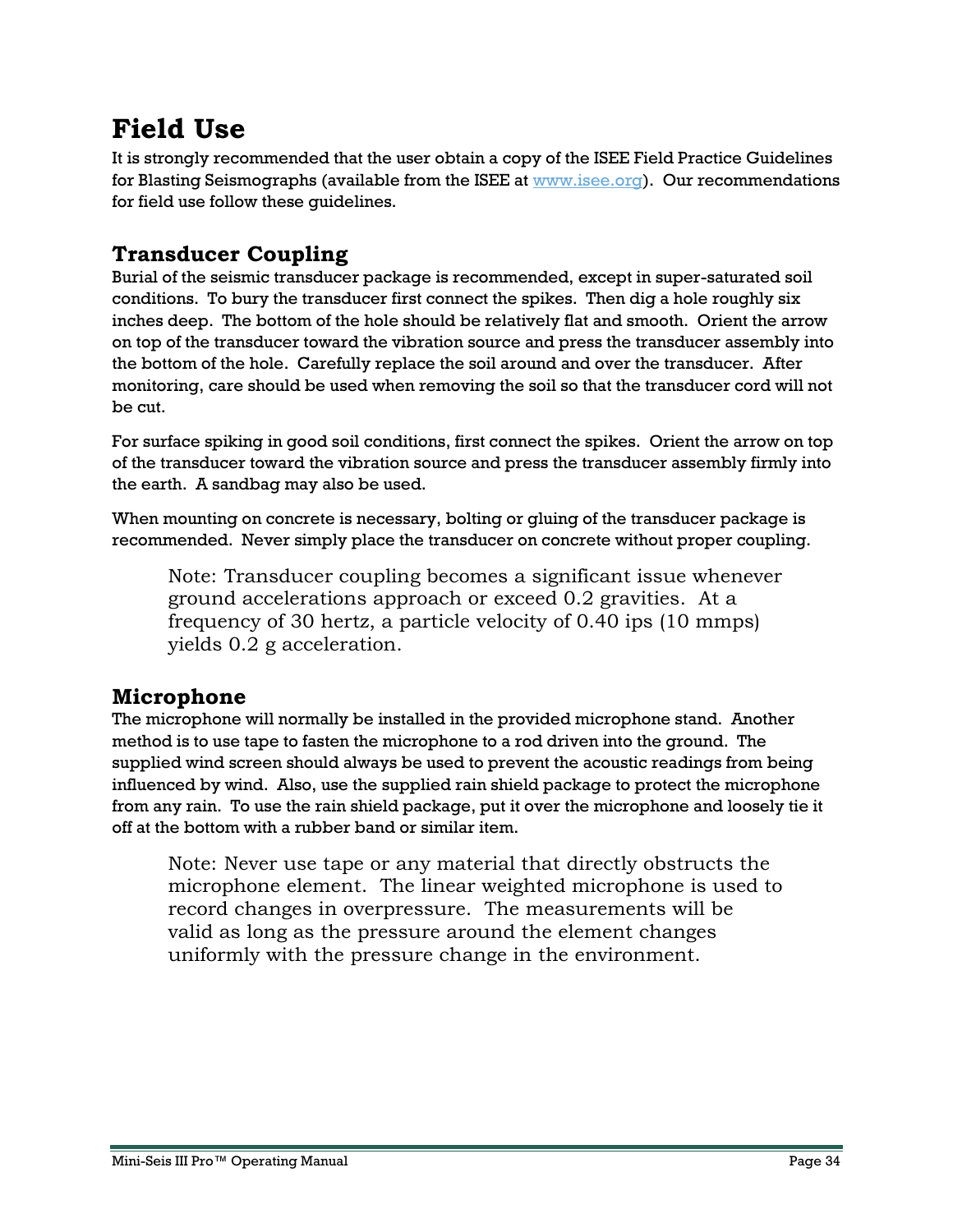# <span id="page-34-0"></span>**Preparing for Operation**

# <span id="page-34-1"></span>**Activating and Stabilization**

After the transducer and microphone are installed, they can be connected to either one of the connectors on the Mini-Seis III Pro case. In the case of the 8 channel model, the outer most connectors are for channels 1-4, the inner most for channels 5-8. **The sensors should be connected before turning on the power.** Next press the ON button to activate the instrument. The splash screen will appear and then the stabilization screen. If the instrument does not stabilize, it means that there is activity that is above one or both of the trigger thresholds. If this is the case, you can increase the trigger thresholds from the stabilization screen by selecting a threshold and using the right arrow key.

# <span id="page-34-2"></span>**Main Screen**

After stabilization the Main Screen will be displayed. Changes to basic information such as seismic or acoustic units can be made using the -Setup Menus- selection. Changes to the operating values of the mode to be used can be made from the screen for that mode. Before leaving the instrument, if using waveform mode, make sure the Trigger field shows Armed. If it shows Disarmed, select the field and change it to Armed.

Note: In Waveform Mode, the instrument will automatically arm itself after some brief period of inactivity, usually one to two minutes. Histogram or Histogram/Waveform Mode will not automatically activate unless using a timer.

# <span id="page-34-3"></span>**Mode Screens**

If the displayed mode screen is the mode you wish to use, check the settings and make any necessary adjustments. If this is not the desired mode, press the right or left arrow key to change the mode.

In Waveform Mode, when the trigger is armed the instrument is ready to take events. No other steps are needed. Histogram mode or histogram/waveform mode must be activated unless using a timer.

# <span id="page-34-4"></span>**Reviewing Data**

It is likely that the instrument's display will be blank after an event. The instrument shuts down the display after a period of inactivity to save power. Press ENTER to activate the display. If a trigger occurred, the display should show the Event Screen. If not, press ENTER until the screen is displayed.

While the event number is selected, the left and right arrow keys can be used to scroll through the events in memory. It is from this screen that a user can copy events to a USB thumb drive.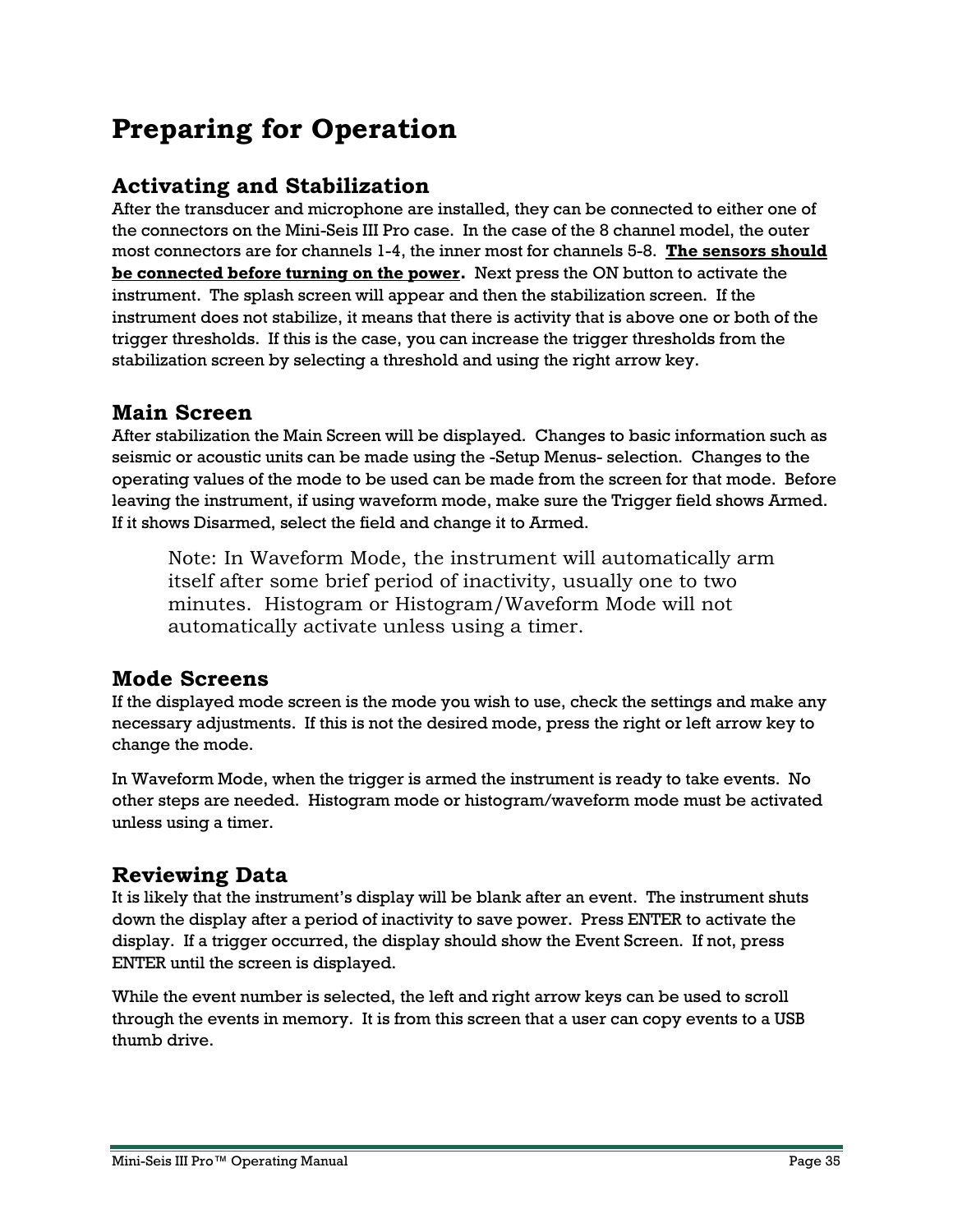# <span id="page-35-0"></span>**Example Steps for Monitoring Using Waveform Mode**

- 1. Prepare the transducer and microphone as described in the chapter titled Field Use.
- 2. Couple the transducer and microphone.
- 3. Press the ON key.
- 4. The first screen displayed will be the splash screen. A few moments later the stabilization screen will appear. If the instrument does not stabilize, increase the trigger thresholds as described in the Field Use chapter.
- 5. From the Main Screen, make note of the value of the Trigger field. Remember that when the field value shows Armed, the unit is ready to trigger to an event. If you do not want the unit to trigger accidentally, make sure the field value shows Disarmed. Press the Next soft key.
- 6. Make sure the Waveform mode screen is displayed. If it is not, press the right arrow key to show the Select Mode display and change to Waveform.
- 7. Check the settings and make any necessary changes.
- 8. If you left the Trigger field on the Main Screen on Disarmed, navigate to that screen and change the value to Armed. Otherwise, the unit will automatically arm itself after a brief period of inactivity, usually one to two minutes.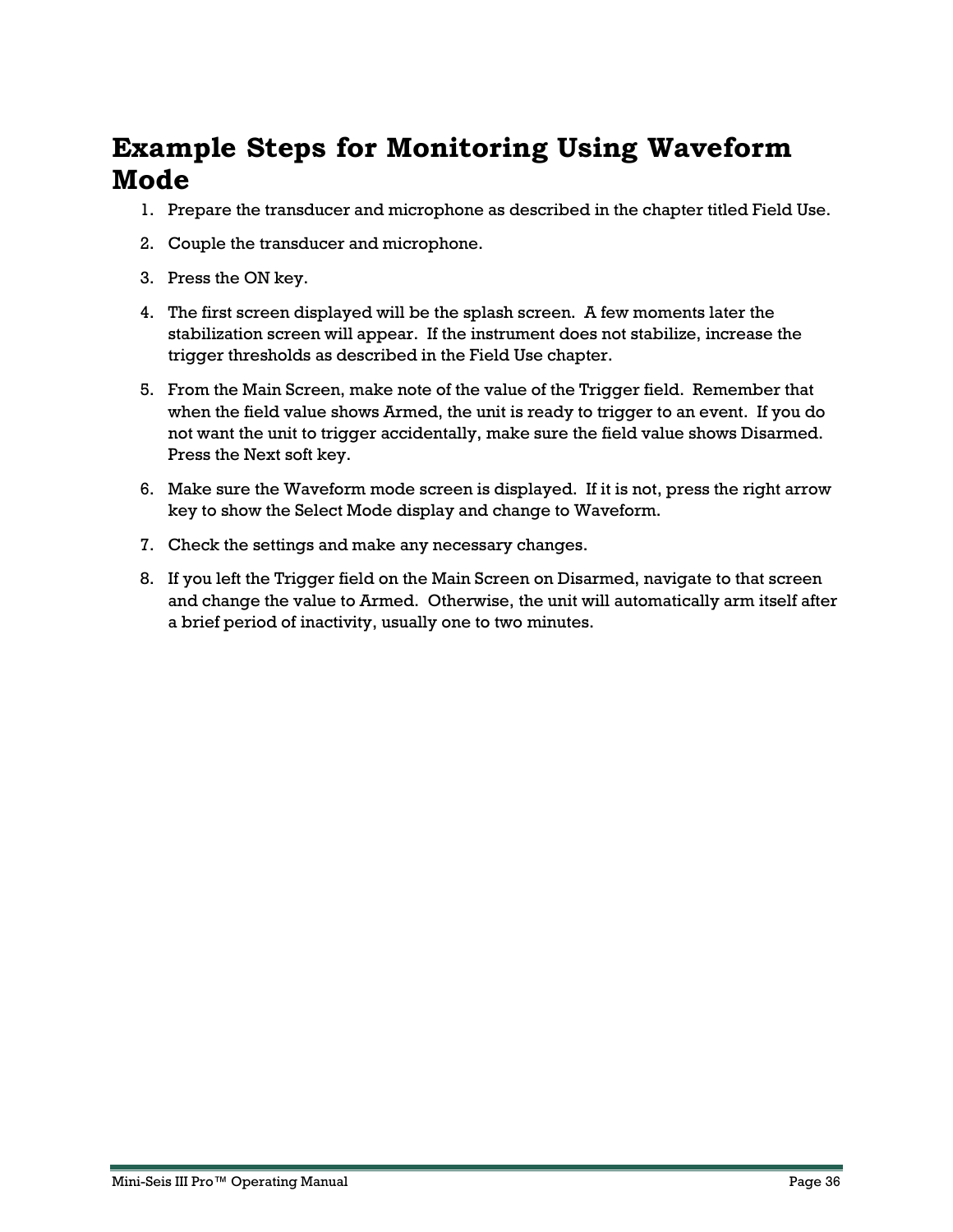# <span id="page-36-0"></span>**Example Steps for Monitoring Using Histogram Mode**

- 1. Prepare the transducer and microphone as described in the chapter titled Field Use.
- 2. Couple the transducer and microphone.
- 3. Press the ON key.
- 4. The first screen displayed will be the splash screen. A few moments later the stabilization screen will appear. If the instrument does not stabilize, increase the trigger thresholds as described in the Field Use chapter.
- 5. When using Histogram mode, the value of the Trigger field is removed from the Main Screen. Press the Next soft key.
- 6. Once on the mode screen, make sure the mode is Histogram. If it is not, press the right arrow key to show the Select Mode display and change to Histogram.
- 7. Check the settings and make any necessary changes.
- 8. If not using a timer, to begin monitoring, press the Activate soft key.
- 9. In not using a timer, when finished monitoring, return to the Histogram mode screen and press the Inactivt soft key. Turning off power without inactivating the histogram may corrupt the record.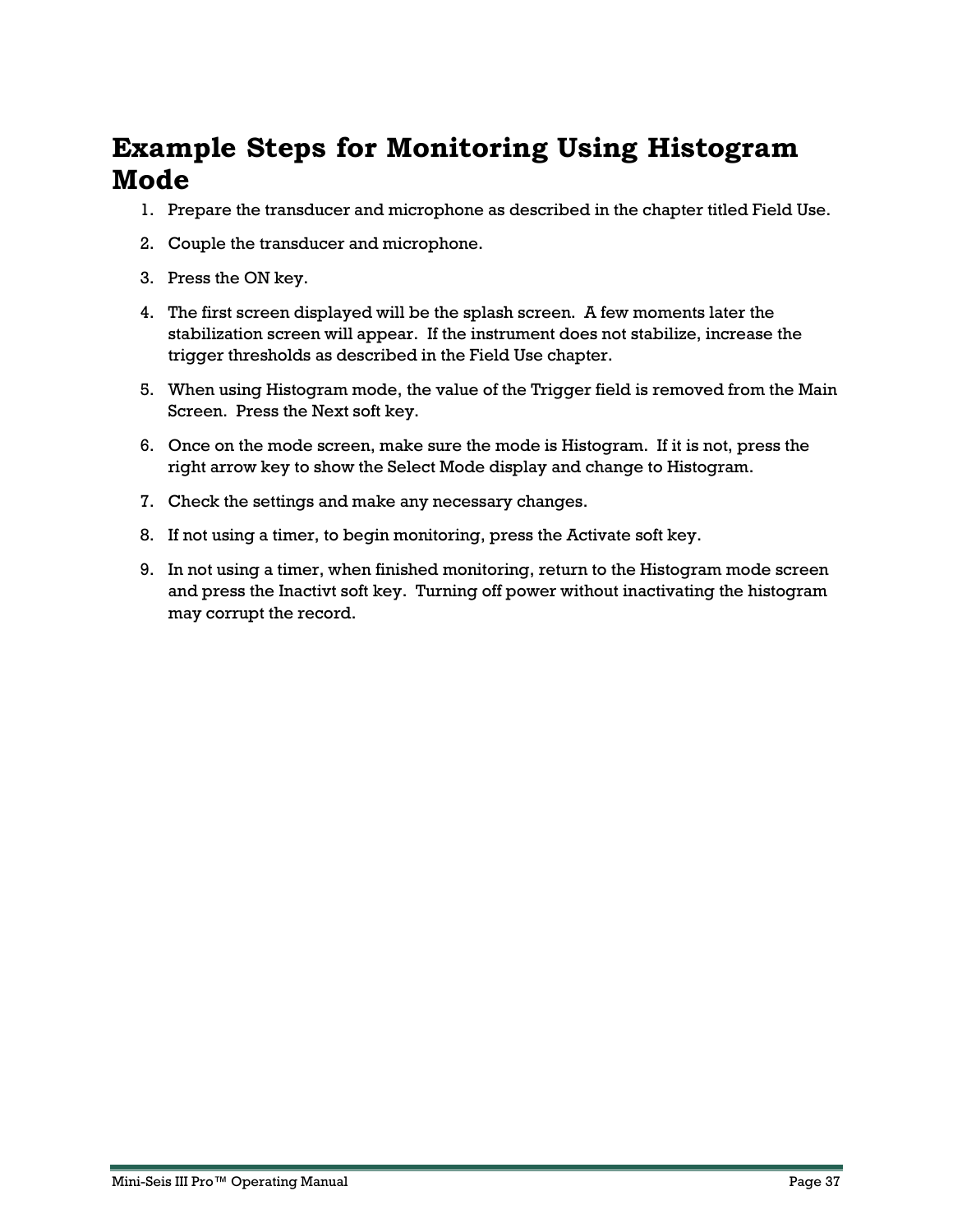# <span id="page-37-0"></span>**Updating the Firmware**

There will be firmware updates available as new features are added and reported issues are fixed. Using Seismograph Data Analysis, the firmware can be updated either locally or remotely from within the software. When a new firmware build is available, we will include it in a new analysis software build. When the analysis update is installed, the firmware update will be part of the install.

It will generally be advisable to apply the most recent version. Instructions for applying the update using Seismograph Data Analysis are available from the software help system. Applying an earlier software build can also be done, but there may be unexpected issues.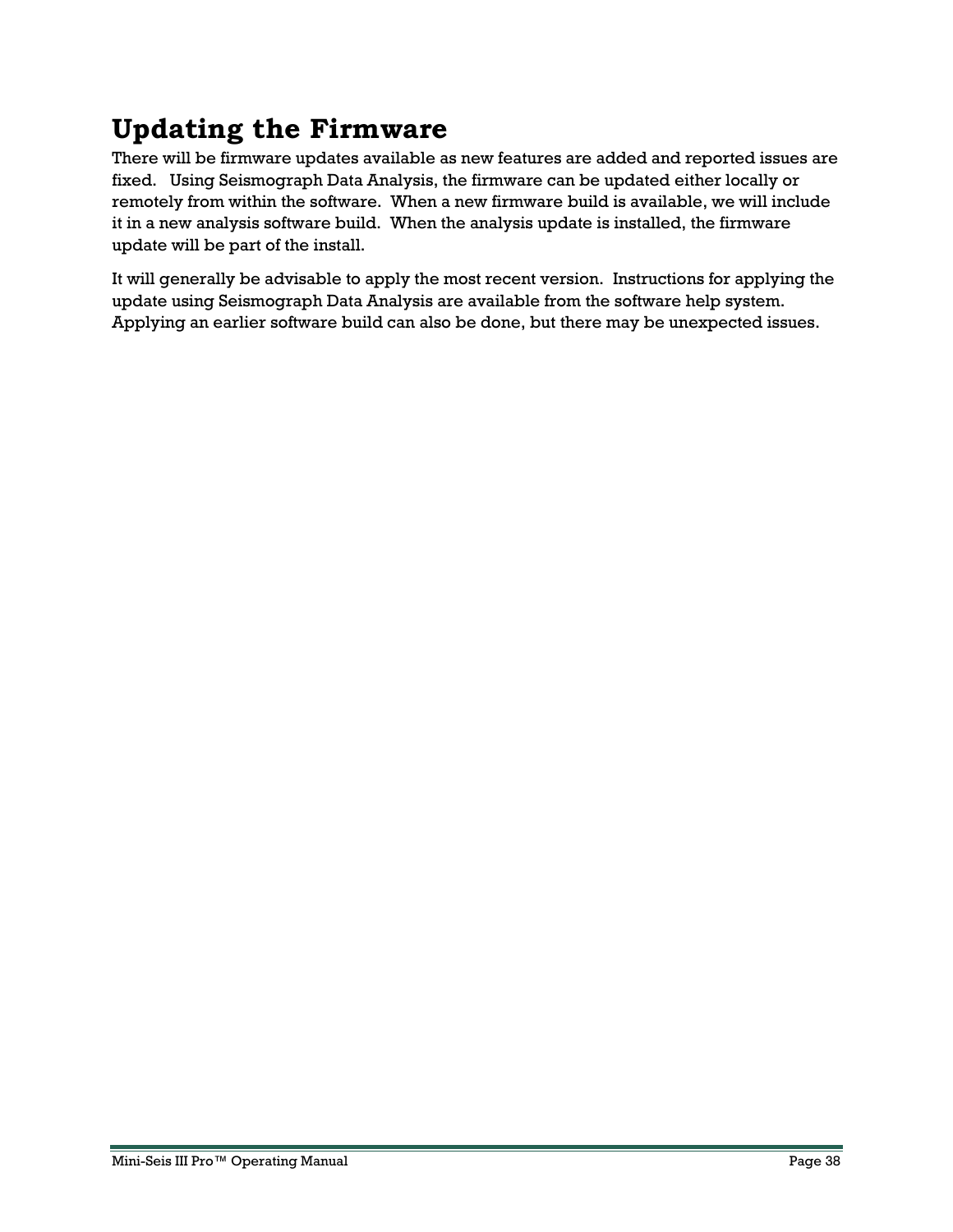# <span id="page-38-0"></span>**CLI Commands**

There are numerous commands that can be used to setup and control Pro operation. It is best to use these commands with the Command Prompt in Seismograph Data Analysis. All commands persist through a power cycle.

| <b>Command</b>          | <b>Description</b>                                                       | <b>Parameters</b>                                 |
|-------------------------|--------------------------------------------------------------------------|---------------------------------------------------|
| <b>AU</b> enable        | Get or set whether the air channels are used. If enabled is 1, air       | enable:                                           |
|                         | channels are included. If enabled is 0, air channels are                 | $0 = Air$ is disabled                             |
|                         | excluded. If passed with no parameter, returns the current               | $1 = Air$ is enabled                              |
|                         | value.                                                                   |                                                   |
| <b>AW</b> used          | Get or set whether A-weighting is used. If the A-weighting               | used:                                             |
|                         | board is not installed, the result will always be 0. If passed with      | $0 = Not used$                                    |
|                         | no parameter, returns the current value. If the A weight board is        | $1 = Use A-weighting$                             |
|                         | installed and enabled the return value will be 2.                        |                                                   |
| <b>BV</b>               | Get the last raw battery voltage in the format #.##.                     | None                                              |
| <b>CHEN</b><br>channels | Enables 8 channels (channels = 2), four channels (channels = 1),         | channels:                                         |
|                         | or none (channels $= 0$ ) and configures enabled channels as<br>follows: | $0 = All$ disabled<br>$1 =$ Channels 1-4 enabled. |
|                         | Channels 1-3: Seismic                                                    | channels 5-8 disabled                             |
|                         | Channel 4: Air                                                           | $2 =$ All enabled                                 |
|                         | Channels 5-7: Seismic                                                    |                                                   |
|                         | Channel 8: Air                                                           |                                                   |
|                         | The commands SSP 0, SSP 1, or SSP 2 should be used to                    |                                                   |
|                         | configure the range, units, and min.                                     |                                                   |
| <b>CHG</b>              | Returns the external charging voltage.                                   | None                                              |
| CL.                     | Clears the system log.                                                   | None.                                             |
| <b>CO</b> text          | Get or set the text of the comment preset. Text is all characters        | text:                                             |
|                         | following the space following CO (up to 126 characters, so               | Any combination of up to                          |
|                         | comments may include spaces and punctuation in addition to               | 126 ASCII characters from                         |
|                         | numbers and letters. The line feed character $('n'/0x0A)$ is             | $0x20$ (space) to $0x7E$                          |
|                         | treated as a carriage return. If passed with no parameters,              | (tilde), inclusive, as well                       |
|                         | returns the current text for the comment.                                | as 0x0A (line feed).                              |
| <b>COMP</b>             | Turn compression on/off when downloading.                                | Enabled:<br>$0 = Disable compression$             |
| enabled                 |                                                                          | $1 =$ Enable compression                          |
| CS enable               | Enable or disable comment inclusion with subsequent records.             | enable:                                           |
|                         | Note that comment text is set using the CO command. If sent              | 0: Do not include the                             |
|                         | with no parameters, returns the current enable value.                    | comment preset on                                 |
|                         |                                                                          | subsequent records.                               |
|                         |                                                                          | 1: Include the comment                            |
|                         |                                                                          | preset with records                               |
|                         |                                                                          | collected following                               |
|                         |                                                                          | enabling comments.                                |
| DU seconds              | Get or set the waveform duration in seconds.                             | seconds:<br>1 to 120                              |
| EM                      | Erase memory                                                             | none                                              |
| ER mode                 | Set automatic reporting mode and parameters. Note that HH and            | mode:                                             |
| [HHMM]                  | MM must be 0-padded.                                                     | $0 = Disable$ automatic                           |
|                         | If passed with no parameters and the current mode is 0 or 1,             | reporting                                         |
|                         | returns only the value of the current mode.                              | $1 =$ Triggered mode                              |
|                         | If passed with no parameters and the current mode is 2 or 3,             | $2 = Fixed mode$                                  |
|                         | returns the current values of all parameters.                            | $3$ = Interval mode                               |
|                         |                                                                          |                                                   |
|                         |                                                                          | HH: 00–23 (required for                           |
|                         |                                                                          | fixed and interval modes)                         |
|                         |                                                                          |                                                   |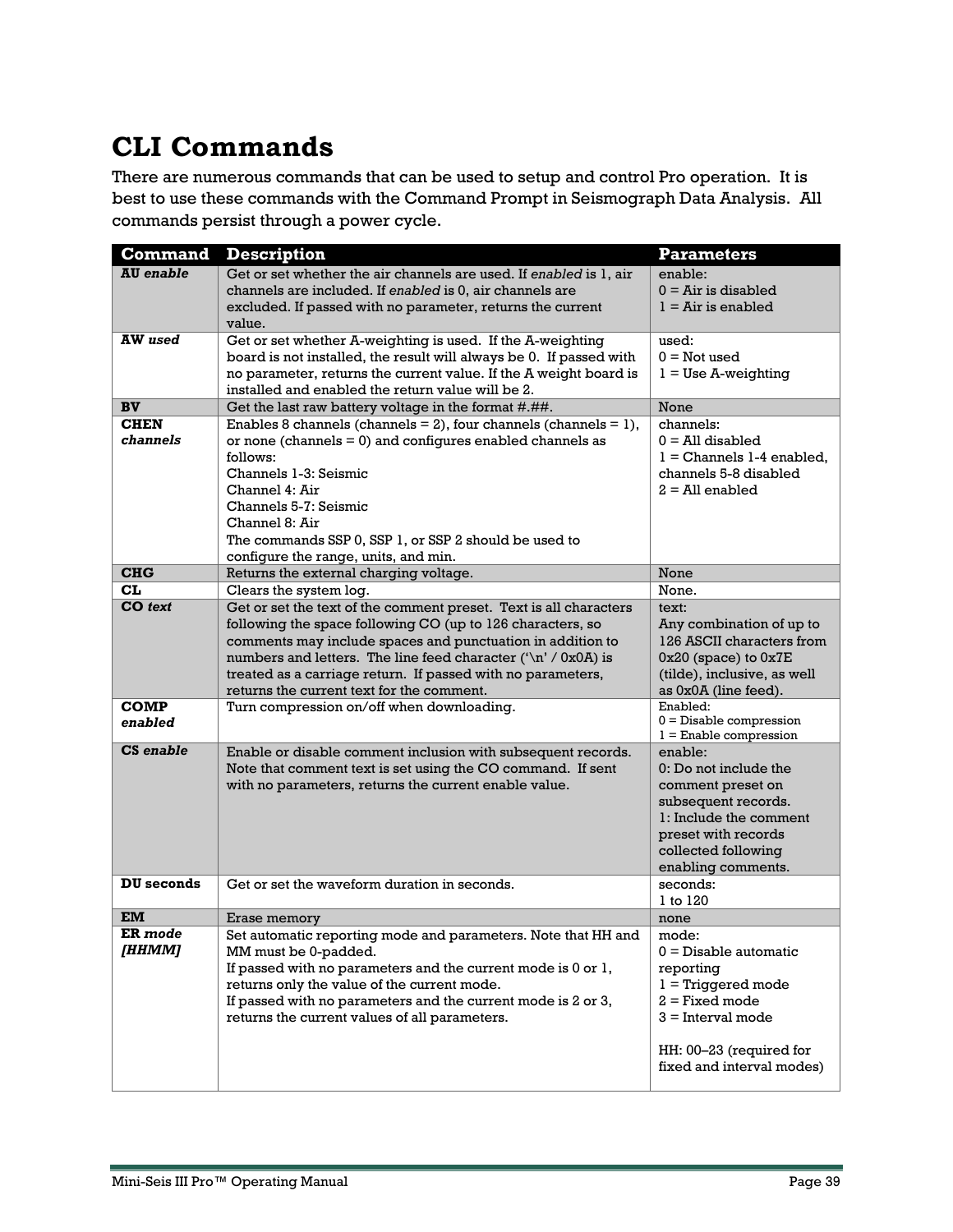| <b>Command</b>             | <b>Description</b>                                                                                                                                                                                                                                                                                                                                                                                                                                                                                                                                                                                                                                                                                                                                                                                         | <b>Parameters</b>                                                                                                                                                                                        |
|----------------------------|------------------------------------------------------------------------------------------------------------------------------------------------------------------------------------------------------------------------------------------------------------------------------------------------------------------------------------------------------------------------------------------------------------------------------------------------------------------------------------------------------------------------------------------------------------------------------------------------------------------------------------------------------------------------------------------------------------------------------------------------------------------------------------------------------------|----------------------------------------------------------------------------------------------------------------------------------------------------------------------------------------------------------|
|                            |                                                                                                                                                                                                                                                                                                                                                                                                                                                                                                                                                                                                                                                                                                                                                                                                            | MM: 00-59 (required for<br>fixed mode)                                                                                                                                                                   |
| FL                         | Returns a list of the valid event and histogram files in memory.<br>The format of the output is as follows:<br>/ <year>-<month>-<day>-<hour>-<minute>-<second>-<br/><id>.<ext>, where year is the 4-digit year, month is the 2-digit<br/>month, day is the 2-digit day, hour is the 2-digit, 24-hour<br/>representation of the hour, minute is the 2-digit minute, and<br/>second is the 2-digit second at which the record was started; id<br/>is the 4-digit file ID, and ext is "proevt" for waveform-type files<br/>and "prohst" for histogram-type files. Note that invalid files<br/>(ones not closed properly) are skipped.<br/>Example waveform: /2016-12-08-11-59-23-0001.proevt<br/>Example histogram: /2016-12-08-11-59-23-0002.prohst</ext></id></second></minute></hour></day></month></year> | none                                                                                                                                                                                                     |
| FN                         | Returns the total number of event and histogram files in<br>memory.                                                                                                                                                                                                                                                                                                                                                                                                                                                                                                                                                                                                                                                                                                                                        | none                                                                                                                                                                                                     |
| FU                         | Copies the current settings to the factory defaults. Returns "OK"<br>when successful.                                                                                                                                                                                                                                                                                                                                                                                                                                                                                                                                                                                                                                                                                                                      | none                                                                                                                                                                                                     |
| GR                         | Queues sending the latest automatic report for delivery in three<br>seconds.                                                                                                                                                                                                                                                                                                                                                                                                                                                                                                                                                                                                                                                                                                                               | none                                                                                                                                                                                                     |
| <b>HB</b> enable<br>[HHMM] | Enables or disables the daily heartbeat message and sets the<br>time for the message. If HH and MM are omitted, the last<br>heartbeat time set is used (or the default, if the heartbeat time<br>has never been set).<br>If passed with no parameters and disabled, returns "0". If<br>enabled, returns 1 (enabled) and the hour and minute at which<br>the heartbeat is to be sent. Note that HH and MM must be 0-<br>padded.                                                                                                                                                                                                                                                                                                                                                                             | Enable:<br>$0 = Don't send daily$<br>heartbeat messages<br>$1 =$ Send daily heartbeat<br>messages<br>HHMM:<br>24-hour time at which to<br>send the daily heartbeat<br>message.<br>HH: 00-23<br>MM: 00-59 |
| <b>HI</b> interval         | Get or set the histogram interval duration (hours). If passed<br>with no parameters, returns the current value.                                                                                                                                                                                                                                                                                                                                                                                                                                                                                                                                                                                                                                                                                            | interval:<br>$0 - 12$                                                                                                                                                                                    |
| <b>NE</b> event            | Returns the summary and event data for event. If event is<br>invalid or blank, returns "Invalid index."                                                                                                                                                                                                                                                                                                                                                                                                                                                                                                                                                                                                                                                                                                    | event:<br>The ID of the event for<br>which to get summary and<br>event data as indicated in<br>the FL command. Valid<br>values are 1 up to the<br>number of entries<br>returned by the FN<br>command.    |
| NS event                   | Returns the summary data for event. If event is invalid or blank,<br>returns "Invalid index."                                                                                                                                                                                                                                                                                                                                                                                                                                                                                                                                                                                                                                                                                                              | event:<br>The ID of the event for<br>which to get summary<br>data as indicated in the FL<br>command. Valid values<br>are 1 up to the number of<br>entries returned by the FN<br>command.                 |
| <b>RE</b> bits             | Get or set the ADC resolution. If passed with no parameters,<br>returns the current value.                                                                                                                                                                                                                                                                                                                                                                                                                                                                                                                                                                                                                                                                                                                 | bits:<br>$12 = 12$ -bit<br>$16 = 16$ -bit                                                                                                                                                                |
| RF                         | Restores the default parameters.                                                                                                                                                                                                                                                                                                                                                                                                                                                                                                                                                                                                                                                                                                                                                                           | none                                                                                                                                                                                                     |
| <b>RI</b> interface        | Get or set the interface used for remote reporting and<br>heartbeats. If passed with no parameters, returns the current<br>value.                                                                                                                                                                                                                                                                                                                                                                                                                                                                                                                                                                                                                                                                          | interface:<br>$0 = RS-232$<br>$1 = USB$                                                                                                                                                                  |
| RM                         | Reset the seismograph.                                                                                                                                                                                                                                                                                                                                                                                                                                                                                                                                                                                                                                                                                                                                                                                     | none                                                                                                                                                                                                     |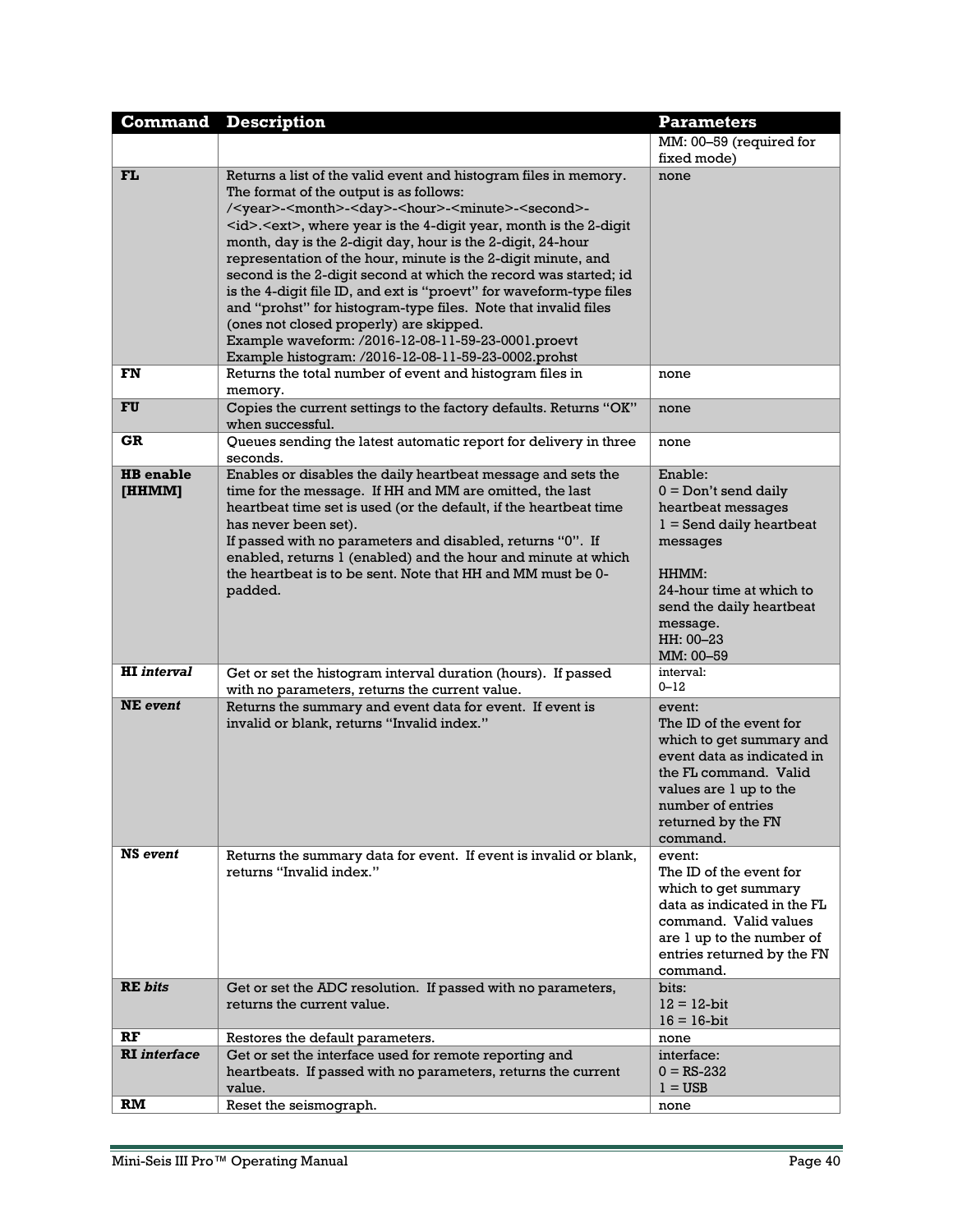| <b>Command</b>    | <b>Description</b>                                                                                         | <b>Parameters</b>                                  |
|-------------------|------------------------------------------------------------------------------------------------------------|----------------------------------------------------|
| <b>RT</b> rate    | Get or set the sample rate for the current mode. If passed with                                            | rate:                                              |
|                   | no parameters, returns the current value.                                                                  | 1024<br>2048                                       |
|                   |                                                                                                            | 4096                                               |
|                   |                                                                                                            | 8192                                               |
|                   |                                                                                                            | 16384                                              |
|                   |                                                                                                            | 65536 (Single channel                              |
|                   |                                                                                                            | waveform only)                                     |
|                   |                                                                                                            | 131072 (Single channel                             |
|                   |                                                                                                            | waveform only)                                     |
| SI rate           | Set the baud rate of the serial link (only RS232 Console). If                                              | rate:                                              |
|                   | passed with no parameters or an invalid parameter, returns the                                             | 1200                                               |
|                   | current value. Using this command from the USB interface has                                               | 2400                                               |
|                   | no effect.                                                                                                 | 4800                                               |
|                   |                                                                                                            | 9600                                               |
|                   |                                                                                                            | 19200*                                             |
|                   |                                                                                                            | 38400<br>57600                                     |
|                   |                                                                                                            | 115200                                             |
|                   |                                                                                                            | 230400                                             |
|                   |                                                                                                            | * Default                                          |
| SM mode           | Get or set the current operating mode. If passed with no                                                   | mode:                                              |
|                   | parameters, returns the current value.                                                                     | ID: Idle (maintains current                        |
|                   |                                                                                                            | mode but disables data                             |
|                   |                                                                                                            | collection)<br>HI: Histogram                       |
|                   |                                                                                                            | HW: Histogram/Waveform                             |
|                   |                                                                                                            | MA: Manual                                         |
|                   |                                                                                                            | WF: Waveform                                       |
| <b>SP</b> seconds | Get or set histogram sample period in seconds. Period may be                                               | period:<br>1                                       |
|                   | 1, 10, 20, 30, 40, 50, 60, or 900.                                                                         | 10                                                 |
|                   |                                                                                                            | 20                                                 |
|                   |                                                                                                            | 30                                                 |
|                   |                                                                                                            | 40<br>50                                           |
|                   |                                                                                                            | 60                                                 |
|                   |                                                                                                            | 900                                                |
| <b>SSP</b> sensor | Get or set the sensor parameters for sensor-type, which can be                                             | Sensor is the type of                              |
| range unit        | 0 (air), 1 (seismic), or 2 (A-weighted air). If passed with no                                             | sensor. Valid values are:                          |
| min               | parameters, returns an error. If passed with only sensor-type,                                             | 0: Air                                             |
|                   | returns the current parameters for that type in the format:                                                | 1: Seismic                                         |
|                   | <sensor-type as="" integer=""> <range as="" float=""> <unit as="" integer=""></unit></range></sensor-type> | 2: A-Weighted Air                                  |
|                   | $[<$ min as float $>$ ]<br>Note that min is only sent if the sensor type is 2.                             |                                                    |
|                   | Sensor-type 0 parameters affect channel 4, and channel 8 if                                                | Range is the maximum<br>reading (in units) for the |
|                   | enabled.                                                                                                   | channel.                                           |
|                   | Sensor-type 1 parameters affect channels 1-3, and 5-7 if                                                   |                                                    |
|                   | enabled.                                                                                                   | Unit is the unit-type and is                       |
|                   | Sensor-type 2 parameters affect channel 4 only. If sensor type 2                                           | sensor-type specific.                              |
|                   | is selected, then channel 8 (if enabled) uses the SSP 0 settings.                                          | For air:                                           |
|                   |                                                                                                            | 0: dBL                                             |
|                   |                                                                                                            | l:mb                                               |
|                   |                                                                                                            | 2:Pa                                               |
|                   |                                                                                                            | 3: PSI                                             |
|                   |                                                                                                            | For seismic:                                       |
|                   |                                                                                                            | $0:$ IPS                                           |
|                   |                                                                                                            | 1: MMPS                                            |
|                   |                                                                                                            |                                                    |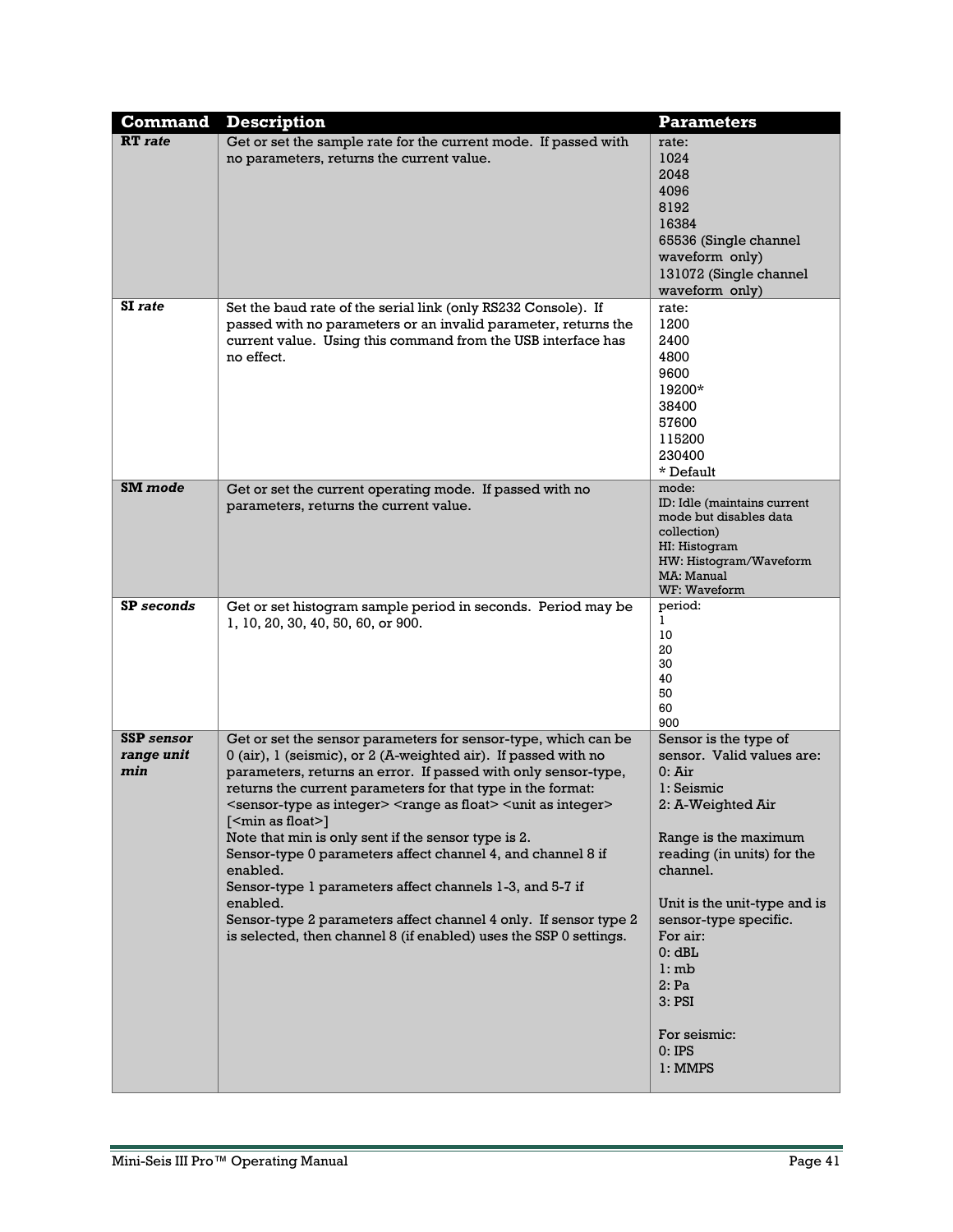| <b>Command</b>                               | <b>Description</b>                                                                                                                                                                                                                                                                                                                                                                    | <b>Parameters</b>                                                                                                                                                                                                                                                                                                                                                                                                                                                                         |
|----------------------------------------------|---------------------------------------------------------------------------------------------------------------------------------------------------------------------------------------------------------------------------------------------------------------------------------------------------------------------------------------------------------------------------------------|-------------------------------------------------------------------------------------------------------------------------------------------------------------------------------------------------------------------------------------------------------------------------------------------------------------------------------------------------------------------------------------------------------------------------------------------------------------------------------------------|
|                                              |                                                                                                                                                                                                                                                                                                                                                                                       | The unit-type is ignored<br>for A-weighted air and is<br>always dBA.                                                                                                                                                                                                                                                                                                                                                                                                                      |
|                                              |                                                                                                                                                                                                                                                                                                                                                                                       | Min is only used for A-<br>weighting and is the<br>minimum reading (in dBA)<br>for the channel.                                                                                                                                                                                                                                                                                                                                                                                           |
| SSP2 4 unit<br>max min                       | Used to set single channel parameters for channel 4. It is also<br>used to get or set sensor full-scale range step size for a Unit<br>type. If passed with only a channel, returns the current values<br>for that channel in the format:<br><channel as="" integer=""> <unit as="" integer=""> <max as="" float=""> <min as<br="">float<math>&gt;</math></min></max></unit></channel> | Channel is the index of the<br>single channel to<br>configure. The single<br>channel must be channel<br>4.                                                                                                                                                                                                                                                                                                                                                                                |
|                                              |                                                                                                                                                                                                                                                                                                                                                                                       | Unit is the displayed value<br>(and also specifies the<br>type of measurement,<br>e.g., seismic or air). Valid<br>values are:<br>$\bullet$ 0: Disabled<br>· 1: IPS (seismic)<br>• 2: MMPS (seismic)<br>$\bullet$ 3: dBL (air)<br>$\bullet$ 4: mb (air)<br>$\bullet$ 5: Pa (air)<br>$\bullet$ 6: PSI (air)<br>$\bullet$ 7: dBA (air with A-<br>weighting card)<br>All other values are<br>reserved for future use.<br>Max is the maximum<br>reading for the channel.<br>Min is the minimum |
| TA raw                                       | Get or set acoustic trigger. If passed with no parameters,<br>returns the current value.                                                                                                                                                                                                                                                                                              | reading for the channel.<br>raw:<br>The raw ADC reading at                                                                                                                                                                                                                                                                                                                                                                                                                                |
|                                              | The threshold in units is given by:                                                                                                                                                                                                                                                                                                                                                   | which to trigger, 32784-                                                                                                                                                                                                                                                                                                                                                                                                                                                                  |
|                                              | threshold_units=range•(raw-32768)/32768                                                                                                                                                                                                                                                                                                                                               | 65520 in 16-count                                                                                                                                                                                                                                                                                                                                                                                                                                                                         |
|                                              | The threshold in counts is given by:<br>threshold counts=raw-32768                                                                                                                                                                                                                                                                                                                    | increments.                                                                                                                                                                                                                                                                                                                                                                                                                                                                               |
|                                              | As an example, if the range is 5.12 mb, valid values of raw are<br>32784 through 65520. If raw is 32784, the threshold in units is<br>0.0025 mb, and the threshold in counts is 16.                                                                                                                                                                                                   |                                                                                                                                                                                                                                                                                                                                                                                                                                                                                           |
| TM onEn<br>onHH onMM<br>offEn offHH<br>offMM | Enable/disable and set start and stop timers. If the start and<br>stop times are the same, the start timer is enabled, but the stop<br>timer is disabled. If sent with no parameters, returns the current<br>settings.                                                                                                                                                                | onEn and offEn enable or<br>disable the start and stop<br>timer, respectively.<br>$0 =$ disable<br>$l =$ enable<br>onHH and onMM are the<br>hour and minute at which<br>to turn on data collection,<br>and offHH and offMM are<br>the hour and minute at<br>which to turn off data                                                                                                                                                                                                        |
|                                              |                                                                                                                                                                                                                                                                                                                                                                                       | collection.<br>HH: 00-23<br>MM: 00-59                                                                                                                                                                                                                                                                                                                                                                                                                                                     |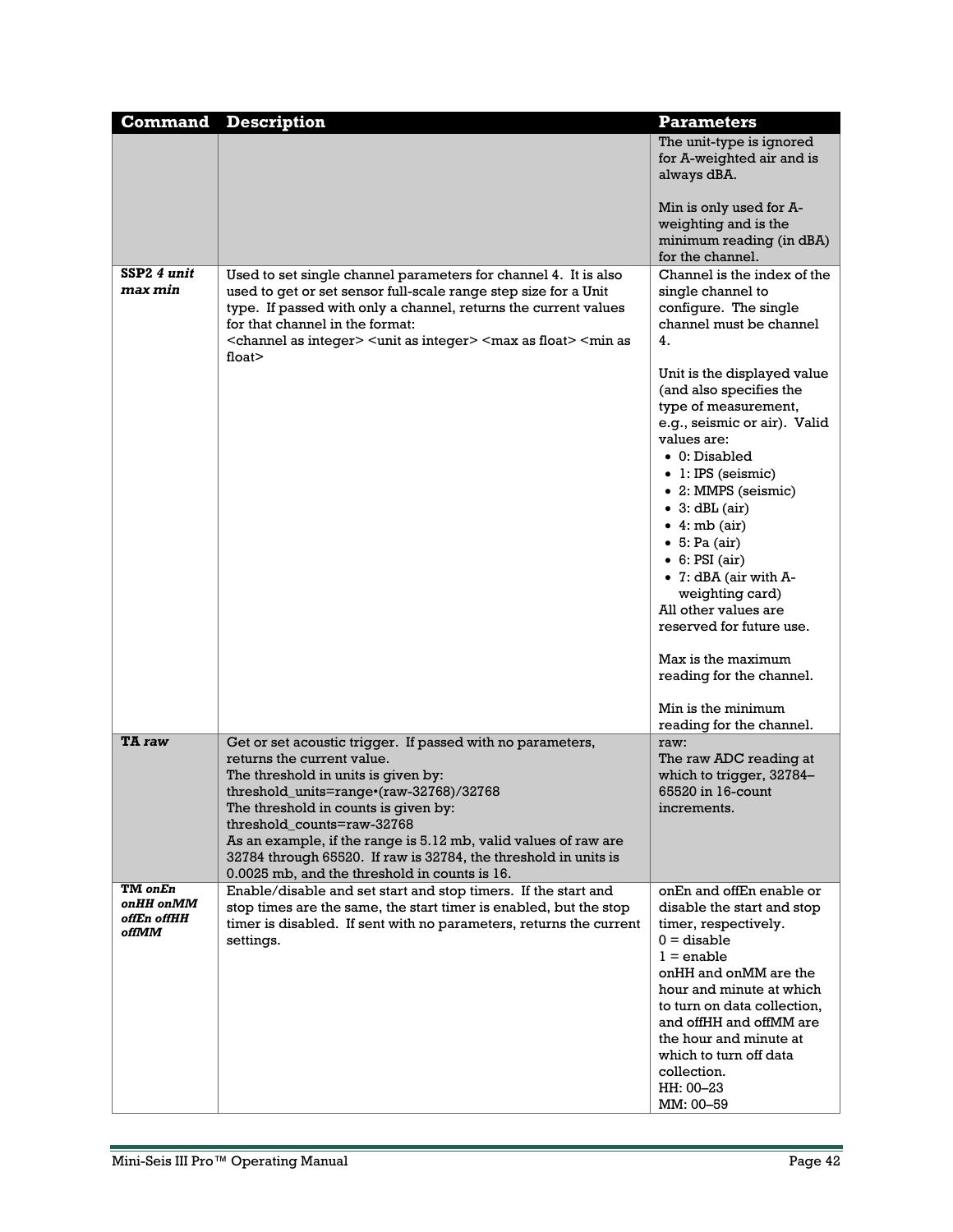| Command                                                     | <b>Description</b>                                                                                                                                                                                                                                                                                                                                                                                                                       | <b>Parameters</b>                                                                                                                                                                                                                                                                                       |
|-------------------------------------------------------------|------------------------------------------------------------------------------------------------------------------------------------------------------------------------------------------------------------------------------------------------------------------------------------------------------------------------------------------------------------------------------------------------------------------------------------------|---------------------------------------------------------------------------------------------------------------------------------------------------------------------------------------------------------------------------------------------------------------------------------------------------------|
| TS raw                                                      | Get or set seismic trigger. If passed with no parameters, returns<br>the current value.<br>The threshold in units is given by:<br>threshold_units=range•(raw-32768)/32768<br>The threshold in counts is given by:<br>threshold counts=raw-32768<br>As an example, if the range is 10.24 IPS, valid values of raw are<br>32784 through 65520. If raw is 32784, the threshold in units is<br>0.005 IPS, and the threshold in counts is 16. | Raw is the raw ADC<br>reading at which to<br>trigger, 32784-65520 in<br>16-count increments.                                                                                                                                                                                                            |
| $\overline{\mathbf{T}}$ sensor<br>channel tier<br>threshold | Set/get the multi-triggering thresholds. If passed with no<br>parameter, returns the current value.                                                                                                                                                                                                                                                                                                                                      | Sensor (required):<br>1 for sensor 1<br>2 for sensor 2<br>Channel (required):<br>0 for acoustic<br>1 for seismic<br>Tier:<br>1 for Tier 1<br>2 for Tier 2<br>Threshold:<br>0 to disable the trigger<br>16-32752 in 16-count<br>increments, sets the<br>threshold for the specified<br>channel and tier. |
| TV#                                                         | Returns the major, minor, and release candidate versions of the<br>installed software in the format:<br>MM.mm.rr.<br>where MM is the major version, mm is the minor version, and rr<br>is the release candidate number. Each value has a range of 00<br>to 99.                                                                                                                                                                           | none                                                                                                                                                                                                                                                                                                    |
| V#                                                          | Returns the major and minor firmware versions of the installed<br>software in the format:<br>MM.mm,<br>where MM is the major version and mm is the minor version.<br>Each value has a range of 00 to 99                                                                                                                                                                                                                                  | none                                                                                                                                                                                                                                                                                                    |
| <b>VSEN</b> enable                                          | Set/get whether vector sums are enabled. If enabled is 1,<br>vector sums will be calculated and reported with all future<br>records. If enabled is 0, vector sums are not calculated or<br>reported.                                                                                                                                                                                                                                     | enabled:<br>0: Vector sums disabled<br>1: Vector sums enabled                                                                                                                                                                                                                                           |

# <span id="page-42-0"></span>**Enhanced Descriptions**

The following provides enhanced descriptions for some of the CLI commands.

#### <span id="page-42-1"></span>**AU**

Turning off the acoustic channel will result in smaller file sizes. The acoustic channel should not be turned off if a microphone is being used, either linear or A weighted.

### <span id="page-42-2"></span>**AW**

The Pro supports non-ANSI certified Type 2 A weighting through the use of a logarithmic amplifier board. It will be best to use a separate microphone for A weighting versus that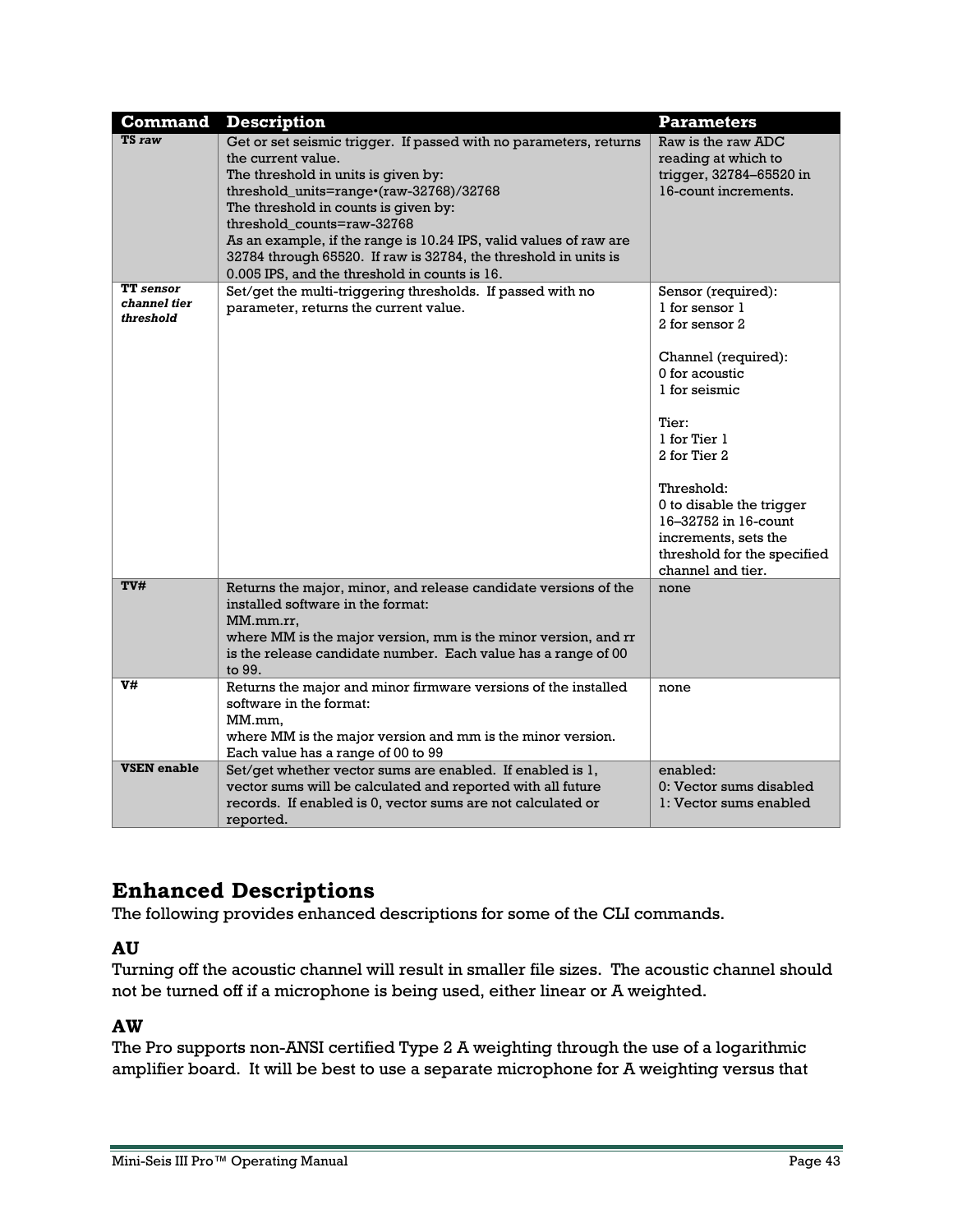used for linear overpressure. It will also be necessary to use the SSP 0 command each time the microphone type is changed.

#### <span id="page-43-0"></span>**CHEN**

The Mini-Seis III Pro is available in a 4 or 8 channel configuration. It will be configured at the factory based on the choice of 4 or 8 channel. An 8 channel unit can be configured as a 4 channel unit by issuing the CLI command CHEN 1. This command will enable channels 1-4 and disable channels 5-8. To restore the unit to 8 channels we issue the command CHEN 2. A 4 channel unit cannot be configured as an 8 channel unit.

There is also a high speed single channel configuration. First we issue CHEN 0 which disables all channels. Then we use SSP2 to set the parameters for the single channel which is always channel 4. When using a single channel the sample rate can be set to 65536 or 131072. When changing back to 4 or 8 channel configuration, we must first set the sample rate to a value of 16384 or less before issuing the CHEN 1 or 2 command.

#### <span id="page-43-1"></span>**CHG**

There are two voltage parameters available, the internal voltage and the external charging voltage. The CHG command returns the external charging voltage. This value may be useful if the instrument is connected to a battery or solar panel.

#### <span id="page-43-2"></span>**COMP**

All measured values are stored using 2 bytes. However, when downloaded the data can be compressed or uncompressed. The algorithm used to compress and decompress the data is proprietary. To access raw data be sure and issue the command COMP 0 prior to downloading. Contact White for the format of an uncompressed data file.

#### <span id="page-43-3"></span>**ER**

The Mini-Seis III Pro can report after a triggered waveform event or inactivated histogram. This feature is useful for units that are connected remotely. To do this requires a remote access device capable of forwarding serial data to an IP address or DNS. The receiving network must also be running our AutoReceive software. White offers a Reporting Service for a very low monthly fee.

The ER command has three modes.

ER 1 instructs the instrument to report after a triggered waveform event or inactivated histogram.

ER 2 HHMM instructs the instrument to report at a fixed time daily. Example: ER 2 0930 would instruct the instrument to send a report at 9:30 AM each day.

ER 3 HH instructs the instrument to report every fixed number of hours. Example: ER 3 04 instructs the instrument to report every 4 hours.

ER 0 turns off reporting.

#### <span id="page-43-4"></span>**HB**

The ER command can be used to report waveforms and histograms. But what if there are no waveform triggers? How do we know the system is working? The HB command instructs the instrument to send a heartbeat.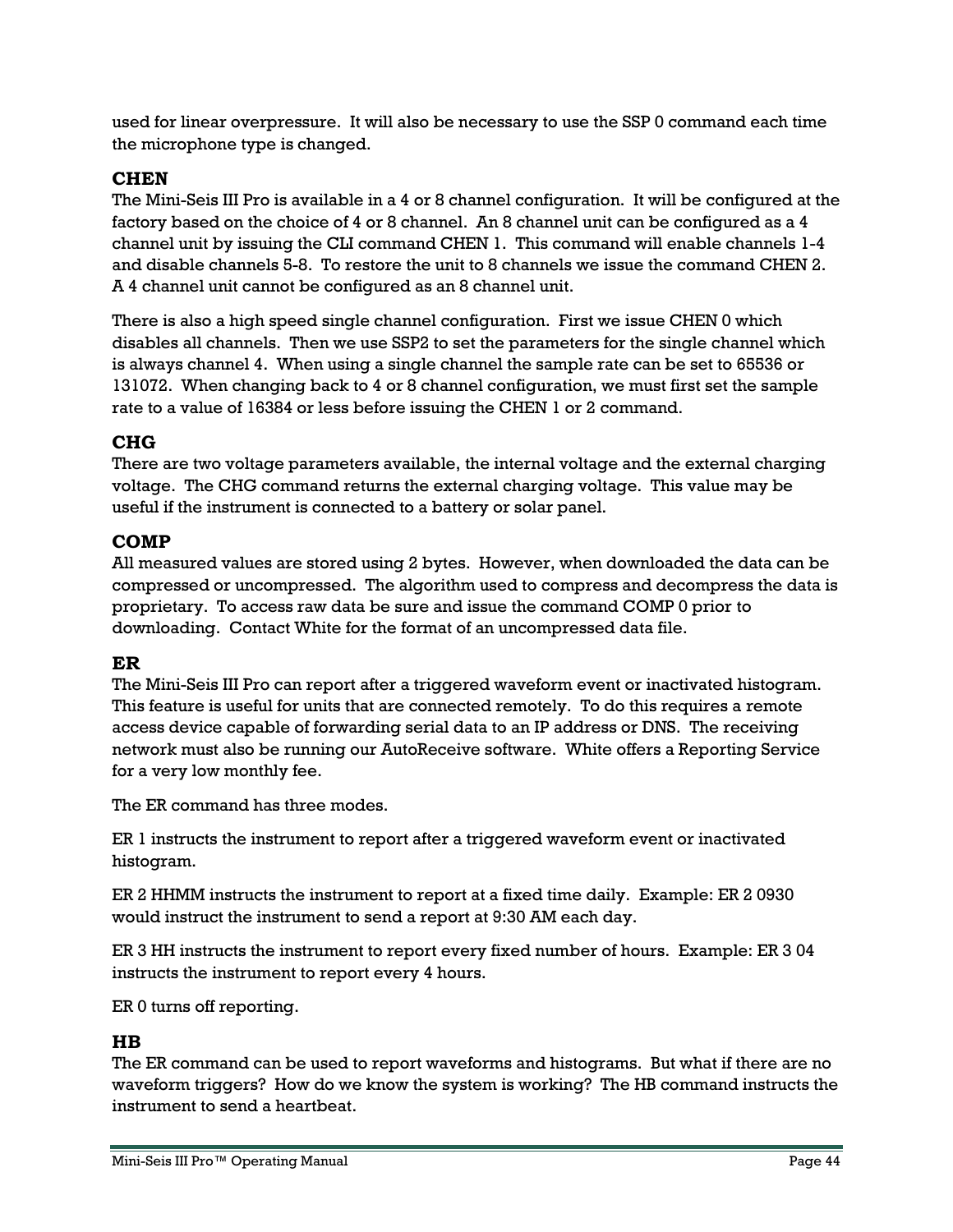HB 1 HHMM instructs the instrument to send a heartbeat at a fixed time daily. Example: HB 1 0815 instructs the instrument to send a heartbeat at 8:15 AM every day.

HB 0 turns off the heartbeat.

#### <span id="page-44-0"></span>**HI**

The normal operation for a histogram is to automatically end at midnight whereupon a new histogram will be started. We can use the HI command to set an interval for the histogram.

HI HH instructs the instrument to end a histogram after HH hours and then start a new histogram. Example: HI 04 instructs the instrument to inactivate a histogram every 4 hours.

#### <span id="page-44-1"></span>**RE**

As stated previously, all measured values are stored using 2 bytes. The RE command can be issued to return the data as 16 bits (2 bytes) or 12 bits when downloaded. Setting the download resolution to 12 bits will result in a smaller file size, but with less dynamic range.

#### <span id="page-44-2"></span>**RT**

Sets the sample rate. For 4 or 8 channel waveform or 4 channel histogram, the values may be 1024, 2048, 4096, 8192 or 16384. For 8 channel histogram, the maximum rate is limited to 8192. The single channel rate can be set to 65536 or 131072.

#### <span id="page-44-3"></span>**SM**

Sets the operating mode.

SM ID instructs the instrument to idle the current mode. This command disarms the waveform trigger and inactivates histogram.

SM WF instructs the instrument to arm waveform mode.

SM HI instructs the instrument to activate histogram mode.

SM HW instructs the instrument to activate a histogram and arm waveform.

SM MA instructs the instrument to go into manual trigger mode.

If SM ID is used to disarm waveform mode, it will not automatically rearm.

#### <span id="page-44-4"></span>**SSP**

This command is used to set parameters for the standard three seismic one acoustic configuration.

#### **SSP 0 [range] [units]**

Configures the acoustic channels (channel 4 and channel 8). The [range] should be a floating point value. The [units] can be:

- $0$  dBL
- 1 Mb
- $2$  Pa
- 3 psi

With the exception of dBL, the range value should be in the units specified. If dBL, the range value should be in millibars. This is because the decibel is logarithmic.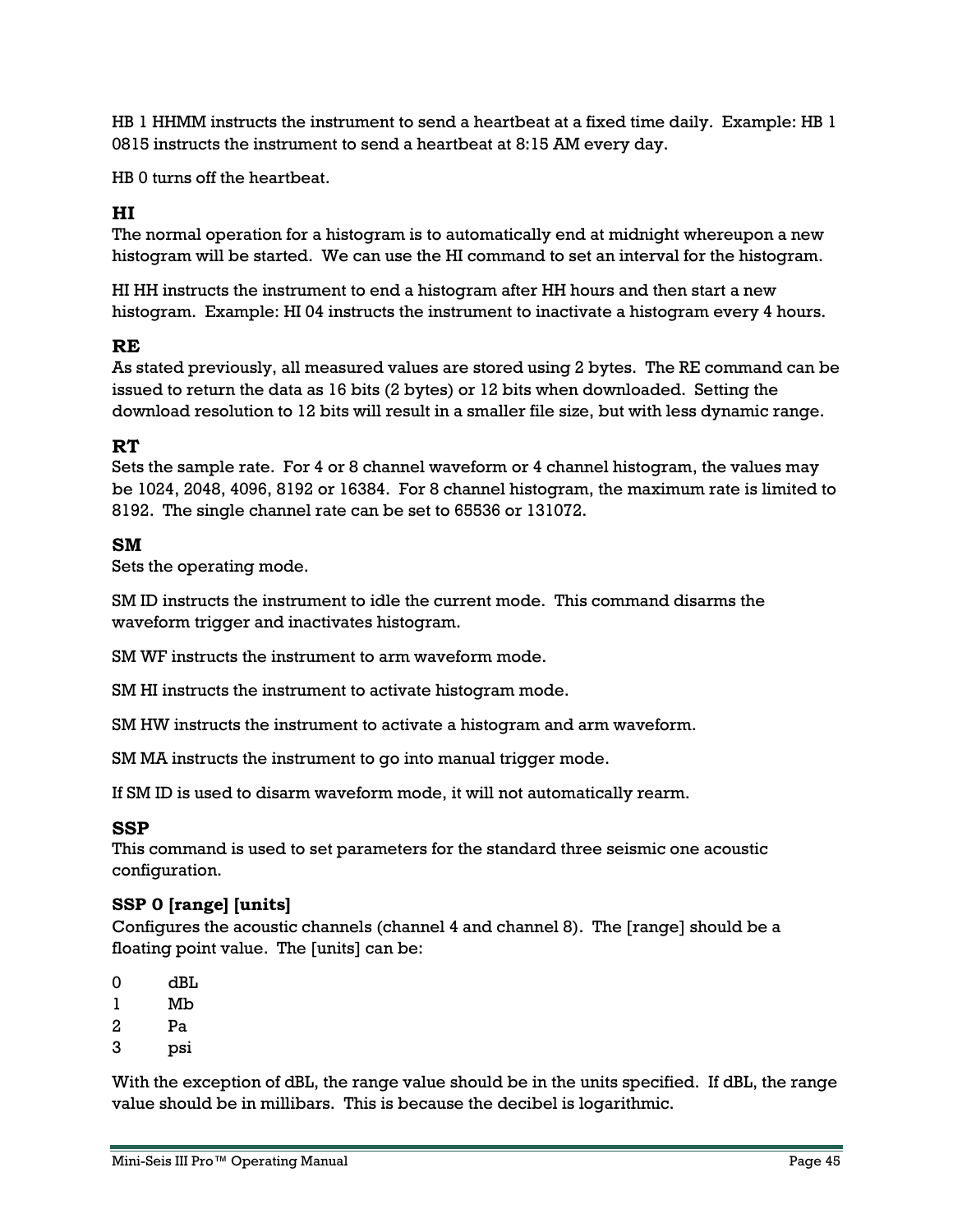SSP 0 5.12 0 sets the acoustic range to 5.12 Mb and displays the data as dBL.

SSP 0 5.12 1 sets the acoustic range to 5.12 Mb.

SSP 0 512 2 sets the acoustic range to 512 Pa.

SSP 0 5 3 sets the acoustic range to 5 psi.

The SSP 0 parameters should be based on the microphone range. Changing the parameters with SSP 0 does not change the microphone range.

#### **SSP 1 [range] [units]**

Configures the seismic channels (1-3 and 5-7). The [range] should be a floating point value. The [units] can be:

0 ips

1 mmps

SSP 1 10.24 0 sets the seismic range to 10.24 ips.

SSP 1 260 1 sets the seismic range to 260 mmps.

The SSP 1 parameters should be based on the range of the seismic package. Changing the parameters with SSP 1 does not change the range.

#### **SSP 2 [range] [unit] [min]**

Configures channel 4 as A weighted. The [unit] is always dBA so a value of 0 is used.

SSP 2 120 0 50 sets the A weighted range to 120 with a minimum of 50. A weighting always has a 70 dBA spread.

The SSP 2 parameters should be based on the range of the A weighted microphone. Changing the parameters with SSP 2 does not change the range. Unlike the Mini-Seis III, the Pro requires a separate microphone. The linear microphone should not be used.

#### <span id="page-45-0"></span>**SSP2 4 [UNIT] [RANGE] [MIN]**

This command is used to setup single channel use. The Pro supports a limited number of native units.

- 1 ips
- 2 mmps
- 3 dBL
- 4 Mb
- 5 Pa
- 6 psi
- 7 dBA (with A weighting)

The single channel is always channel 4. The range is the maximum linear range and the min is the minimum value. It is recommended that Seismograph Data Analysis be used to deal with the presentation of single channel data. It has an advanced record feature that allows the user to custom specify the unit and range.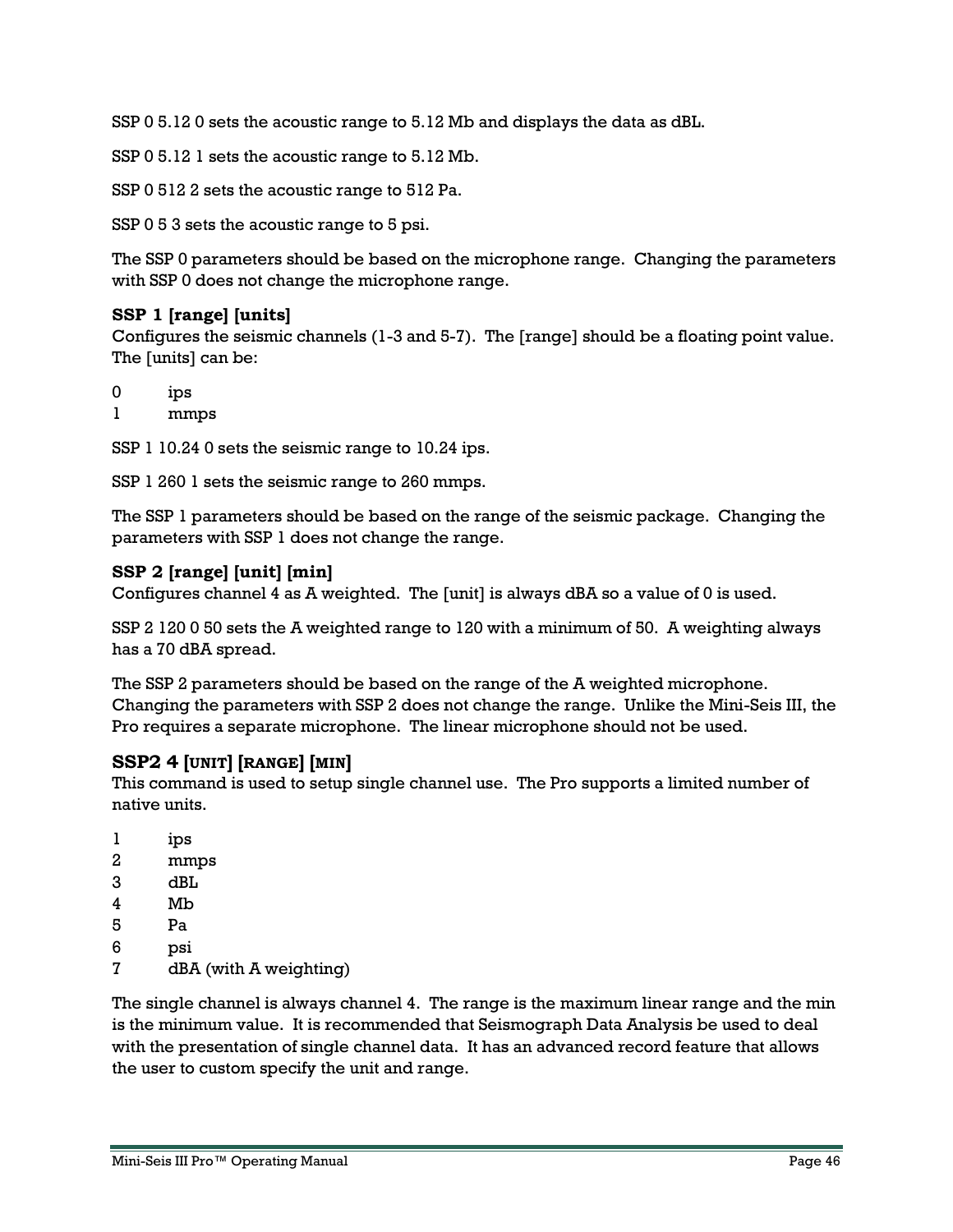#### <span id="page-46-0"></span>**TA**

This command sets or returns the linear acoustic trigger level in A/D counts. To determine the actual linear trigger value we use the equation:

$$
range * (\frac{ADC - 32768}{32768})
$$

Assume we are using a microphone with a range of 5.12 Mb and that the trigger A/D count is 34048. This gives us a trigger value of:

$$
5.12 * \left(\frac{34048 - 32768}{32768}\right) = 0.2
$$

To convert that to dB we use:

$$
20 * \log \left( \frac{0.2}{0.0000002} \right) = 120
$$

If we want to determine the A/D count for a desired trigger level (TL) we use the equation:

$$
\left(\frac{TL}{range} * 32768\right) + 32768
$$

#### <span id="page-46-1"></span>**TS**

This command sets or return the seismic trigger level in A/D counts. To determine the actual linear trigger value we use the equation:

$$
range * (\frac{ADC - 32768}{32768})
$$

Assume we are using a tri-axial geophone with a range of 10.24 ips and that the trigger A/D count is 34048. This gives us a trigger value of:

$$
10.24 * \left(\frac{34048 - 32768}{32768}\right) = 0.4
$$

If we want to determine the A/D count for a desired trigger level (TL) we use the equation:

$$
\left(\frac{TL}{range} * 32768\right) + 32768
$$

#### **TT**

It will be much easier to setup multi-triggering from the instrument's UI. However, this command can also be used to setup multi-triggering. There are two tiers for triggering external devices like an alarm or strobe. The TT command is followed by [sensor] [channel] [tier] [threshold].

[sensor] – Sensor number. In the case of a 4 channel unit the sensor will be 1. In the case of an 8 channel unit the sensor can be 1 or 2.

[channel] – Channel type. The value is 0 for acoustic or 1 for seismic.

[tier] – Tier number. The value is 1 for tier 1 or 2 for tier 2.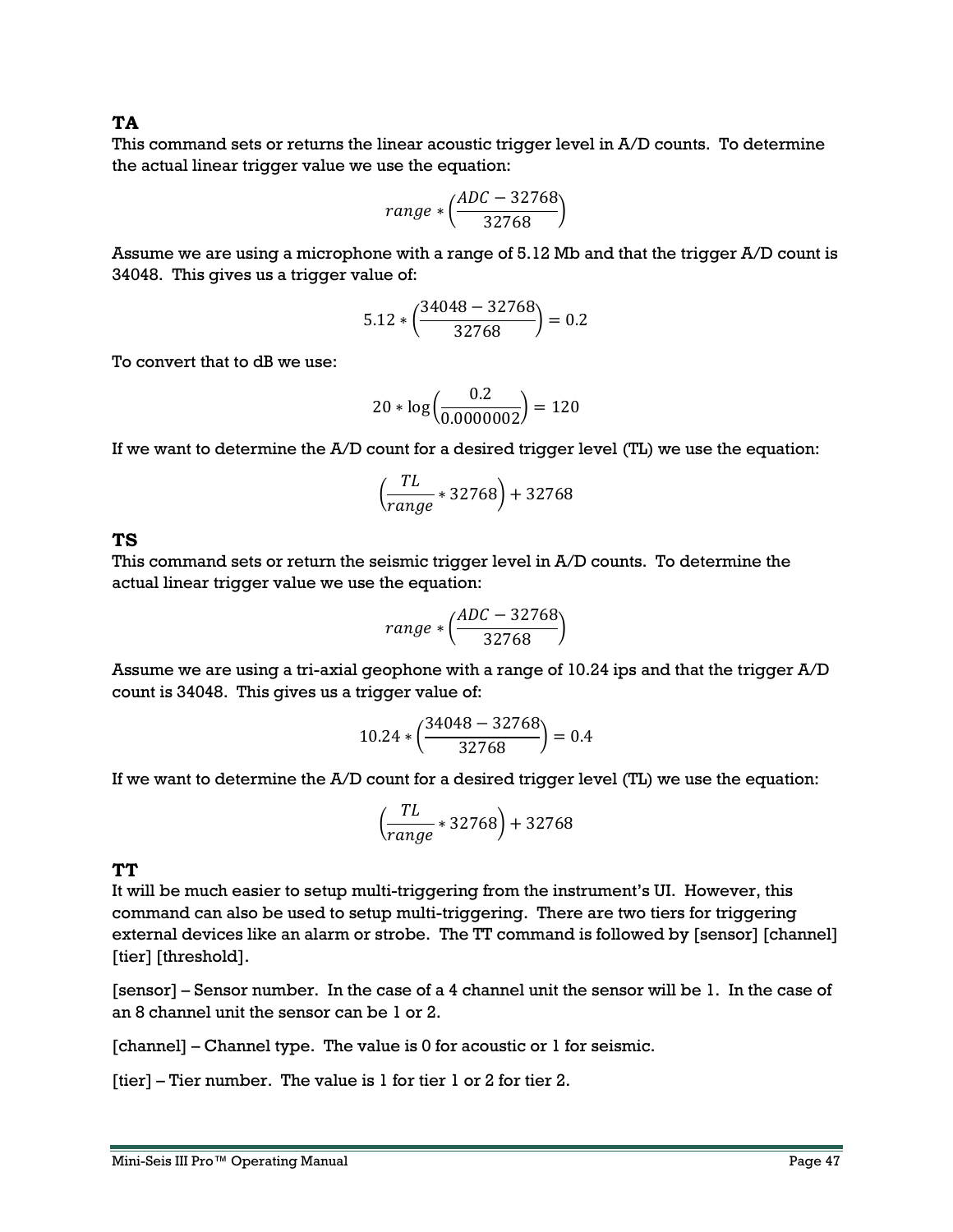[threshold] – Trigger threshold in A/D counts.

#### **Examples**

We have a strobe attached so that when the vibration exceeds 0.25 ips the strobe will activate. To do this we program tier 1 for 0.25 ips. To determine the A/D count we use the last equation shown for the TS command. We are assuming a 10.24 ips range.

$$
\left(\frac{0.25}{10.24} * 32768\right) + 32768 = 33568
$$

TT 1 1 1 33568 is the command.

Later we add a horn so that when the vibration exceeds 0.5 ips the horn will sound. To do this we program tier 2 for 0.5 ips. To determine the A/D count we use the last equation shown for the TS command. We are assuming a 10.24 ips range.

$$
\left(\frac{0.5}{10.24} * 32768\right) + 32768 = 34368
$$

TT 1 1 2 34368 is the command.